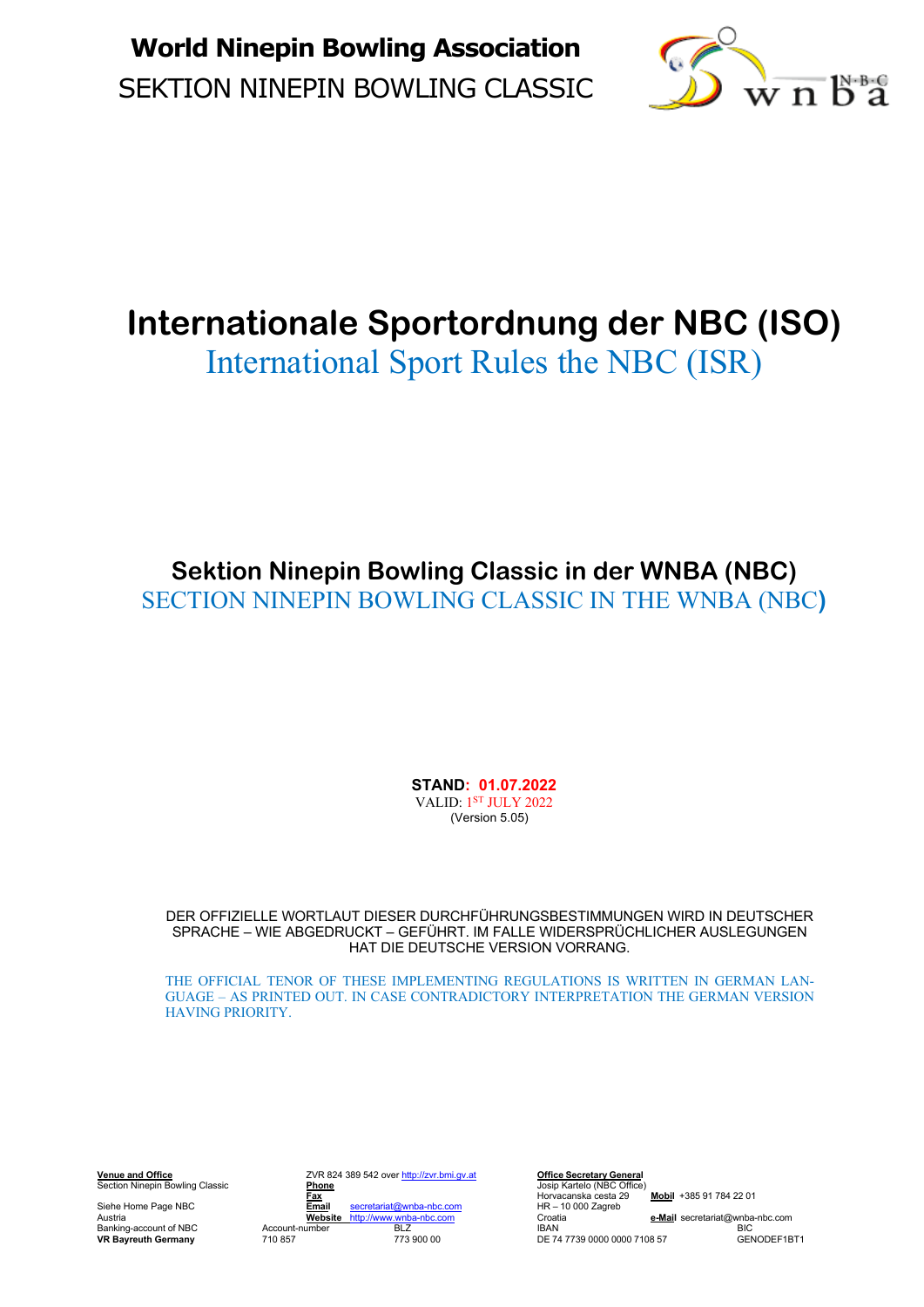

|                | <b>INHALTSVERZEICHNIS</b>                                 | <b>Seite</b> | ТA         |
|----------------|-----------------------------------------------------------|--------------|------------|
| 1.             | <b>Allgemeines</b>                                        | 5            | 1.         |
| 2.<br>2.1      | <b>Anti-Doping</b><br>Anwendung der WNBA Anti-Doping-     | 6            | 2.<br>2.1  |
| 2.2            | Bestimmungen<br>Vereinbarung Sportler, Funktionäre        | 6<br>6       | 2.2        |
| 2.3            | Internationaler Registered Testing Pool                   | 7            | 2.3        |
| 2.4            | Dopingkontrollen                                          | 7            | 2.4        |
| 2.5            | Alkoholverbot nach Verbotsliste                           | 7            | 2.5        |
| 2.6            | Rauchverbot                                               | 7            | 2.6        |
| 3.             | Zeremoniell                                               | 8            | 3.         |
| 3.1<br>3.2     | Fahnen bei Veranstaltungen                                | 8<br>8       | 3.1        |
| 3.3            | Hymne des Gastgeberlandes<br>Gelöbnisformeln              | 8            | 3.2<br>3.3 |
| 3.3.1          | Sportler                                                  | 8            | 3.3        |
| 3.3.2          | Schiedsrichter                                            | 8            | 3.3        |
| 3.3.3          | Bahnabnahme Hauptschiedsrichter                           | 8            | 3.3        |
| 3.4            | Ablauf Eröffnungs- und Abschlussveran-<br>staltung        | 9            | 3.4        |
| 4.             | Internationale Sportveranstaltungen                       | 9            | 4.         |
| 4.1            | Durchführung                                              | 9            | 4.1        |
| 4.2            | Begriffsbestimmung                                        | 9            | 4.2        |
| 4.3            | Veranstalten internationaler Veranstal-                   |              | 4.3        |
|                | tungen                                                    | 9            | 4.4        |
| 4.4<br>4.5     | <b>Technisches Equipment</b><br>Qualifikationswettbewerbe | 9<br>10      | 4.5        |
| 5.             | Durchführung des Kegelsports                              | 10           | 5.         |
| 5.1            | Sportjahr                                                 | 10           | 5.1        |
| 5.2            | Spielart                                                  | 10           | 5.2        |
| 5.2.1          | Kombiniertes Spiel                                        | 10           | 5.2        |
| 5.2.2          | Spielen in die Vollen                                     | 10           | 5.2        |
| 5.2.3<br>5.3   | Abräumen<br>Wurfserie, Spielzeit, Wurfanzahl, Bahn-       | 10           | 5.2<br>5.3 |
|                | nutzung                                                   | 11           |            |
| 5.3.1          | Wurfserie                                                 | 11           | 5.3        |
| 5.3.2          | Spielzeit einer Wurfserie                                 | 11           | 5.3        |
| 5.3.3          | Wurfanzahl                                                | 11           | 5.3        |
| 5.3.4          | Bahneinteilungen und Bahnwechsel                          | 12           | 5.3        |
| 5.4            | Spielbereich und Sportbereich                             | 12           | 5.4        |
| 5.4.1          | Spielbereich                                              | 12<br>12     | 5.4<br>5.4 |
| 5.4.2<br>5.5   | Sportbereich<br>Spielbeginn, Startantritt, Einspielzeit,  |              | 5.5        |
|                | Vorstellung                                               | 13           |            |
| 5.5.1          | Spielbeginn                                               | 13           | 5.5        |
| 5.5.2          | Startantritt                                              | 13           | 5.5        |
| 5.5.3          | Einspielzeit                                              | 13           | 5.5        |
| 5.5.4          | Vorstellung der Spieler                                   | 14           | 5.5        |
| 5.6            | Spielunterbrechung, Spielabbruch                          | 14           | 5.6<br>5.6 |
| 5.6.1<br>5.6.2 | Spielunterbrechung<br>Spielabbruch                        | 14<br>15     | 5.6        |
|                |                                                           |              |            |

#### $\mathbf{I}$ **TABLE OF CONTENS**

| ٩ | P. |        |
|---|----|--------|
|   |    | $\sim$ |

| <b>Anti-Doping</b>                                                                                                                                                                                                                        | 6                                    |
|-------------------------------------------------------------------------------------------------------------------------------------------------------------------------------------------------------------------------------------------|--------------------------------------|
| <b>Application of WNBA Anti-Doping-Rules</b>                                                                                                                                                                                              | 6                                    |
| <b>Agreement Athletes, Functionaries</b><br><b>International Registered Testing Pool</b><br><b>Doping Controls</b><br>Alcohol prohibition according to                                                                                    | 6<br>$\overline{7}$<br>7             |
| <b>Prohibited List</b>                                                                                                                                                                                                                    | 7                                    |
| No smoking                                                                                                                                                                                                                                | 7                                    |
| <b>Ceremonial</b><br><b>Flags in Events</b><br>Anthem of host country<br><b>Wording of vows</b><br><b>Athletes</b><br><b>Referees</b><br><b>Skittle-alleys check Chief Referee</b><br>Order of ceremonial opening and closing<br>ceremony | 8<br>8<br>8<br>8<br>8<br>8<br>8<br>9 |
| <b>International Sporting-events</b>                                                                                                                                                                                                      | 9                                    |
| <b>Carrying-out</b>                                                                                                                                                                                                                       | 9                                    |
| <b>Definition</b>                                                                                                                                                                                                                         | 9                                    |
| Organization of international events                                                                                                                                                                                                      | 9                                    |
| <b>Technical Equipment</b>                                                                                                                                                                                                                | 9                                    |
| <b>Qualifying competitions</b>                                                                                                                                                                                                            | 10                                   |
| <b>Carrying-out of Ninepin Bowling Sport</b>                                                                                                                                                                                              | 10                                   |
| Sport year                                                                                                                                                                                                                                | 10 <sup>1</sup>                      |
| Kind of play                                                                                                                                                                                                                              | 10 <sup>1</sup>                      |
| <b>Combine play</b>                                                                                                                                                                                                                       | 10                                   |
| Playing at "all" pins                                                                                                                                                                                                                     | 10                                   |
| <b>Clear off</b>                                                                                                                                                                                                                          | 10                                   |
| Set, Playing time, Number of balls,                                                                                                                                                                                                       | 11                                   |
| Set                                                                                                                                                                                                                                       | 11                                   |
| Playing time of one set                                                                                                                                                                                                                   | 11                                   |
| <b>Number of balls</b>                                                                                                                                                                                                                    | 11                                   |
| Distribution of lanes and change of lanes                                                                                                                                                                                                 | 12                                   |
| Playing area and sport area                                                                                                                                                                                                               | 12                                   |
| <b>Playing area</b>                                                                                                                                                                                                                       | 12                                   |
| Sport area                                                                                                                                                                                                                                | 12                                   |
| Match beginning, Starting compete,                                                                                                                                                                                                        | 13                                   |
| Warm-up, Presentation of players                                                                                                                                                                                                          | 13                                   |
| <b>Match beginning</b>                                                                                                                                                                                                                    | 13                                   |
| <b>Starting-compete</b>                                                                                                                                                                                                                   | 13                                   |
| Warm up time                                                                                                                                                                                                                              | 14                                   |
| <b>Presentation of players</b>                                                                                                                                                                                                            | 14                                   |
| Match break, match break off                                                                                                                                                                                                              | 14                                   |
| <b>Match break</b>                                                                                                                                                                                                                        | 15                                   |
|                                                                                                                                                                                                                                           | Use of lanes<br>Match break off      |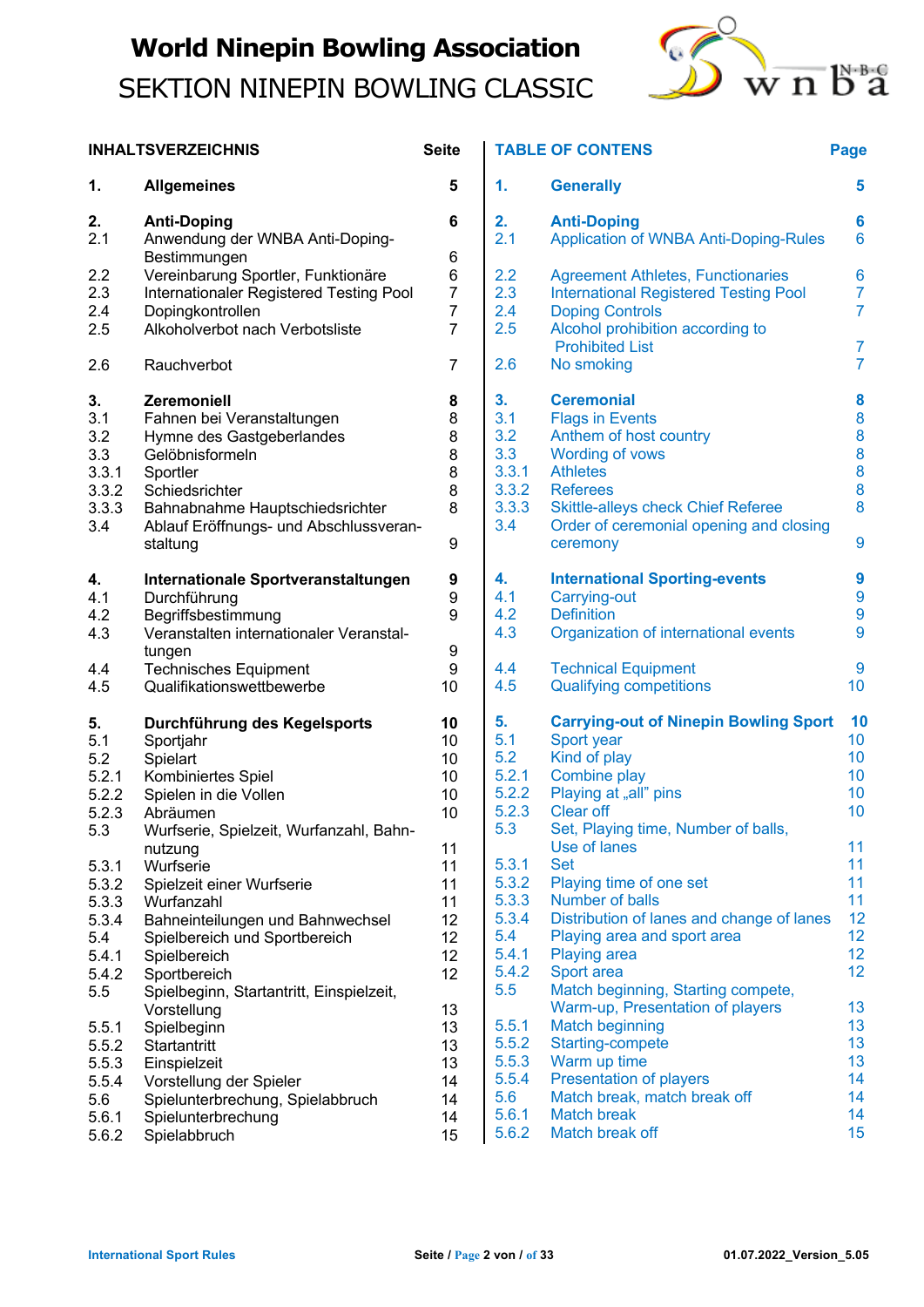

| 9.                                                                                                              | Weltauswahl                                                                                                                                                                                                                                                                                                                                                                              | 29                                                                               |
|-----------------------------------------------------------------------------------------------------------------|------------------------------------------------------------------------------------------------------------------------------------------------------------------------------------------------------------------------------------------------------------------------------------------------------------------------------------------------------------------------------------------|----------------------------------------------------------------------------------|
| 8.5<br>8.5.1<br>8.5.2<br>8.5.3<br>8.6<br>8.7                                                                    | Starter<br>Einwechselspieler<br>Wettbewerbe mit Einwechslungen<br>Anzahl der Einwechslungen<br>Einwechslungen bei Sudden Victory<br>Besonderheiten für Einwechselspieler<br><b>Betreuer</b>                                                                                                                                                                                              | 27<br>28<br>28<br>28<br>28<br>28<br>29                                           |
| 8.3.1<br>8.3.2<br>8.4                                                                                           | Aufstellung<br><b>Betreffende Wettbewerbe</b><br>Mannschaftsaufstellung<br>Anfangsbahnen und Beginn nächste                                                                                                                                                                                                                                                                              | 25<br>25<br>25                                                                   |
| 8.1.2<br>8.2<br>8.2.1<br>8.3                                                                                    | Verbindlichkeit für Wettbewerbe<br>Klubspielligen in den Mitgliedsverbänden<br>Sonderliga internationale Beteiligung<br>Mannschaftsmeldung, Änderung                                                                                                                                                                                                                                     | 24<br>24<br>24                                                                   |
| 8.<br>8.1<br>8.1.1                                                                                              | <b>Mannschaftssport</b><br>Mannschaftsstärke<br>Wettbewerbe und Mannschaftsstärke                                                                                                                                                                                                                                                                                                        | 23<br>23<br>23                                                                   |
| 7.5.2                                                                                                           | Werbung                                                                                                                                                                                                                                                                                                                                                                                  | 23                                                                               |
| 7.3.3<br>7.4<br>7.5<br>7.5.1                                                                                    | nationalität<br>Klubwechsel eines Spielers<br>Sportärztliche Untersuchung<br>Sport- und Spielkleidung<br>Gestaltung der Sport- und Spielkleidung                                                                                                                                                                                                                                         | 20<br>22<br>22<br>22<br>22                                                       |
| 7.1.3<br>7.2<br>7.3<br>7.3.1<br>7.3.2                                                                           | Startberechtigung in höheren Alters-<br>stufen<br>Spielberechtigung<br>Sportnationalität und Klubwechsel<br>Spielberechtigung für Nation<br>Staatsangehörigkeit und Sport-                                                                                                                                                                                                               | 20<br>20<br>20<br>20                                                             |
| 7.1<br>7.1.1<br>7.1.2                                                                                           | 7. Einzelsportler<br>Klasseneinteilung<br>Altersklassen<br>Abweichende Altersklassen                                                                                                                                                                                                                                                                                                     | 19<br>19<br>19<br>19                                                             |
| 6.<br>6.1<br>6.1.1<br>6.1.2<br>6.2<br>6.2.1<br>6.2.2<br>6.2.3<br>6.3<br>6.3.1<br>6.3.2<br>6.3.3<br>6.3.4<br>6.4 | <b>Auswertung</b><br>Gefallene Kegel und Zählung<br>Gefallene Kegel<br>Korrektur angezeigter gefallener Kegel<br>Fehlwurf, Nullwurf, Nullwertung<br>Fehlwurf<br>Nullwurf<br>Nullwertung vor Abgabe der Kugel<br>Auswertung von Spielen und Turnieren<br>Spielwertung nach Punkten<br>Turniere mit Punktwertung<br>Turniere ohne Punktwertung<br>Abweichungen<br>Wertung bei Spielabbruch | 15<br>15<br>15<br>15<br>15<br>15<br>16<br>16<br>16<br>16<br>18<br>19<br>19<br>19 |

| 6.<br>6.1<br>6.1.1<br>6.1.2<br>6.2<br>6.2.1.<br>6.2.2.<br>6.2.3<br>6.3<br>6.3.1<br>6.3.2<br>6.3.3<br>6.3.4<br>6.4 | <b>Evaluation</b><br>Fallen down pins and counting<br>Fallen down pins<br>Correction of notify fallen pins<br>Fault ball, Null throw, Null score<br><b>Fault ball</b><br><b>Null throw</b><br>Null score before ball throw<br>Evaluation of matches and tourneys<br>Score of match with points<br>Tournament with score of points<br>Tournaments without score of points<br><b>Differences</b><br>Evaluation if match is broken off | 15<br>15<br>15<br>15<br>15<br>15<br>16<br>16<br>16<br>16<br>18<br>19<br>19<br>19 |
|-------------------------------------------------------------------------------------------------------------------|-------------------------------------------------------------------------------------------------------------------------------------------------------------------------------------------------------------------------------------------------------------------------------------------------------------------------------------------------------------------------------------------------------------------------------------|----------------------------------------------------------------------------------|
| 7.<br>7.1<br>7.1.1<br>7.1.2<br>7.1.3                                                                              | <b>Individual Athletes</b><br><b>Classification</b><br>Age classification<br><b>Differing age classes</b><br>Permission to start in higher age                                                                                                                                                                                                                                                                                      | 19<br>19<br>19<br>19                                                             |
| 7.2<br>7.3<br>7.3.1<br>7.3.2                                                                                      | classes<br>Permission to start<br>Sport nationality and change of club<br>Permission to start for nation<br>National status and sport nationality                                                                                                                                                                                                                                                                                   | 20<br>20<br>20<br>20<br>20                                                       |
| 7.3.3<br>7.4<br>7.5<br>7.5.1<br>7.5.2                                                                             | Club change of an athlete<br>Sport medical checkup<br>Sportswear and playing dress<br>Looking of sportswear and<br>playing dress<br><b>Advertisement</b>                                                                                                                                                                                                                                                                            | 22<br>22<br>22<br>22<br>23                                                       |
| 8.<br>8.1                                                                                                         | <b>Team sport</b><br>Number of athletes in the team                                                                                                                                                                                                                                                                                                                                                                                 | 23<br>23                                                                         |
| 8.1.1<br>8.1.2<br>8.2<br>8.2.1<br>8.3                                                                             | Competitions and number of athletes<br>In the team<br><b>Obligation by competitions</b><br>Club leagues of member federations<br><b>Club Leagues International</b><br>Team announcement, change of<br>drawing up                                                                                                                                                                                                                    | 23<br>24<br>24<br>24<br>25                                                       |
| 8.3.1<br>8.3.2<br>8.4                                                                                             | <b>Relevant competitions</b><br>Team drawing up<br>Starting lanes and begin of next                                                                                                                                                                                                                                                                                                                                                 | 25<br>25                                                                         |
| 8.5<br>8.5.1<br>8.5.2<br>8.5.3<br>8.6<br>8.7                                                                      | starters<br><b>Substitute</b><br><b>Competitions with substitutions</b><br><b>Number of substitutes</b><br><b>Substitutions at Sudden Victory</b><br><b>Specials for Substitute</b><br>Athletes support personnel<br>(also coaches)                                                                                                                                                                                                 | 27<br>28<br>28<br>28<br>28<br>28<br>29                                           |
| 9.                                                                                                                | <b>World representative team</b>                                                                                                                                                                                                                                                                                                                                                                                                    | 29                                                                               |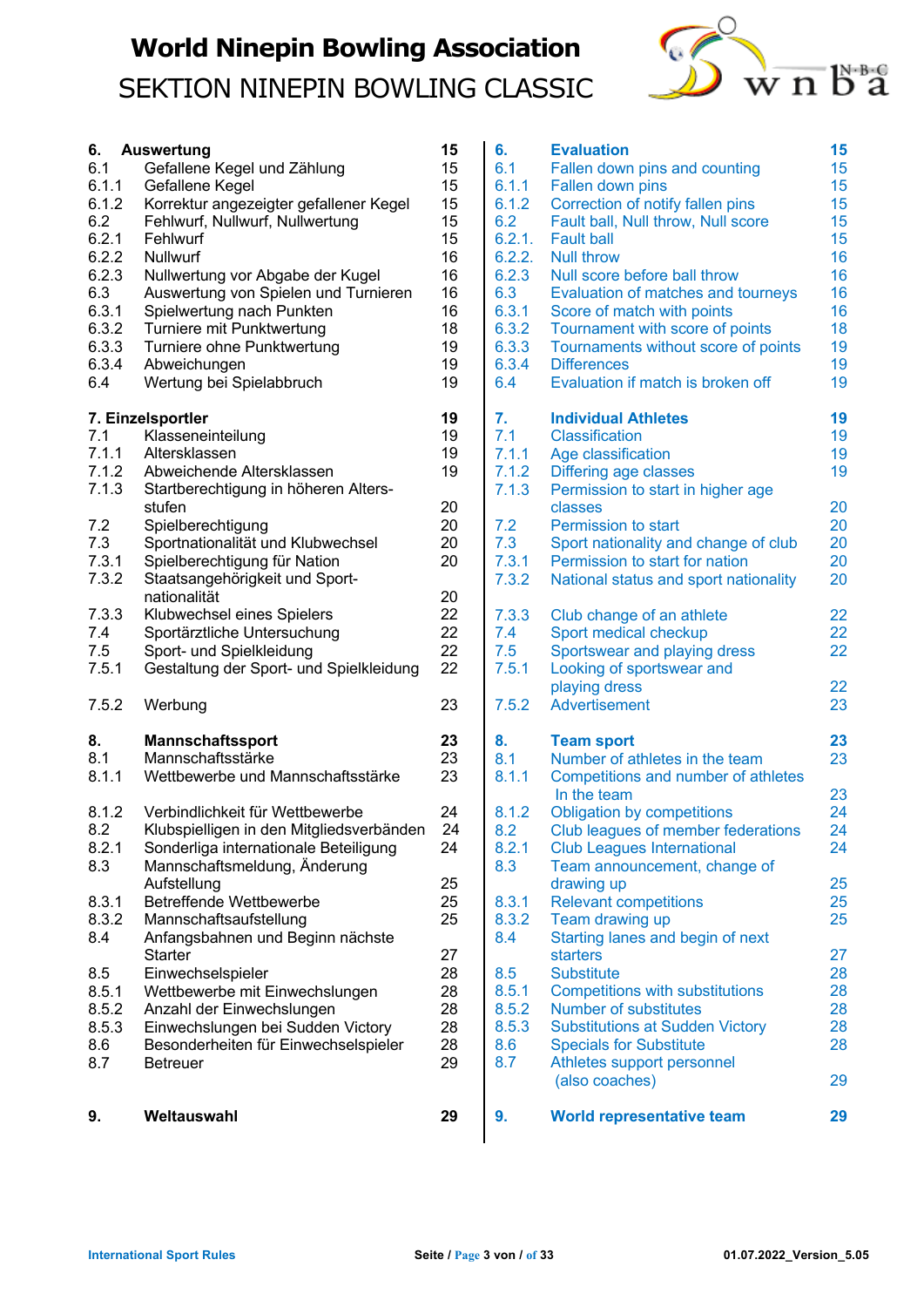

| 10.    | Regelverstöße, Verhaltensregeln,                                    |    |
|--------|---------------------------------------------------------------------|----|
|        | <b>Protest</b>                                                      | 29 |
| 10.1   | Verwarnungen gegen Spieler                                          | 29 |
| 10.1.1 | Verwarnungen allgemein                                              | 29 |
| 10.1.2 | Folgen der Verwarnungen bei der                                     |    |
|        | Wertung                                                             | 30 |
| 10.1.3 | Bindung und Gültigkeitsdauer                                        | 30 |
| 10.2   | Verwarnungen an Betreuer                                            | 30 |
| 10.2.1 | Zeitraum zur Erteilung einer Verwarnung                             | 30 |
| 10.2.2 | Verwarnungen                                                        | 31 |
| 10.3   | Regelverstöße im Einzelnen                                          | 31 |
| 10.4   | Verhaltensregeln für die Spieler                                    | 32 |
| 10.5   | Hinweise für Organisator, Schiedsrichter                            | 32 |
| 10.6   | Protest/Einspruch                                                   | 33 |
| 11.    | <b>Inkrafttreten</b>                                                | 33 |
| 12.    | Anlagen zu dieser Ordnung<br>Anlage 1: Anerkennung und Vereinharung | 33 |

| IZ. | Alliagen zu dieser Ordnung                  | JЭ |
|-----|---------------------------------------------|----|
|     | Anlage 1: Anerkennung und Vereinbarung      |    |
|     | Anlage 2: Freigabe bei Klubwechsel          |    |
|     | Anlage 3: Genehmigung internationaler Event |    |
|     |                                             |    |

| 10 <sub>1</sub> | <b>Violation of Rules, rules of behaviour,</b> |    |  |  |
|-----------------|------------------------------------------------|----|--|--|
|                 | protest                                        | 29 |  |  |
| 10.1            | Cautions against players                       | 29 |  |  |
| 10.1.1          | <b>Cautions generally</b>                      | 29 |  |  |
| 10.1.2          | Consequences of cautions at the score          | 30 |  |  |
| 10.1.3          | Binding and validity                           | 30 |  |  |
| 10.2            | Cautions to athletes support personnel         | 30 |  |  |
| 10.2.1          | Time period for placing of a caution           | 30 |  |  |
| 10.2.2          | Cautions                                       | 31 |  |  |
| 10.3            | Rule violations in detail                      | 31 |  |  |
| 10.4            | Code of behaviour for athletes                 | 32 |  |  |
| 10.5            | Notice for organizers, referees                | 32 |  |  |
| 10.6            | <b>Protest</b>                                 | 33 |  |  |
| 11.             | <b>Come into force</b>                         | 33 |  |  |
| 12.             | <b>Appendices to these rules</b>               | 33 |  |  |
|                 | Appendix 1: Acknowledgement/Agreement          |    |  |  |
|                 | Appendix 2: Release if change of club          |    |  |  |
|                 | Appendix 3: Grant international events         |    |  |  |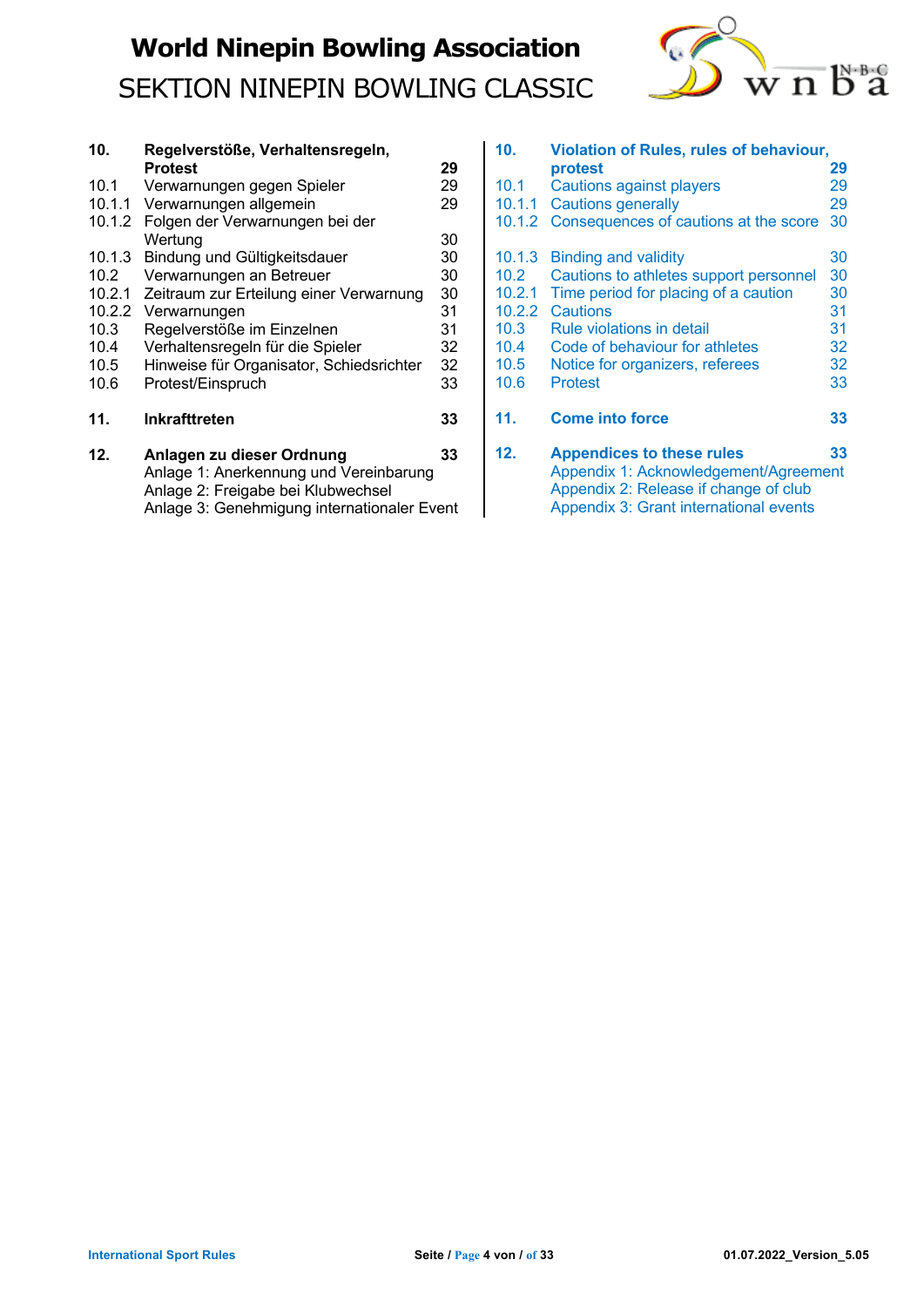# **World Ninepin Bowling Association**

## SEKTION NINEPIN BOWLING CLASSIC



## *Einleitung*

*In der SEKTION NINEPIN BOWLING CLASSIC in der WNBA (NBC) wird NINEPIN BOWLING von gleichberechtigten weiblichen und männlichen Athleten ausgeübt. Zur besseren Lesbarkeit und Verständlichkeit wird in dieser Ordnung die "männliche Schreibweise" verwendet, also zum Beispiel der Athlet, unabhängig davon, dass diese Ausführungen auch auf die Athletinnen zutreffen.* 

*Die NBC hat gleichberechtigte weibliche und männliche Funktionsträger. Zur besseren Lesbarkeit und Verständlichkeit wird in dieser Ordnung die "männliche Schreibweise" verwendet, also zum Beispiel der Trainer, unabhängig davon, dass diese und andere Funktionen auch von weiblichen Funktionsträgern wahrgenommen werden.* 

## **1. Allgemeines**

- 1.1 Diese Ordnung der SEKTION NINEPIN BOW-LING CLASSIC in der WNBA (NBC) und die in der Sportordnung der WNBA zutreffenden Bestimmungen regeln den Sportbetrieb der NBC. Die nationalen Mitgliedsverbände der NBC sind gehalten, ihre Ordnungen entsprechend anzupassen.
- 1.2 Die Bestimmungen dieser Sportordnung beruhen auf den ungeschriebenen Gesetzen der sportlichen Fairness. Sie sind in diesem Sinn auszulegen und anzuwenden.
- 1.3 Diese Ordnung ist für alle in der NBC erfassten nationalen Ninepin Bowling Classic Sportverbände und ihre Untergliederungen verbindlich und besitzt Gültigkeit bei allen internationalen Veranstaltungen sowie für nationale Qualifikationswettbewerbe zur Teilnahme an internationalen Veranstaltungen.
- 1.4 Verantwortlich für die Einhaltung der Bestimmungen dieser Sportordnung sind das Präsidium der NBC sowie die Präsidien und die zuständigen Sportfunktionäre der nationalen Ninepin Bowling Classic Sportverbände.
- 1.5 Änderungen und Ergänzungen dieser Sportordnung sowie Grundsatzentscheidungen zu Sportveranstaltungen (Abhaltung der Veranstaltungen, zeitliche Dauer, Spielmodus, Startplatzzuteilung) können nur von der Konferenz der NBC beschlossen werden. Antragsberechtigt sind die nationalen Mitgliedsverbände und das Präsidium der NBC.

#### *Introduction*

*With in the SECTION NINEPIN BOWLING CLASSIC of WNBA (NBC) NINEPIN BOWLING is performed from female as well as male athletes with equal rights. To improve reading and understanding in German language version the male form will be used independent of that the duties can be apply by female athletes too.*

*The NBC has female as well as male officers with equal rights. To improve reading and understanding in German language the male form will be used independent of that the duties can be apply by female officers too.*

## **1. Generally**

- 1.1 These rules of SECTION NINEPIN BOWLING CLASSIC of WNBA (NBC) and the applicable regulations of the Sport Rules of WNBA regulate the Sport of NBC. The national member federations of NBC are kept to bring into line accordingly their regulations.
- 1.2 These regulations of sport are based upon the unwritten law of fairness of sport. They are to interpret and to apply with this in mind.
- 1.3 These rules are binding on all national Ninepin Bowling Classic Sport Federations as members of NBC and their sub organizations and have validity at all international events as well as national competitions of qualification to participate at international events.
- 1.4 Responsible for following of these regulations of sport are the Presidium of NBC as well as the Presidiums and the competent sport functionaries of the national Ninepin Bowling Classic Sport Federations.
- 1.5 Only the Conference of NBC can decide to modify and to complete these rules as well as principle decisions to sporting events (holding of events, time of period, playing-modus and quota of starting places). The right to make an application has the national member federations and the Presidium of NBC.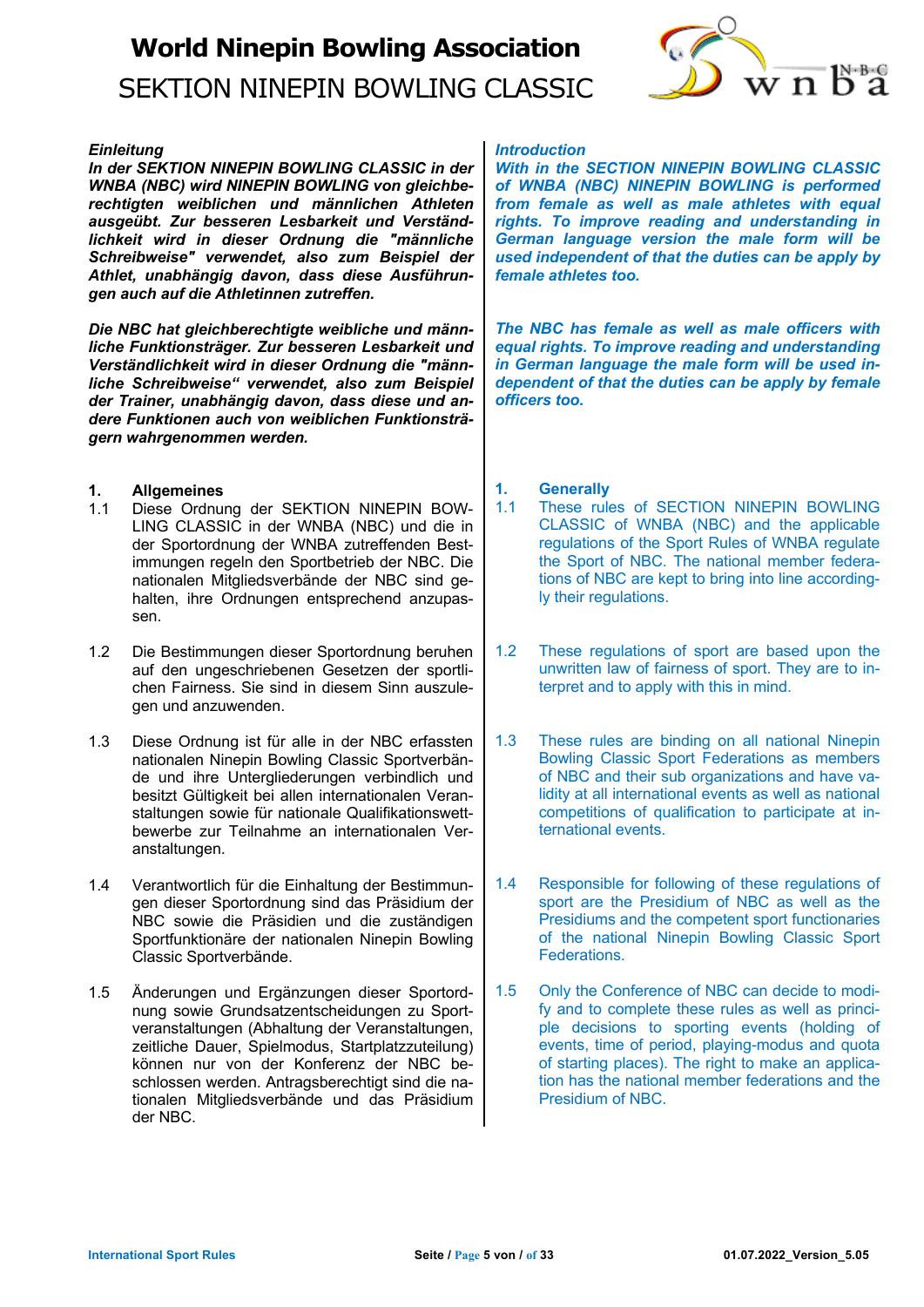

- 1.6 Ergänzend zu den Beschlüssen nach Ziffer 1.5 ist das Präsidium berechtigt, nachfolgende Durchführungsbestimmungen (DB) zu erlassen:
	- a) DB Vergabe und Organisation von Veranstaltungen
	- b) DB Weltmeisterschaften Nationalmannschaften und Einzel Damen/Herren, U23, U18
	- c) DB Einzelweltpokal Damen/Herren, U23, U18, U14
	- d) DB Pokalwettbewerbe Klubmannschaften Damen/Herren
	- e) DB Champions League Ninepin Classic Klubmannschaften Damen/Herren
	- f) DB Länderspiele zwischen den Mitgliedsverbänden
	- g) DB Weltranglistenturniere und Weltrangliste
- 1.7 Die nationalen Ninepin Bowling Classic Sportverbände sollen ihre Bestimmungen an diese Sportordnung anpassen. Darüber hinaus haben sie das Recht, zusätzliche nationale Bestimmungen zu erlassen, die jedoch nicht im Widerspruch zur Internationalen Sportordnung der NBC stehen dürfen.
- 1.8 Von der Konferenz in dieser Sportordnung festgelegte aufgenommene Voraussetzungen zur Teilnahme an einer Sportveranstaltung der NBC sind verbindlich einzuhalten und können nur von der Konferenz bzw. unter Beachtung der Ziffern 1.5 und 1.6 vom Präsidium geändert werden.

## **2. Anti-Doping**

**2.1 Anwendung der WNBA Anti-Doping-Bestimmungen** 

Die WNBA Anti-Doping-Bestimmungen (WADR) sind für die NBC und die nationalen Ninepin Bowling Classic Sportverbände sowie ihre Untergliederungen bindend und insbesondere auch unter Beachtung der von der WADA veröffentlichten PROHIBITED LIST (Verbotsliste) einzuhalten.

## **2.2 Vereinbarung Sportler, Funktionäre**

An von der NBC veranstalteten internationalen Veranstaltungen dürfen von einem nationalen Ninepin Bowling Classic Sportverband benannte Delegationsmitglieder nur dann zur Teilnahme zugelassen werden, wenn jeweils eine von ihnen unterzeichnete Anlage 1 ISO NBC dem nationalen Verband und auch der NBC (Kopie) vorliegt. Ändern sich Name (Heirat oder ähnliches) oder Adresse, ist eine neue Vereinbarung zu unterzeichnen.

- 1.6 Supplementary to the decisions by figure 1.5 the Presidium is authorized to issue following Implementing Regulations (IR):
	- a) IR award and organization of events
	- b) IR National Team's and Single's World Championships Women/Men, U23, U18
	- c) IR Single's World Cup Women/Men, U23, U18, U14
	- d) IR Club Team's Cup Competitions Women/ Men
	- e) IR Club Team's Champions League Ninepin Classic Women/Men
	- f) IR International Matches between the member federations
	- g) IR World Ranking List Tourneys and World Ranking List
- 1.7 The national Ninepin Bowling Classic Sport Federations shall bring into line with this sport rules their regulations. Apart from that they are authorized to issue additional national regulations however that may be not in contradiction to the international Sport Rules of NBC.
- 1.8 Requirements to participate at an sporting event of NBC laid down from the Conference in this Sport Rules are obligatory to follow and can only be modified by the Conference respectively the Presidium in compliance with figures 1.5 and 1.6.

## **2. Anti-Doping**

## **2.1 Application of WNBA Anti-Doping Rules**

The WNBA Anti-Doping Rules (WADR) is binding for the NBC and the national Ninepin Bowling Classic Sport Federations as well as their sub organizations and in particular to follow in compliance with the PROHIBITED LIST published of WADA too.

## **2.2 Agreement Athletes, Functionaries**

Members of delegations named of a national Ninepin Bowling Classic Federation may be permitted to participation at international events organized of NBC only then, if at a time an Appendix 1 ISR NBC signed of them is in hand of national Federation and also NBC (copy).

If there are changes of the name (marriage or similar) or of the address, a new agreement must be signed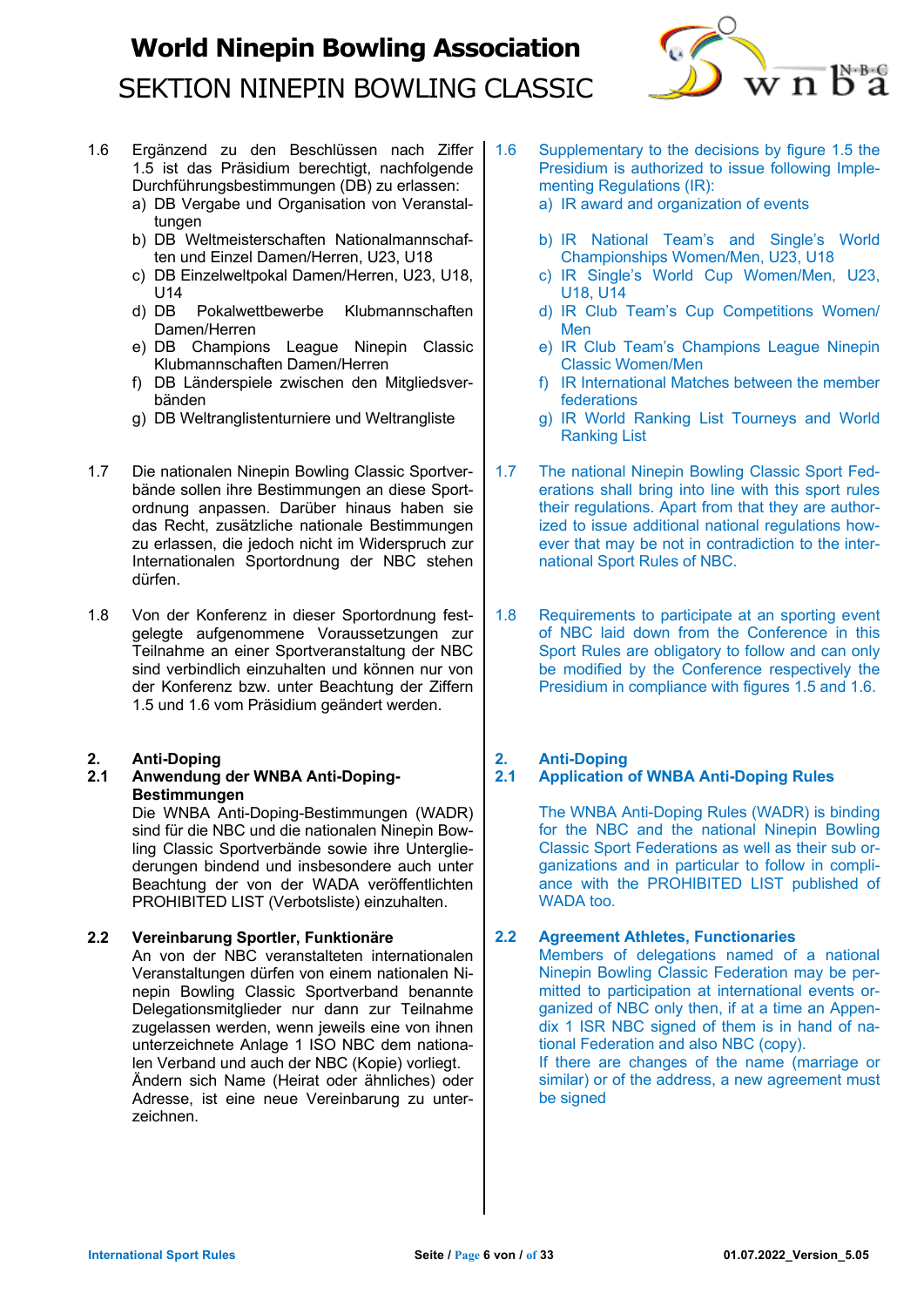

**2.3 Internationaler Registered Testing Pool** Die WNBA führt einen International Registered Testing Pool (IRTP) für Ninepin Bowling Classic. Dieser IRTP erfasst alle Sportler und Sportlerinnen entsprechend den in den WADR festgelegten Kriterien.

> Die nationalen Verbände sind verpflichtet, die notwendigen Daten der dem IRTP zugeordneten Sportler der WNBA zur Verfügung zu stellen (NBC-ID-Nummer, Vorname, Name, Geburtsdatum, Wohnort mit Adresse, E-Mail-Adresse, Telefon- und Faxnummer).

> Die dem IRTP zugeordneten Athleten sind verpflichtet, vierteljährlich im Voraus ihre täglichen Aufenthaltsorte der WNBA bekannt zugeben und bei Bedarf zu modifizieren beziehungsweise weitere Daten bezüglich des Aufenthaltsortes usw. zu liefern. Im Übrigen und insbesondere bei unterlassenen oder falschen Meldungen wird auf die WADR verwiesen.

## **2.4 Dopingkontrollen**

Die WNBA veranlasst Wettkampfkontrollen und Trainingskontrollen. Letztere werden nur für Sportler in Auftrag gegeben, die dem IRTP-NBC zugehörig sind. Zur Abhandlung von positiven Tests, Strafen und Kosten, auch bezüglich nicht durchführbarer Tests, wird auf die WADR verwiesen.

## **2.5 Alkoholverbot nach Verbotsliste**

Für alle an einem Wettkampf Beteiligten (Spieler, Athletenbetreuer, Mediziner, Schiedsrichter und weitere direkt mit dem Wettkampfgeschehen in Verbindung stehenden Personen) ist während eines Wettbewerbes striktes Alkoholverbot gegeben.

Der Schwellenwert des Blutalkohols für einen Doping-Verstoß während eines Wettbewerbs liegt nach der WADA Verbotsliste bei 0,1 g/L und darf in folgender Zeit nicht überschritten werden. **Beginn:** 

 12 Stunden vor Beginn des Wettbewerbs **Ende:** Nach Abschluss der Siegerehrung

oder

 nach Ausscheiden aus dem Wettbewerb Die Feststellung des Wertes ist durch Atemanalyse und/oder durch Blutanalyse möglich.

#### **2.6 Rauchverbot**

Bei internationalen Veranstaltungen besteht im Sportbereich der Kegelsportanlage absolutes Rauchverbot.

**2.3 Internationaler Registered Testing Pool** The WNBA managed an International Registered Testing Pool (IRTP) of Ninepin Bowling Classic. That IRTP register all athletes according to the criteria fixed in the WADR.

> The national federations are obliging to make available the necessary dates of athletes assigned to the IRTP to WNBA (NBC-ID-number, first name, family name, date of birth, address of residence, e-mail-address, phone number and fax number).

> The athletes assigned to the IRTP are obliging to make known their daily whereabouts to WNBA in advance every three months and to modify if required respectively to announce further dates regarding to the whereabouts and so on. For the rest and in particular by failing or false announcements is refer to WADR.

## **2.4 Doping Controls**

The WNBA arrange In-Competition-Tests and Out-of-Competition-Tests. The latter are given in order only for athletes are belonging to IRTP-NBC. To deal with positive Tests, punishments and expenses also regarding to tests were not collected is refer to WADR.

### **2.5 Alcohol prohibition according to Prohibited List**

For all persons are taking part at a competition (athletes, athlete support personnel, medical persons, referees and further persons directly in connection with the occurrence of competition) is given a strict prohibited of alcohol during a competition.

The doping violation threshold regarding blood alcohol level during a competition is 0.1 g/L by WADA Prohibited List and may be not exceeded in the following time.

*Beginning:*

 *or*

 *12 hours before begin of the competition End: After end of honour of winners*

 *after elimination from the competition* The conclusion of the worth is possible by analysis of breath and/or analysis of blood.

## **2.6 No smoking**

During international events is given no smoking in the sport area of bowling hall absolutely.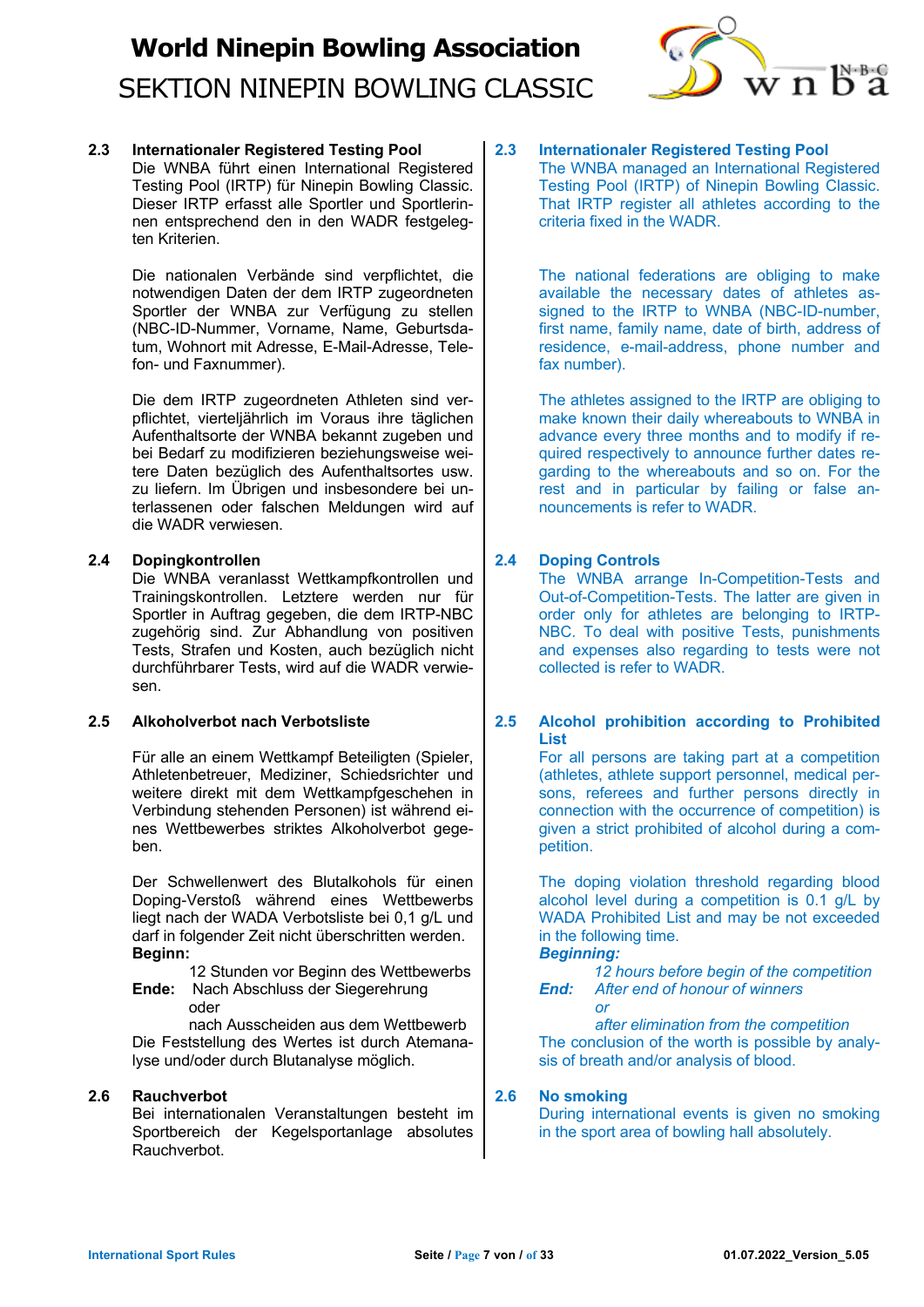

## **3. ZEREMONIELL**

## **3.1 Fahnen bei Veranstaltungen**

Bei allen internationalen Veranstaltungen der NBC müssen aufgehängt sein

- a) die Fahne der WNBA / NBC
- b) die Fahnen der teilnehmenden Nationen
- c) die Fahne der Nation des Haupt- oder Oberschiedsrichters

Die Fahne der WNBA / NBC ist unter Abspielung der von der NBC zur Verfügung gestellten Musik herein zu tragen, zu hissen und soweit vorgesehen einzuholen. Dies gilt nicht für Länderspiele und für vor dem Finalturnier stattfindende Spiele der Champions League.

### **3.2 Hymne des Gastgeberlandes**

Zum Abschluss einer Eröffnungsfeier und zum Abschluss einer Veranstaltung (Schlussfeier) ist die Nationalhymne des Gastgeberlandes zu spielen.

### **3.3 Gelöbnisformeln**

## **3.3.1 Sportler**

Im Namen aller Sportlerinnen und Sportler gelobe ich, dass wir an den *(Name der Veranstaltung)* unter stetiger Beachtung der hierfür geltenden Bestimmungen teilnehmen werden und uns zu einem Sport ohne Doping und ohne Drogen verpflichten, im wahren Geist der Sportlichkeit, zum Ruhme des Sports und der Ehre unserer Mannschaften.

## **3.3.2 Schiedsrichter**

Im Namen aller Schiedsrichter und Offiziellen gelobe ich, dass wir unsere Aufgaben bei diesen *(Name der Veranstaltung)* in voller Unparteilichkeit unter Beachtung der hierfür geltenden Bestimmungen wahrnehmen werden, getreu den Prinzipien echten sportlichen Geistes.

## **3.3.3 Bahnabnahme Hauptschiedsrichter**

Als internationaler Schiedsrichter der NBC in der WNBA bin ich zu diesen*(Name der Veranstaltung)* als Hauptschiedsrichter delegiert. Die Sportanlage, die Ninepin Bowling Bahnen und das sonstige Spielmaterial habe ich überprüft und den Technischen Bestimmungen der WNBA entsprechend in Ordnung befunden. Ich wünsche allen Teilnehmern einen fairen Wettstreit, viel Erfolg und erkläre die technischen Einrichtungen für die Durchführung der Wettkämpfe als geeignet.

## **3. CEREMONIAL**

## **3.1 Flags at events**

At all international events of NBC have to be hang up

- a) the flag of WNBA / NBC
- b) the flags of participatory nations
- c) the flag of nation of chief- or head referee

The flag of WNBA / NBC is to carry in, to hoist and to haul in, so far it is scheduled, during play the music made available of NBC. This is not valid by international matches and by matches of Champions League which take place before the final tourney.

## **3.2 Anthem of host country**

At closing of ceremonial opening and at closing of closing ceremony the national anthem of the host country is playing.

### **3.3 Wording of vows**

#### **3.3.1 Athletes**

In the name of all the competitors I vow that we are taking part in these *(name of event)* in steady compliance with for this valid rules and committing ourselves to a sport without doping and without drugs, in the true spirit of sportsmanship, for the glory of sport and the honour of our teams.

## **3.3.2 Referees**

In the name of all referees and officials I vow that we are looking after our tasks in *these (name of event)* in full impartiality in compliance with for this valid rules loyal of the principles of true sportsmanlike spirit.

#### **3.3.3 Skittle-alleys check Chief Referee**

As international Referee of NBC in WNBA I am delegate to these *(name of event) as* Chief Referee. The Sport Hall, the Ninepin Bowling alleys and the other equipment to play I have checked and deemed in order in compliance with the Technical Regulations of WNBA. I wish all competitors a fair competition, much success and declare as suitable the Technical Equipment to carry out the competitions.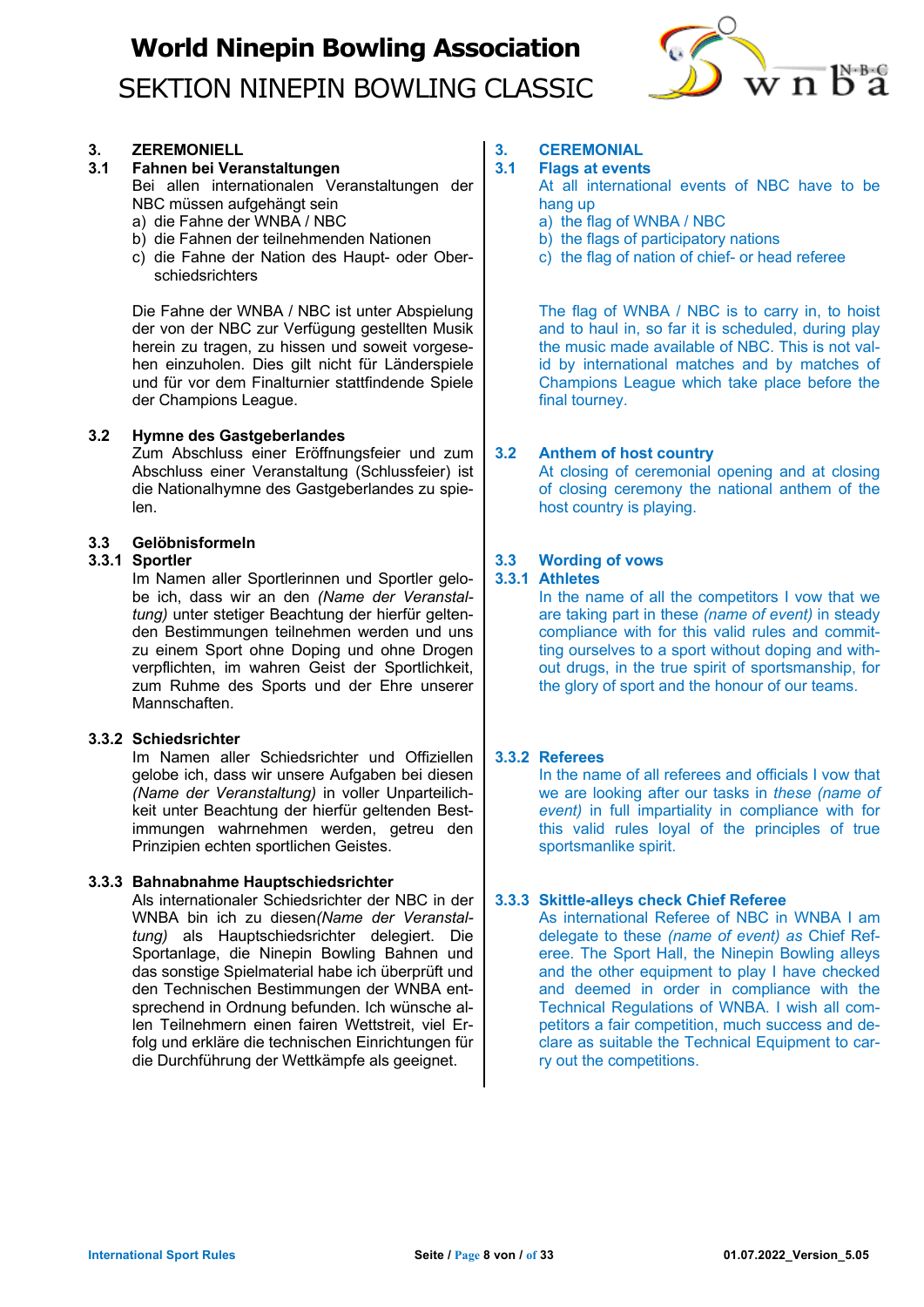

**3.4 Ablauf Eröffnungs- und Abschlussveranstaltung**

Das Präsidium der NBC entscheidet im Einzelfall zu jeder Veranstaltung über die Gestaltung der Abläufe.

## **4. Internationale Sportveranstaltungen**

## **4.1 Durchführung**

Alle internationalen Sportveranstaltungen müssen durchgeführt werden nach

- a) den Bestimmungen dieser Sportordnung einschließlich der Durchführungsbestimmungen und der WNBA-Sportordnung,
- b) den WNBA-Anti-Doping-Bestimmungen,
- c) dem Inhalt der Ausschreibungen zu den Veranstaltungen und
- d) den ergänzenden Konferenzbeschlüssen der NBC.

## **4.2 Begriffsbestimmung**

Internationale Veranstaltungen entsprechend Ziffer 4.1 sind alle Veranstaltungen und Wettbewerbe, an denen Sportler teilnehmen, deren Sportnationalität nicht dem Austragungsland entspricht und entweder

- a) die dem Testing Pool der NBC zugeordnet sind oder
- b) die an einer Veranstaltung der NBC teilgenommen haben oder
- c) die von einem nationalen Verband zu einer NBC-Veranstaltung angemeldet wurden und deshalb bei der NBC registriert (NBC-ID-Nummer) sind.

Nicht unter Satz 1 fallen Meisterschaften nationaler Verbände mit Teilnahme von Athleten, deren Sportnationalität nicht der Nationalität des betreffenden Verbandes entspricht.

## **4.3 Veranstalten internationaler Veranstaltungen**

Internationale Veranstaltungen (Länderspiele) und Vergleichskämpfe zwischen Auswahlmannschaften von Landesverbänden (z.B. 4 Länderturnier) sind von den Mitgliedsverbänden oder ihren Untergliederungen der NBC zu melden.

Meldepflichtig sind weiterhin nur Ranglistenturniere, die zur Grand Prix Serie gehören. Sie sind von der NBC zu genehmigen. Eine fällige Genehmigungsgebühr für diese Turniere wird nach Ziffer 13.1.4 (FRO) eingefordert.

## **4.4 Technisches Equipment**

Internationale Sportveranstaltungen dürfen nur auf Kegelsportbahnen durchgeführt werden,

- a) die den Technischen Vorschriften der WNBA entsprechen und
- b) von einer zuständigen Abnahmekommission oder einer sachverständigen Abnahmeperson überprüft wurden.

### **3.4 Order of ceremonial opening and closing ceremony**

The Presidium of NBC decides in individual case to every event about the creation of order of ceremonial opening and closing ceremony.

#### **4. International sporting events 4.1 Carrying out**

## All international sporting events have to be carry out by

- a) the regulations in these Sport Rules included the Implementing Regulations and the WNBA-Sport Rules,
- b) the WNBA-Anti-Doping Rules,
- c) the contents of invitations to the events and
- d) the supplementary decisions of conference of NBC.

## **4.2 Definition**

International Events according to figure 4.1 are all events and competitions, by which athletes take part whose sport nationality don't correspond to the country of carrying-out and either

- a) they are attached to the Testing Pool of NBC or
- b) they have take part in an event of NBC or
- c) they were entered to a NBC event by the national federation and therefore are registered (NBC-ID-number) by NBC.

Championships of national federations with participation of athletes, whose sport nationality don't correspond to the relevant nationality of federation, don't come under sentence 1.

## **4.3 Organization of international events**

International events and comparable contests between representative teams or regional associations (e.g. 4-nations – tournament) should be reported from the member associations or their subdivisions to the NBC. Ranking tournaments, which belong to the Grand Prix Series are also notifiable and have to be approved by NBC. An incidental permit fee for these tournaments will be demanded in accordance with number 13.1.4 (FRO)

## **4.4 Technical Equipment**

International sporting events may be carry out only on ninepin bowling alleys,

- a) which fulfil the Technical Regulations of WNBA and
- b) were checked of a responsible checking commission or a competent checking person.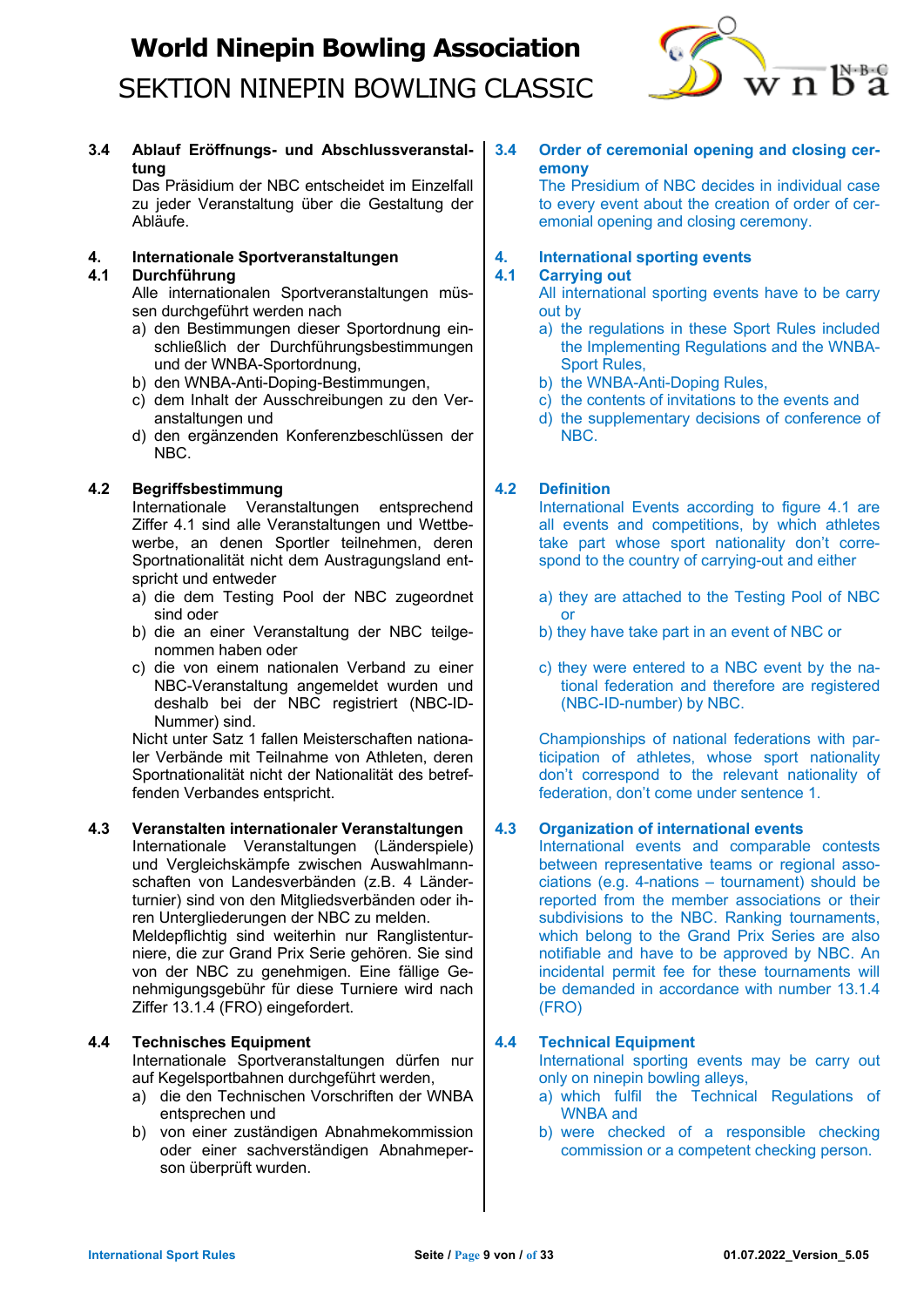

Ein Bahnabnahmeprotokoll darf nicht älter als 3 Jahre sein und ist auf Verlangen dem verantwortlichen Schiedsrichter vorzulegen. Kegelstellautomaten, Kugellaufflächen und Spielmaterial müssen von der WNBA zugelassen sein.

Folgende Anzahl an Kugeln ist aufzulegen: a) bei einem Kugelrücklauf je Bahn

3 Kugeln

b) bei einem Kugelrücklauf für zwei Bahnen 5 Kugeln

Auf allen in einem Wettbewerb genutzten Bahnen müssen bauartgleiche Kegel verwendet werden.

Bei Weltmeisterschaften sind ausschließlich Vollkunststoffkegel (NF) mit Zentrierkugel zu verwenden (mit WNBA-Zulassung)

In der Kegelsportanlage müssen Material und Personal für "Erste Hilfe" vorhanden sein.

## **4.5 Qualifikationswettbewerbe**

Ziffer 4.4 gilt auch für nationale Wettbewerbe der Mitgliedsverbände, in denen die Startberechtigungen bei internationalen Wettbewerben der NBC ermittelt werden.

## **5. Durchführung des Kegelsports**

**5.1 Sportjahr** Das Sportjahr beginnt am 1.7. und endet am 30.6. des nächsten Jahres.

## **5.2 Spielart**

## **5.2.1 Kombiniertes Spiel**

Eine Wurfserie wird gespielt

- a) die erste Hälfte der Würfe in die Vollen
- b) die zweite Hälfte der Würfe auf Abräumen.

## **5.2.2 Spiel in die Vollen**

Nach jedem Wurf werden die gefallenen Kegel wieder aufgestellt und erneut in alle Kegel gespielt, bis alle Würfe nach Ziffer 5.2.1 Buchstabe a) gemacht sind.

## **5.2.3 Abräumen**

Nach dem ersten Wurf auf alle Kegel wird anschließend solange auf die stehen gebliebenen Kegel gespielt, bis alle neun Kegel gefallen sind. Dies wird wiederholt, bis alle Würfe nach Ziffer 5.2.1 Buchstabe b) gemacht sind.

The protocol of skittle-alleys check may be not older as 3 years and is to submit to the responsible referee on demand. Pinsetter automatic machines, ball run way and match equipment have to be authorized by WNBA.

Following number of balls is to put on:

a) is given one ball-back-station for one lane 3 balls

b) is given one ball-back-station for two lanes 5 balls

Pins of the same kind of production must be used by all lanes used in the same competition

For World Championships only all-plastic pins (NF) with centering ball can be used (WNBA certfication)

In the Bowling Sport Hall must be available matrial and personnel for "First Aid".

## **4.5 Qualifying competitions**

Figure 4.4 is valid for national competitions of member federations too, with which the permissions to start by international competitions will ascertain.

#### **5. Carrying out of Ninepin Bowling Sport 5.1 Sport year**

The sport year begins on 1<sup>st</sup> July and is finished on 30<sup>th</sup> June of next year.

## **5.2 Kind of play**

**5.2.1 Combine play**

One set is to play a) the first half of balls at "all"

b) the second half of balls "clear off"

## **5.2.2 Play at ..all**" pins

After every ball the fallen down pins are to set up again and it is anew to play at all pins until all balls by figure 5.2.1 letter a) are made.

## **5.2.3 Clear off**

After the first ball at all pins subsequently it is to play on the remained standing pins so long as until all nine pins are fallen down. This is to repeat until all balls after figure 5.2.1 letter b) are made.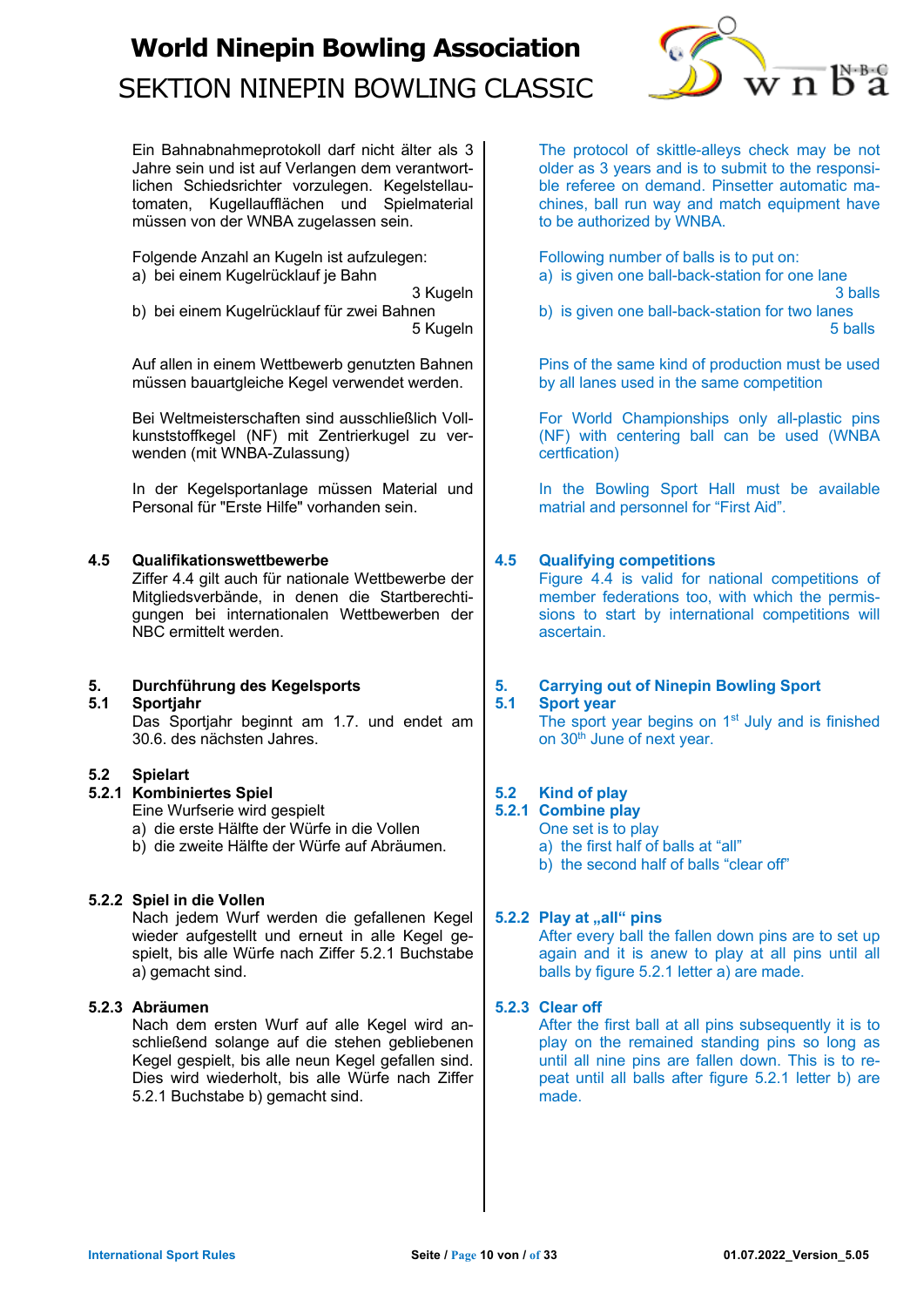

## **5.3 Wurfserie, Spielzeit, Wurfanzahl, Bahnnutzung**

## **5.3.1 Wurfserie**

Alle Wettbewerbe der NBC werden kombiniert durchgeführt; und zwar je nach Wettbewerb

a) auf einer Bahn 30 Wurf = 1 Wurfserie

- = 15 Wurf in die Vollen / 15 Wurf abräumen;
- b) auf einer Bahn 20 Wurf = 1 Wurfserie = 10 Wurf in die Vollen / 10 Wurf abräumen.

## **5.3.2 Spielzeit einer Wurfserie**

Die erlaubte Zeitdauer für eine Wurfserie beträgt a) bei 30 Würfen kombiniert 12 Minuten. b) bei 20 Würfen kombiniert 8 Minuten. Keine Wertung gefallener Kegel nach Ablauf der Zeit (bei Zeitüberschreitung).

Zeituhren müssen für Spieler und Schiedsrichter gut sichtbar sein. Ein Anhalten des Zeitablaufs muss jederzeit möglich sein.

## **5.3.3 Wurfanzahl**

## **5.3.3.1 Wurfanzahl je Wettbewerb**

Die Wurfanzahl beträgt für die folgenden Wettbewerbe

- a) Einzel Classic Herren/Damen, U23, U18, U14 1 Starter x 120Wurf (=4 Wurfserien a 30 Wurf)
- b) Einzel Sprint Herren/Damen, U23, U18 1 Starter x 40Wurf (=2 Wurfserien a 20 Wurf)
- c) Tandem Herren/Damen, U23, U18
- 1 Starter x 60Wurf (=2 Wurfserien a 30 Wurf) da) Paar Mixed U18

2 Starter x 120Wurf (=4 Wurfserien a 30 Wurf) db) Paar Mixed U 14

- 2 Starter x 60 Wurf (=2 Wurfserien a 30 Wurf)
- e) Mannschaft Herren/Damen; U23
- 6 Starter x 120Wurf (=4 Wurfserien a 30 Wurf) f) Mannschaft U18

4 Starter x 120Wurf (=4 Wurfserien a 30 Wurf)

## **5.3.3.2 Abweichungen**

Den Mitgliedsverbänden steht es frei, andere internationale Mannschafts- und Einzelwettbewerbe unter Abweichung von den Vorgaben nach Ziffer 5.3.3.1, aber unter Einhaltung der Wurfserie nach Ziffer 5.3.1 durchzuführen.

## **5.3.3.3 Nationale Qualifikationswettbewerbe**

Wettbewerbe beziehungsweise Teilwettbewerbe (Ziffer 8.2 Absatz 4) der Mitgliedsverbände, in denen die Qualifikanten für internationale Wettbewerbe unmittelbar ermittelt werden, müssen die Kriterien nach Ziffer 5.3.1 und Ziffer 5.3.3.1 erfüllen und bei Mannschaftswettbewerben zusätzlich die Ziffern 6.3.1, 8.1.2, 8.3.2.1, 8.3.2.2.1 a, 8.3.2.2.1 b und 8.5.1 einhalten. Der in Ziffer 8.2 Absatz 3 genannte Zusatz – grundsätzlich wöchentlich ein Spiel – muss nicht angewendet werden.

**5.3 Set, Playing time, Number of balls, Use of lanes**

## **5.3.1 Set**

All competitions of NBC will carry out combine; and in fact according to the competition

a) on one lane 30 balls = 1 set

- $= 15$  balls at  $\alpha$ -all  $\beta$  / 15 balls  $\alpha$  clear of  $\beta$ .
- b) on one lane 20 balls = 1 set  $= 10$  balls at  $\alpha$ -all  $\beta$  / 10 balls "clear off".

## **5.3.2 Playing time of one set**

The time unit permit to play a set amount to a) with 30 balls combine 12 minutes  $\mathbf b$ ) with 20 balls combine  $\mathbf 8$  minutes No score of fallen down pins after time is finish (time overrun).

The time clocks must be good visible for athletes and referees. A stop of time must be possible at any time.

## **5.3.3 Number of balls**

## **5.3.3.1 Number of balls per competition**

The number of balls by the following competitions amount to

- a) Single Classic men/women, U23, U18, U14 1 starter x 120 balls  $(= 4 \text{ sets a } 30 \text{ balls})$
- b) Single Sprint men/women, U23, U18 1 starter x  $40$  balls (= 2 sets a 20 balls)
- c) Tandem men/women; U23, U18
- 1 starter  $x \neq 60$  balls (= 2 sets a 30 balls) da) Pair Mixed U18
- 2 starters x 120 balls (= 4 sets a 30 balls) db) Pair Mixed U 14
- 2 Starters x 60 balls (= 2 sets a 30 balls)
- e) Team men/women; U23
- 6 starters x 120 balls (= 4 sets a 30 balls) f) Team U18
	- 4 starters x 120 balls (= 4 sets a 30 balls)

## **5.3.3.2 Differences**

The member federations are free to carry out other international team and individual competitions in difference to the regulations by figure 5.3.3.1, but with following of the sets by figure 5.3.1.

## **5.3.3.3 National Competitions of Qualification**

Competitions respectively part of competitions (figure 8.2 market 4) of member federations, played to ascertain directly the competitors by international competitions, must fulfill the criteria by figure 5.3.1 and figure 5.3.3.1 and if team competitions are given additionally follow the figures 6.3.1, 8.1.2, 8.3.2.1, 8.3.2.2.1 a, 8.3.2.2.1 b and 8.5.1. The addition named in figure 8.2 market 3 – absolute weekly one match – must not be applied.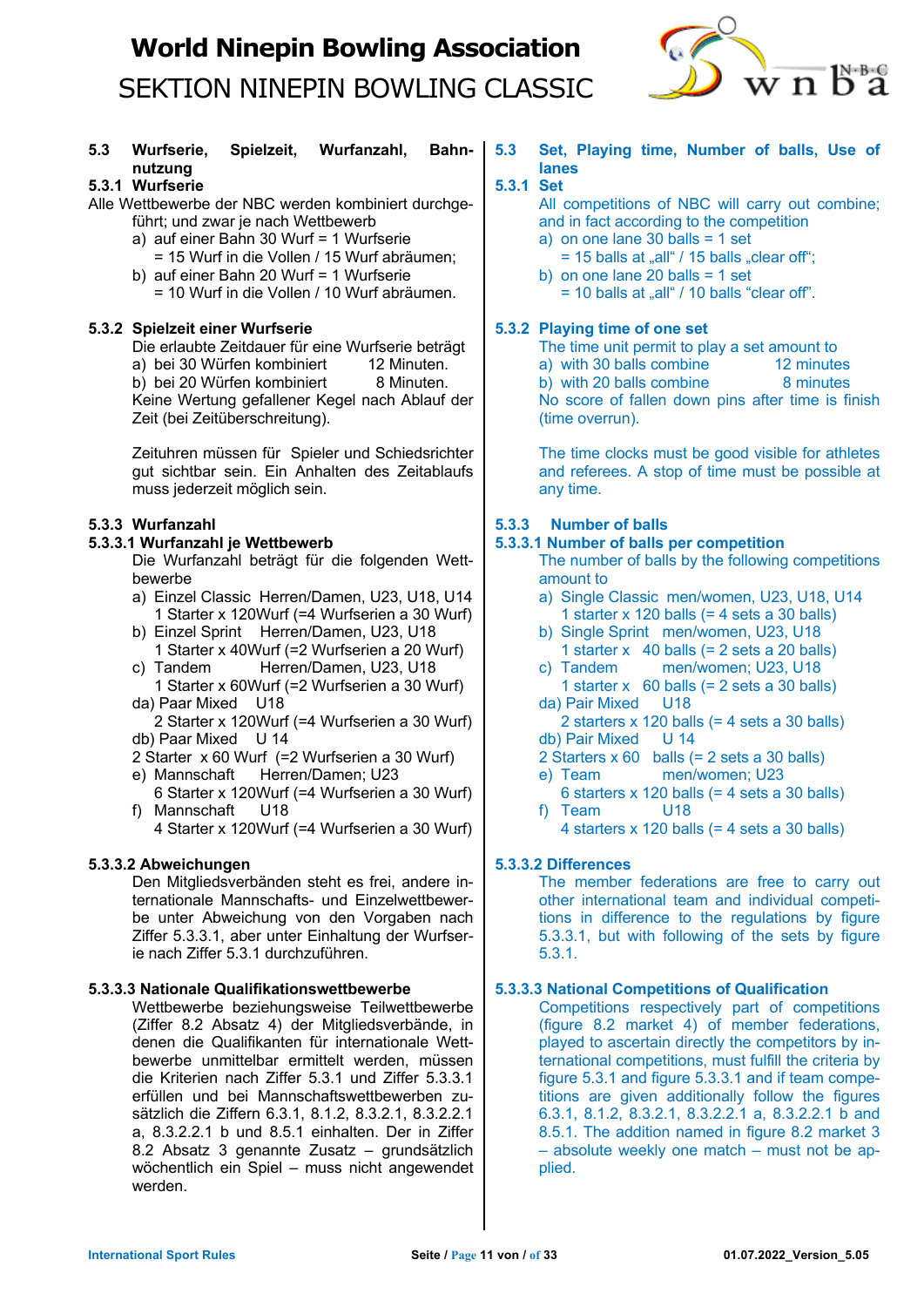

### **5.3.4 Bahneneinteilungen und Bahnenwechsel 5.3.4.1 Bahneneinteilungen**

Alle internationalen Wettbewerbe sind im Blockstart auszutragen. Die zur Verfügung stehenden Bahnen sind entsprechend dem Bedarf zur gleichen Zeit zu bespielen (= Durchgang).

Vor Beginn eines internationalen Wettbewerbs ist die Startreihenfolge der Sportler zu planen und bekanntzugeben. Einzelheiten hierzu siehe in den jeweiligen Durchführungsbestimmungen.

## **5.3.4.2 Bahnenwechsel**

Die Bahnen sind nach jeder Wurfserie kombiniert zu wechseln.

Bahnwechsel bei Spiel über vier Bahnen:

| Bahn 1         |                | Bahn 2 Bahn 3 Bahn 4 |                |  |
|----------------|----------------|----------------------|----------------|--|
| A 1            | <b>B</b> 1     | A 2                  | B 2            |  |
| <b>B</b> 1     | A 1            | <b>B2</b>            | A <sub>2</sub> |  |
| <b>B</b> 2     | A <sub>2</sub> | <b>B</b> 1           | A 1            |  |
| A <sub>2</sub> | B 2            | A 1                  | <b>R</b> 1     |  |
|                |                |                      |                |  |

Die Spieler 3 und 4 beziehungsweise 5 und 6 wechseln entsprechend den Spielern 1 und 2.

## Bahnwechsel bei Spiel über sechs Bahnen:

|                          | Bahn 1 Bahn 2 Bahn 3 Bahn 4 Bahn 5 Bahn 6 |            |         |     |                                              |  |
|--------------------------|-------------------------------------------|------------|---------|-----|----------------------------------------------|--|
| A 1                      | B 1                                       | A 2        | B 2     | A 3 | B 3                                          |  |
| <b>B</b> 1               | A 1 B 2                                   |            | A 2 B 3 |     | A 3                                          |  |
| B 3                      | A 3                                       | <b>B</b> 1 | A 1 B 2 |     | A 2                                          |  |
| A 3                      | <b>B</b> 3                                | A 1 B 1    |         | A 2 | <b>B2</b>                                    |  |
|                          |                                           |            |         |     | Die Spieler 4, 5 und 6 wechseln entsprechend |  |
| den Spielern 1, 2 und 3. |                                           |            |         |     |                                              |  |

## **5.4 Spielbereich und Sportbereich**

## **5.4.1 Spielbereich**

Der Spielbereich ist der eingegrenzte Bereich, den der Sportler vor Beginn eines Spiels betritt, die Kugeln abgibt und nach Beendigung wieder verlässt. Der Spielbereich ist durch Begrenzungslinien gekennzeichnet. Diese dürfen während des Spiels betreten, aber nicht übertreten werden.

Der Spielbereich kann in begründeten Fällen, aber nur mit Erlaubnis des Schiedsrichters verlassen werden. Falls der Spielbereich gesäubert werden muss, wird die Zeit für den Spieler und den Gegner gestoppt und das Personal (vom Ausrichter gestellt) säubert den Spielbereich.

Muss zur Aufnahme der Kugeln die Begrenzungslinie übertreten werden, ist dies gestattet.

## **5.4.2 Sportbereich**

Der Sportbereich umfasst den Spielbereich und den unmittelbar an den Spielbereich angrenzenden Bereich, in dem sich die weiteren Sportler und Mitglieder der Delegationen während des Wettbewerbes aufhalten.

## **5.3.4 Distribution of lanes and change of lanes 5.3.4.1 Distribution of lanes**

All international competitions are to carry out by block start. The available lanes are to used to the same time according to the need (round).

Before begin of an international competition the starting-series of athletes is to plan and to make known. Details to this see in the respective Implementing Regulations.

## **5.3.4.2 Change of lanes**

The lanes are to change after every set combine.

Change of lanes during a match over four lanes:

| lane 1                | lane 2                | lane 3                | lane 4                |
|-----------------------|-----------------------|-----------------------|-----------------------|
| A 1                   | <b>B</b> 1            | A <sub>2</sub>        | <b>B</b> <sub>2</sub> |
| <b>B</b> 1            | A 1                   | <b>B</b> <sub>2</sub> | A <sub>2</sub>        |
| <b>B</b> <sub>2</sub> | A 2                   | <b>B</b> 1            | A 1                   |
| A 2                   | <b>B</b> <sub>2</sub> | Δ1                    | <b>R</b> 1            |

The athletes 3 and 4 respectively 5 and 6 change equivalent the athletes 1 and 2.

| Change of lanes during a match over six lanes |            |                                           |                |                |                |
|-----------------------------------------------|------------|-------------------------------------------|----------------|----------------|----------------|
|                                               |            | lane 1 lane 2 lane 3 lane 4 lane 5 lane 6 |                |                |                |
| A 1                                           | <b>B</b> 1 | A <sub>2</sub>                            | <b>B2</b>      | A3             | <b>B</b> 3     |
| <b>B</b> 1                                    | A1         | <b>B</b> 2                                | A2             | <b>B</b> 3     | $A_3$          |
| <b>B</b> 3                                    | $A_3$      | B 1                                       | A <sub>1</sub> | <b>B</b> 2     | A <sub>2</sub> |
| $A_3$                                         | <b>B</b> 3 | A 1                                       | <b>B</b> 1     | A <sub>2</sub> | R <sub>2</sub> |

The athletes 4, 5 and 6 change equivalent the athletes 1, 2 and 3.

## **5.4 Playing area and sport area**

## **5.4.1 Playing area**

The playing area is the enclosed area, in which the athlete walks on to begin of a match, give away the balls and go away again after ending. The playing area is marked with limitation lines. That may be step on, but may be not step over within the match.

The playing area can be leaves in establish cases, but only with permission of referee. In case the play area needs to be cleared, the time is stopped for the player and the opponent, and the staff (provided by the host) clears the play area.

The limitation line has to be step over to take up the balls, that is allows.

## **5.4.2 Sport area**

The sport area comprises the playing area and the area is adjacent to the playing area directly, in which the further players and the members of delegations stay during the competition.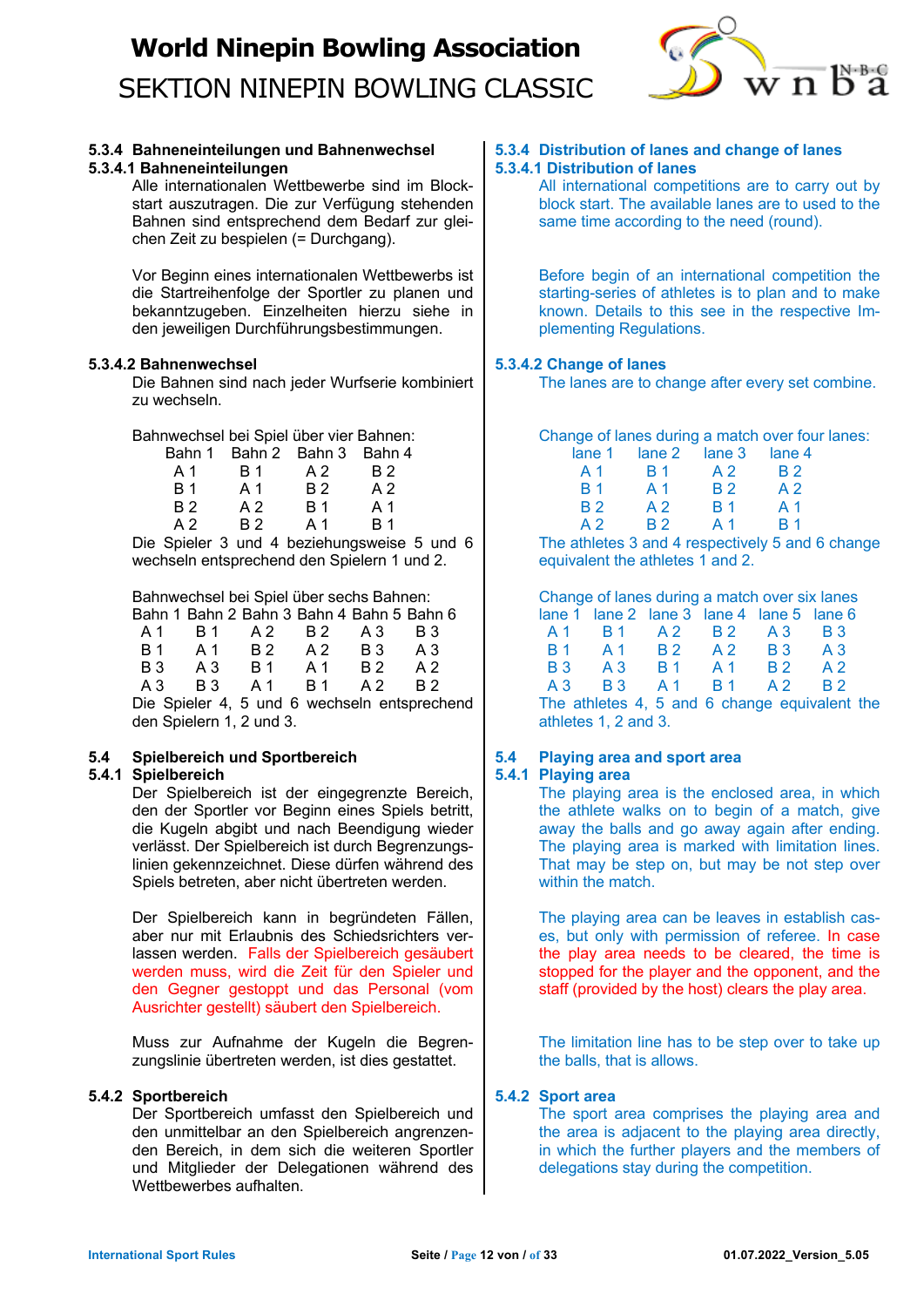

## **5.5 Spielbeginn, Startantritt, Einspielzeit, Vorstellung**

### **5.5.1 Spielbeginn**

Spielbeginn ist der im Startplan festgelegte Zeitpunkt für jeden Einzelspieler, jedes Tandem-Paar, jedes Paar oder jede Mannschaft.

### **5.5.2 Startantritt**

Startantritt eines Spielers ist mit Beginn der Einspielzeit gegeben.

Tritt ein Spieler oder ein Paar zu Beginn der Einspielzeit nicht an, ist das Startrecht dieser Sportler für den betroffenen Wettbewerb beziehungsweise für das betroffene Mannschaftsspiel verwirkt. Beim nächsten Mannschaftsspiel innerhalb des Wettbewerbs kann der ausgeschlossene Spieler wieder aufgestellt werden.

Bei Mannschaftsspielen kann für den ausgeschlossenen Spieler (Absatz 2) ein auf das Einwechselkontingent anzurechnender Einwechselspieler (Ziffer 8.5.2) eingesetzt werden.

## **5.5.2.1 Startvorstellung**

Die Spielervorstellung und/oder Mannschaftsvorstellung in Spielkleidung beim Schiedsrichter erfolgt spätestens 30 Minuten vor der offiziellen Startzeit lt. Spielplan. Verspätet sich der Spielbeginn aufgrund des Spiels zuvor, so ist die Frist für die Vorstellung der benannten Spieler 60 Wurf vor Ende des vorherigen Spiels. Stellt sich der Spieler nicht rechtzeitig vor ist das Startrecht dieser Sportler für den betroffenen Wettbewerb beziehungsweise für das betroffene Mannschaftsspiel verwirkt.

## **5.5.3 Einspielzeit**

## **5.5.3.1 Beginn der Einspielzeit**

Die Einspielzeit beginnt mit dem Kommando des Schiedsrichters und dem damit verbundenen Starten der Zeituhr.

#### **5.5.3.2 Dauer der Einspielzeit**

Die Einspielzeit steht jedem Spieler zu Beginn seines Spiels zu und beträgt

- a) 5 Minuten bei den Wettbewerben = 120 Wurf
- b) 3 Minuten bei den Wettbewerben < 120 Wurf

#### **5.5.3.3 Keine Einspielzeit**

Die Einspielzeit entfällt bei einem Spiel der Wettbewerbe nach Ziffer 5.5.3.2 b), wenn alle Spieler beziehungsweise alle Tandem-Paare im vorangegangenen Durchgang im Einsatz waren.

#### **5.5.3.4 Einspielzeit nur einmal**

Die Einspielzeit kann nur einmal in Anspruch genommen werden. Nach Ablauf der Einspielzeit eingewechselte Spieler haben keine Einspielzeit.

**5.5 Match beginning, Starting compete, Warm up, Performance**

## **5.5.1 Match beginning**

Match beginning is the point of time fixed in the starting-schedule for every individual player, every tandem pair, every pair or each team.

#### **5.5.2 Starting compete**

Starting compete of a player is given with start of warm up.

If one player or one pair doesn't compete to the start of warm up, the permission to start of these athletes is withdraw by the concerning competition respectively by the concerning team match. The suspended player can be draw up again in the next team match within the competition.

In a team match for the suspended player a substitute to charge for the contingent of substitute (figure 8.5.2) can come in (market 2).

### **5.5.2.1 Start presentation**

The player's presentation and / or team presentation in the team's match with the referee will take place no later than 30 minutes before the official starting time according to the schedule. If the start of the match is late due to the previous match, then the deadline for the presentation of the named players is 60 balls before the end of the previous match. If the player does not present himself in time, the start- ing right of these athletes for the competition respectively for the team game is forfeited.

## **5.5.3 Warm up time**

#### **5.5.3.1 Start of warm up time**

The warm up time starts with command of referee and connected with it the start of time clock.

#### **5.5.3.2 Period of warm up time**

The warm up time is entitled to every player before the beginning of his match and amount to

- a) 5 minutes in competitions = 120 balls
- b) 3 minutes in competitions < 120 balls

#### **5.5.3.3 No warm up time**

The warm up time is cancelled in a match of the competitions after figure 5.5.3.2 b), if all players respectively all tandem pairs were in action in the preceded round.

#### **5.5.3.4 Warm up time only once**

The warm up time can claimed only once. A substitute coming in after end of warm up time has no warm up time.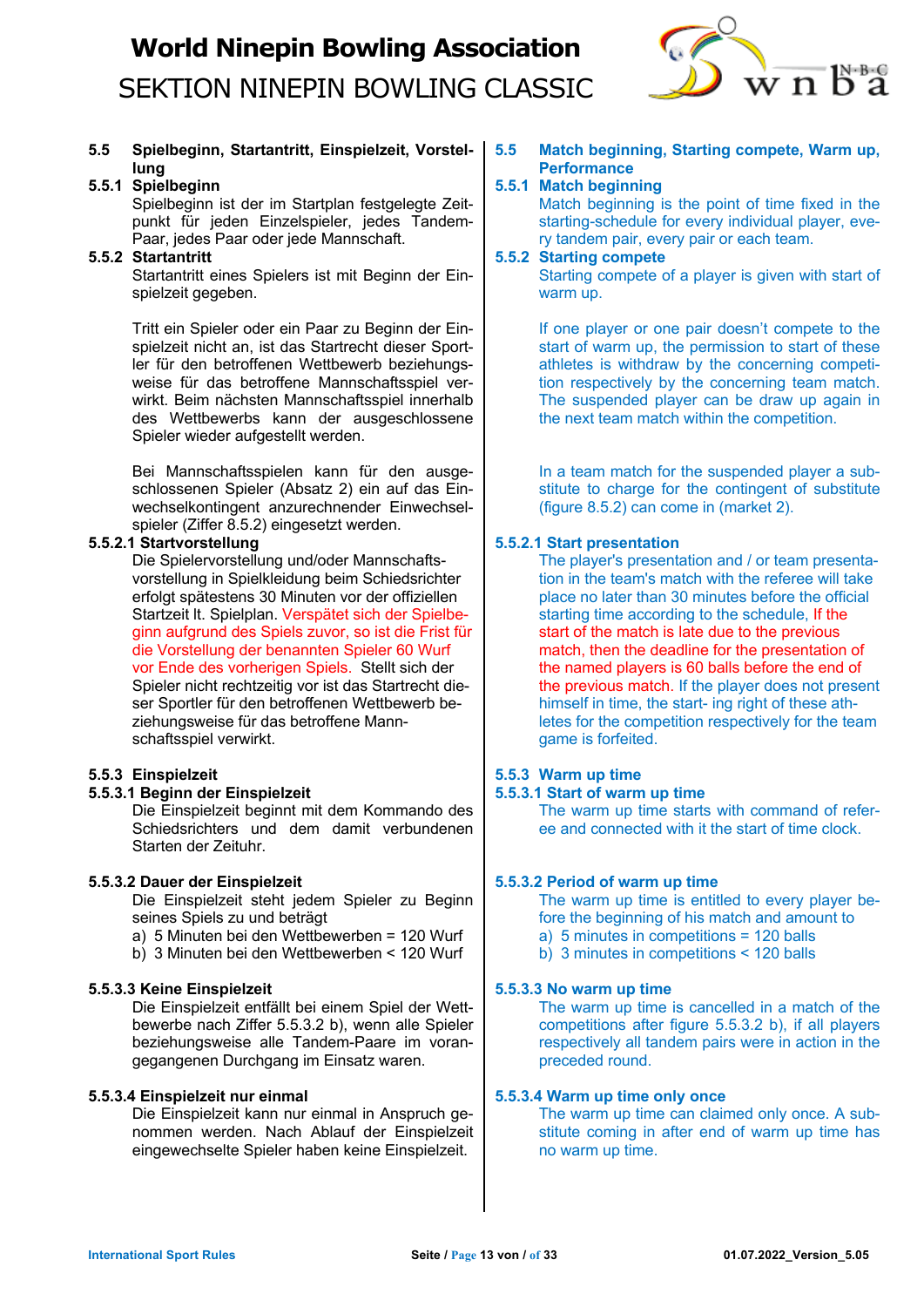

## **5.5.3.5 Einwechseln während Einspielzeit**

Für eine Einwechslung während der Einspielzeit, auch wenn eine Verletzung gegeben ist, wird die Zeit nicht angehalten. Der eingewechselte Spieler kann in Abweichung zu Ziffer 5.5.3.4 die noch laufende restliche Einspielzeit nutzen.

### **5.5.4 Vorstellung der Spieler**

Die Vorstellung der Spieler findet entweder vor der Einspielzeit oder während der Einspielzeit statt. Die Entscheidung hierzu trifft das Schiedsgericht.

### **5.6 Spielunterbrechung, Spielabbruch**

## **5.6.1 Spielunterbrechung**

## **5.6.1.1 Unterbrechung allgemein**

- a) Gründe: Entwirren der Kegel, Fehlerbehebung am Kegelstellautomaten oder ähnliche technische Gründe, Verletzung eines Spielers.
- b) Entscheidung: Schiedsrichter entscheidet, bei welchen Bahnen links und rechts von der betreffenden Bahn die Spielzeit gestoppt wird.
- c) Zu beachten ist: Unterbrechung auf diesen Bahnen nur dann, wenn die Spieler durch die erforderlichen Maßnahmen zur Behebung der Unterbrechung eindeutig gestört werden.
- d) Kein Zeitstop Wenn kein Zeitstopp durch Schiedsrichter angeordnet ist und der Spieler das Spiel nicht fortsetzt, geht dies zu Lasten des Spielers.

#### e) Verletzung eines Spielers Bei einer ersten Verletzung eines Spielers kann beim Schiedsrichter die Unterbrechung des Spiels beantragt werden. Innerhalb von 10 Minuten muss entweder der verletzte Spieler oder der Einwechselspieler das Spiel wieder aufnehmen. Bei einer zweiten oder weiteren Verletzung eines Spielers auf dieser Position in diesem Spiel wird die Zeit nicht mehr angehalten.

## **5.6.1.2 Wettbewerbe mit Punktsystem**

Wird die Spielzeit auf einer Bahn kurzfristig oder längerfristig unterbrochen, so ist die Spielzeit des direkten Gegners ebenfalls anzuhalten, auch wenn dieser nicht gestört ist.

Ziffern 5.6.1.3, 5.6.2 und 6.4 gelten für beide gegeneinander angetretenen Spieler, auch wenn nur eine Bahn defekt ist.

## **5.6.1.3 Längere Spielunterbrechungen**

- a) Fortsetzung nach Unterbrechung Nach Ausfall von Bahnen ist nach einem vertretbaren Zeitraum das Spiel fortzusetzen.
- b) Fortsetzung auf anderer Bahn Kann der aufgetretene Schaden nicht behoben werden, muss das Spiel auf einer anderen Bahn fortgesetzt werden, wenn dies nach Beurteilung des Schiedsrichters möglich ist.

### **5.5.3.5 Change within the warm up time**

The time is not to stop for a change within the warm up time, also if it is given a hurt. The changed player can used the rest of the yet running time of warm up in difference to figure 5.5.3.4.

#### **5.5.4 Presentation of players**

The player's presentation takes place neither before the warm up time or within the warm up time. The arbitrator commission takes the decision to this.

## **5.6 Match break, Match break off**

## **5.6.1 Match break**

## **5.6.1.1 Break generally**

a) Causes:

Untangle of pins, reparation of defects of pinsetter automatic machines or similar technical causes, hurt of a player.

b) Decision:

The referee decides by which lanes left or/and right of the concerning lane the playing time is to stop.

### c) To follow is:

Break at these lanes only then, if the players are disturbed definitive through the necessary measures to repair the break.

#### d) No stop of time

If the referee has ordered no stop of time and the player doesn't continue the match that is detrimental to the athlete.

## e) Hurt of a player

If it is given a first hurt of a player, the break of the match can be applied at the referee. Within 10 minutes either the hurt player or the substitute must take up the match again. If it is given a second or further hurt of a player on this position in this match the time will be stopped no longer.

#### **5.6.1.2 Competitions with point score system**

If it is suspended the playing time at one lane short-term or long-term, so the playing time of the directly rival is to stop likewise also if this is not disturbed.

Figures 5.6.1.3, 5.6.2 and 6.4 are valid also for both athletes are competed to play against each other, also if only one lane is faulty.

## **5.6.1.3 Long-term breaks**

- a) Continuation after break
- After breakdown of alleys and a justifiable period the match is to continue.
- b) Continuation on other lanes
	- If the arise damage cannot be repair, the match must be continue on one other lane, if it is possible after opinion of the referee.

.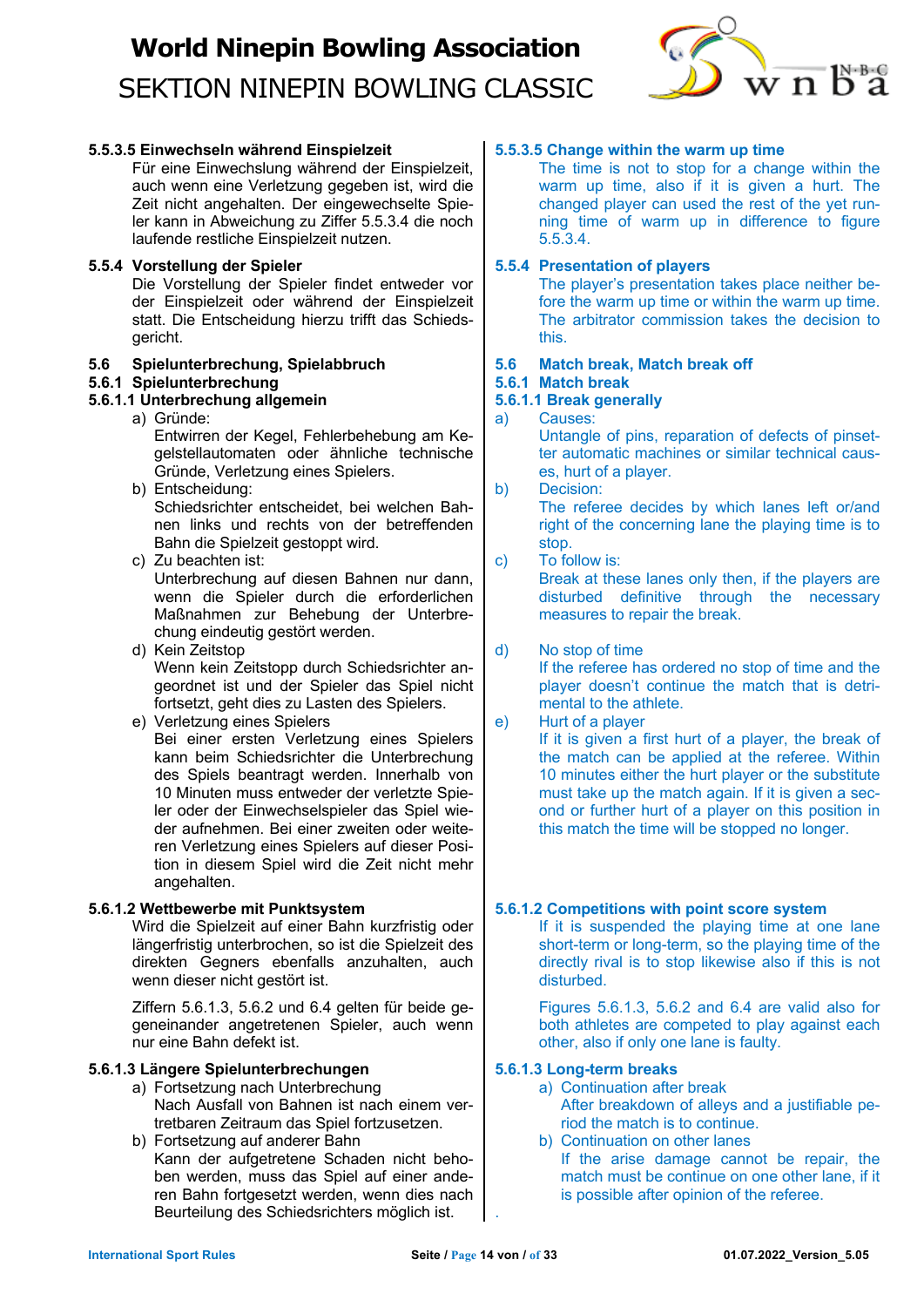

- c) Störung länger als 15 Minuten Fortsetzung des Spieles mit fünf Würfen - mit Kegeln - in die Vollen (ohne Wertung).
- d) Auswirkung auf andere Spieler Spieler auf Nachbarbahnen beenden zunächst die Wurfserie und dürfen dann gleichzeitig mit den letzten 5 Würfen des Nachspielenden auf den zuletzt bespielten Bahnen fünf Würfe - mit Kegeln - in die Vollen spielen. Erst danach erfolgt der Bahnwechsel

## **5.6.2 Spielabbruch**

Wenn ein Schaden nicht behoben werden kann und keine anderen freien Bahnen zur Verfügung stehen, kann das Spiel vom Schiedsrichter abgebrochen werden. Wegen der Ergebniswertung siehe Ziffer 6.4.

### **6. Auswertung**

## **6.1 Gefallene Kegel und Zählung**

### **6.1.1 Gefallene Kegel**

Die Auswertung einer Wurfserie richtet sich nach den gefallenen Kegeln. Maßgebend ist die elektrische Bildanzeige eines Kegelstellautomaten.

### **6.1.2 Korrektur angezeigter gefallener Kegel**

- a) Ist ein Fehler in der Bildanzeige gegeben, werden die tatsächlich gefallenen Kegel gewertet. Das Schiedsgericht beziehungsweise der Schiedsrichter hat dies im Einzelfall zu überprüfen.
- b) Kegel, die durch aus der Kugelfanggrube zurückprallende Kugeln umgeworfen werden, zählen als nicht gefallen. Der Wurf wird nicht wiederholt.
- c) Bei seillosen Kegelstellautomaten werden Kegel, die durch Maschinenteile umgeworfen werden, nicht gewertet.
- d) Kegel, die nach dem Kugelabwurf und vor dem Kugeleinschlag umfallen, zählen nicht. Der Wurf muss wiederholt werden.
- e) Vor Abwurf einer Kugel muss der Kegelstellautomat aufnahmebereit sein, sonst ist der Wurf ungültig und muss wiederholt werden; ausgenommen ein Fall nach Ziffer 10.3 Buchstabe e) liegt vor.
- f) Wenn dem Spieler nach Einnehmen der Grundstellung die Kugel entfällt und diese den Spielbereich verlässt, zählt dies als gültiger Wurf.

## **6.2 Fehlwurf, Nullwurf, Nullwertung**

## **6.2.1 Fehlwurf**

- Fehlwurf ist gegeben
- a) Nichttreffen von Einzelkegel und Kegelgruppen,
- c) Disruption longer as 15 minutes Continuation of match with five balls – with pins – to all (without score)
- d) Consequence to other players Next to players on neighbour lanes finished the sets and then they may play simultaneous with the last five balls of the after player on the lanes played next to five balls – with pins – to all. First after that the change of lanes happens.

### **5.6.2 Match break off**

If a damage cannot be repair and no other lanes are available, the referee can break off the match. Because of the score of result see figure 6.4.

**6. Evaluation**

## **6.1 Fallen down pins and counting**

### **6.1.1 Fallen down pins**

The evaluation of one set goes by the fallen down pins. Competent is the electric signal of the scoreboard of pinsetter automatic machine.

## **6.1.2 Correction of announced fallen pins**

- a) If an error is given in the signal of scoreboard the real fallen pins will scored. The arbitrator commission respectively the referee has to check that in the individual case.
- b) Pins, fallen down through balls bounce return out of the catch-pit of balls, count as not fallen. The ball will not play once more.
- c) Is given a pinsetter automatic machine without ropes pins will not scored, if it fallen down through parts of machine.
- d) Pins don't count, if it fallen down after the ball throwing off and before the ball impact. The ball must be retakes.
- e) Before ball throwing off the pinsetter automatic machine must be ready to receive it, otherwise the ball is void and must be retakes except it is given a case of figure 10.3 letter e).
- f) If the athlete let fall the ball after take in the basic position and it rolls out of playing area, this count as valid ball.

#### **6.2 Fault ball, Null throw, Null score 6.2.1 Fault ball**

## Fault ball is given

a) Non-hit of single pins and groups of pins,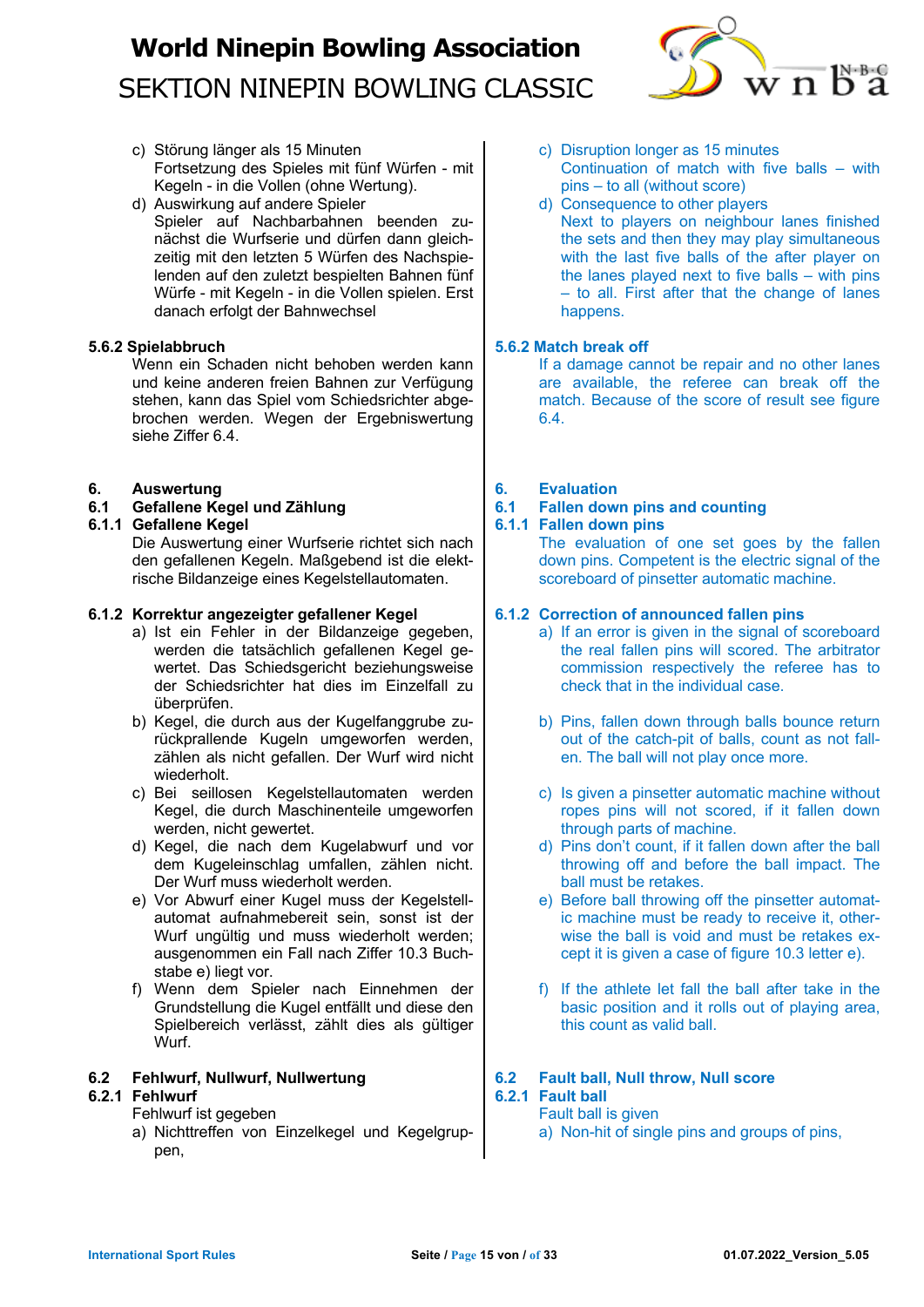

- b) das Anbanden der Kugel und
- c) wenn die Kugel die Lauffläche verlässt

## **6.2.2 Nullwurf**

Nullwurf ist ein nach der ersten Verwarnung durchgeführter Wurf, der nicht den Regeln entspricht.

Der Wurf wird mit "NULL" gewertet und wie folgt geschrieben:

- a) Spiel in die Vollen:
- Gefallene Kegel werden geschrieben und mit X entwertet.
- b) Abräumen:

Gefallene Kegel werden geschrieben und mit X entwertet, aber nicht wieder aufgestellt. Auf das verbliebene Bild muss weiter gespielt werden.

## **6.2.3 Nullwertung vor Abgabe der Kugel**

Ein Spieler (Tandem) ist im Spiel oder der Einspielzeit verwarnt (gelb) worden und begeht vor Abgabe eines Wurfes einen weiteren Regelverstoß mit einer Verwarnung (gelb/rot), der nächstfolgende Wurf des Spielers (Tandem-Paares) ohne dass der Wurf gemacht wird – wird als Nullwurf geschrieben.

Wird der nicht auszuführende Wurf trotzdem gemacht, ist dieser als Nullwurf zu schreiben. War dies im Abräumen, ist das vor der Abgabe des Wurfs gestandene Bild wieder aufzustellen.

Gibt es keinen nächsten Wurf des Spielers (Tandem-Paares), dann wird der vorhergehende Wurf als Nullwurf gewertet. Das Ergebnis ist zu berichtigen.

## **6.3 Auswertung von Spielen und Turnieren**

## **6.3.1 Spielwertung nach Punkten**

## **6.3.1.1 Satzpunkte (SaP)**

Zwei Spieler (Tandem) spielen gegeneinander (Wettbewerbe Mannschaft, Einzel oder Tandem).

- ° je Wurfserie: 1 SaP an Spieler mit mehr Kegel<br>° Kegelskiebbeit 0 5 SaP an joden Spieler
- ° Kegelgleichheit 0,5 SaP an jeden Spieler

## **6.3.1.2 Mannschaftspunkte (MaP)**

Zwei Mannschaften spielen gegeneinander (Wettbewerbe Mannschaft).

- je Spielpaar: 1 MaP an Spieler mit mehr SaP
- ° gleiche SaP 1 MaP an Spieler mit mehr Kegel ° gleiche SaP und Kegel 0,5 MaP jeder Spieler
- zusätzlich
- ° 2 MaP an Team mit mehr Gesamtkegel
- ° Kegelgleichheit 1 MaP an jede Mannschaft
- b) if the ball push to the lateral demarcation of ball runway and
- c) if the ball rolls down from the ball runway.

## **6.2.2 Null throw**

Null throw is a ball, carry out after the first caution and doesn't be in accordance with the regulations.

The ball is to score with "NULL" and to written as following:

- a) Play on all
	- Fallen pins are to written and to devalue with X.
- b) Clear off Fallen pins are to written and to devalue with X, but don't set up again. On the remained picture must be played further.

## **6.2.3 Null score before ball throw**

A player (Tandem) is be caution (yellow) within the match or within warm up time and makes a further violation with a caution (yellow/red) before the ball is thrown, so the next following ball of the player (Tandem-Pairs) – without the ball is played – is to written as null throw.

If nevertheless the ball is played, although it may be not carries out, this ball is to write as null throw. Was this within clear off, the picture is set up again standing before the ball is thrown.

If it is given no next ball for the player (Tandem Pair), then the previous ball is to score as null throw. The score is to adjust.

## **6.3 Evaluation of matches and tourneys**

**6.3.1 Score of match with points**

### **6.3.1.1 Set points (SP)**

Two athletes (Tandem) play each other against (competition team, individual or tandem).

- <sup>°</sup> per set 1 SP to player with more pins.
- pins equality 0,5 SP to every player.

## **6.3.1.2 Team points (TP)**

Two teams play as each other against (competition team).

- per match pair: 1 TP to player with more SP
- SP equality 1 TP to player with more pins
- equality SP and pins 0,5 TP to every player additional
- 2 TP to team with more total pins
- pins equality 1 TP to every team.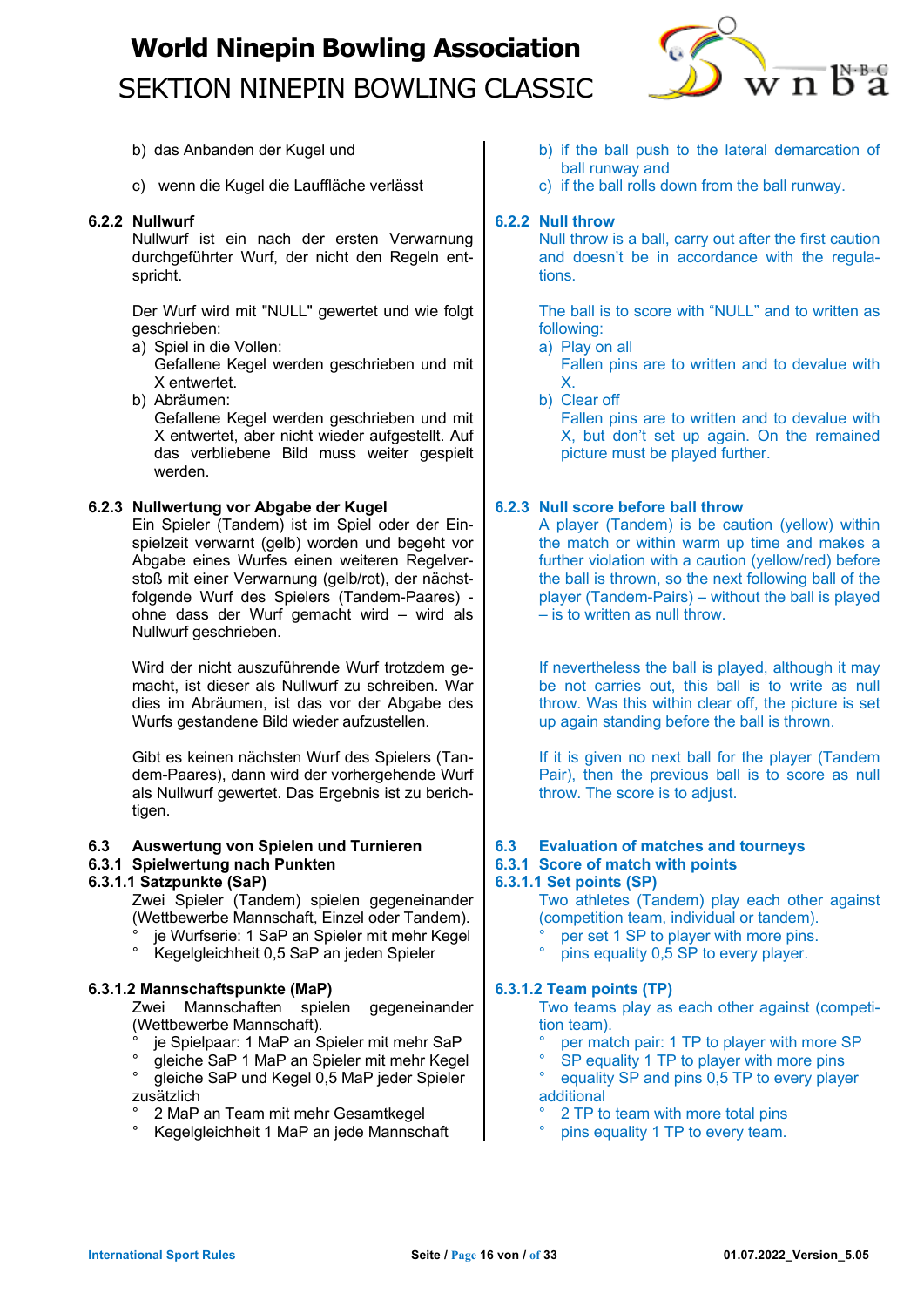

## **6.3.1.3 Tabellenwertung 6.3.1.3.1 Tabellenpunkte (TaP)** Tabellenwertung bei

- a) Meisterschaften in Ligen
- b) Hin- und Rückspielen
- ° je Spiel 2 TaP an Mannschaft mit mehr MaP
- ° gleiche MaP 1 TaP an jede Mannschaft

Gestaltung der Tabelle:

| Rang |          | Spiele MaP |    | TaP.  |
|------|----------|------------|----|-------|
|      | Klubname | xх         | xх | XX:XX |

## **6.3.1.3.2 Reihung**

### **6.3.1.3.2.1 Reihung TaP und MaP**

Die Reihung der Mannschaften in einer Tabelle (drei oder mehr Mannschaften) ergibt sich aus a) Positive Tabellenpunkte absteigend

- TaP von Mannschaften gleich, dann
- b) Negative Tabellenpunkte aufsteigend TaP b) ebenfalls gleich, dann
- c) Positive Mannschaftspunkte absteigend MaP ebenfalls gleich, dann wie folgt.

#### **6.3.1.3.2.2 Reihung bei Gleichheit TaP und MaP in der Tabelle oder bei zwei oder einem Spiel**

Direkter Vergleich bei Gleichheit der TaP und MaP in der Tabelle sowie beim Spiel zweier Mannschaften (sowohl bei einem Spiel als auch bei Hin- und Rückspiel), und zwar

a) die Tabellenpunkte absteigend

TaP gleich, dann

b) die Mannschaftspunkte absteigend

MaP gleich, dann

c) die Satzpunkte absteigend SaP gleich, dann wie folgt.

#### **6.3.1.3.2.3 Reihung bei Gleichheit TaP, MaP, SaP im direkten Vergleich**

#### **6.3.1.3.2.3.1 Reihung in einer Liga/Groupe**

Durchschnitt der erzielten Kegel aller Auswärtsspiele in absteigender Folge ohne Einbeziehung der gegenseitigen Spiele der zu wertenden Mannschaften.

Wenn alle Spiele in einer neutralen Kegelbahn ausgetragen werden (z. B. Weltmeisterschaft), ergibt sich die Rangfolge der Mannschaften innerhalb der Tabelle aus:

- a) Mittelwert der Gesamtzahl aller Spiele in der Abstiegsrangliste ohne Berücksichtigung der anderen Spiele der Mannschaften sind zu werten. Wenn Gleichheit besteht, dann
- b) Gesamtsollwerte aus allen SP-Abstiegswettkämpfen

## **6.3.1.3.2.3.2 Reihung bei zwei Spielen/einem Spiel**

Sofern eine Entscheidung erforderlich ist (zum Beispiel bedarf es bei Länderspielen dies nicht – Unentschieden ist möglich) wird diese Entscheidung durch "Sudden Victory" im Anschluss an das Spiel/Rückspiel herbeigeführt.

## **6.3.1.3 Evaluation of table**

## **6.3.1.3.1 Table ranking points (RP)**

- Score within table by
- a) championships in leagues.
- b) first and return matches.
- every match 2 RP to team with more TP.
- MP equality 1 RP to every team.

Showing of table:

| Rank |              | matches TP |    | RP    |
|------|--------------|------------|----|-------|
|      | name of club | XX         | XX | XX:XX |

## **6.3.1.3.2 Ranking**

## **6.3.1.3.2.1 Ranking RP and TP**

- The order of place of teams within the table (three or more teams) result from
- a) positive ranking points descend
- RP of teams equality, then b) negative ranking points rise
- RP b) likewise equality, then
- c) positive team points descend TP likewise equal, then as following

#### **6.3.1.3.2.2 Ranking if equality RP and TP within table or if two or one match**

If it is given by directly comparison equality of RP and TP within the table as well as after match of two teams (both by one match and also by first and return match), in fact

a) ranking points descend

RP equality, then

b) team points descend

TP equality, then

c) set points descend SP equality, then as following

### **6.3.1.3.2.3 Ranking if equality RP, TP, SP by directly comparison**

## **6.3.1.3.2.3.1 Ranking within a league/group**

Average of scored pins of all away matches in descend ranking without include the each other matches of the teams are to scored.

If all matches are played in a neutral bowling alley (eg World Championship) then the order of place of teams within the table result from:

- a) Average of scores pins of all matches in descend ranking without include each other matches of the teams are to be scored. If is equality, then
- b) Total set points from all matches descent SP

#### **6.3.1.3.2.3.2 Ranking if two matches/one match**

If a decision is necessary (for example it is not necessary for international matches – draw is possible) this decision will brought about with "Sudden Victory" following after the match/return match.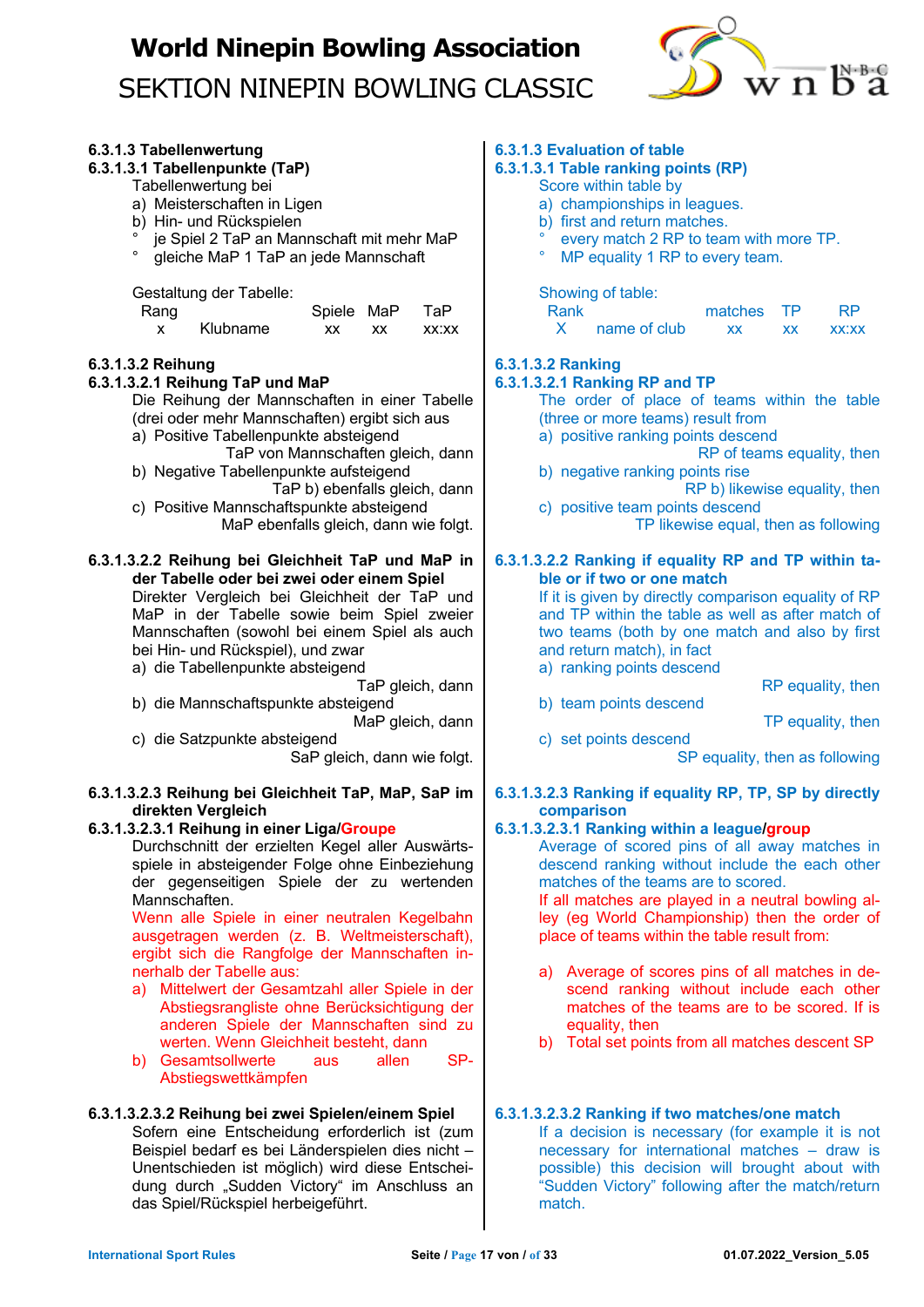

*Sudden Victory* auf zuletzt bespielten Bahnen:

- ° nach Spiel über vier Bahnen
- Spieler fünf und sechs jeder Mannschaft ° nach Spiel über sechs Bahnen
- Spieler vier, fünf und sechs jeder Mannschaft 1) 3 Würfe mit Addition der Kegel
- 2) Beginn: Kommando des Schiedsrichters
- 3) Gewinner: Summe der höheren Anzahl Kegel
- 4) Kegelgleichheit: Bahnwechsel
- 5) Wiederholung ab 1) bis Sieger ermittelt
- 6) Verwarnungen die im Sudden Victory gegeben werden bleiben bis zum Ende dieses Sudden Victory bestehen. Die Löschung der Verwarnung erfolgt nach dem Ende des Sudden Victory in dem sie gegeben wurde.

## **6.3.2 Turniere mit Punktwertung**

## **6.3.2.1 Satzpunkte (SaP)**

- a) Je Wurfserie erhält jeder Spieler auf der gleichen Position einer Mannschaft (alle Spieler Position 1 der Mannschaften, alle Spieler Position 2 der Mannschaften und so weiter) Satzpunkte. Die Anzahl ergibt sich nach aufsteigender Reihung der Spieler auf gleicher Position in den Mannschaften nach deren erzielten Kegeln von unten aufwärts (1, 2, 3 und so weiter bis zur Anzahl der teilnehmenden Mannschaften).
- b) Bei Kegelgleichheit werden die für diese Spieler zu vergebenden Satzpunkte addiert und gleichmäßig auf diese Spieler verteilt.

## **6.3.2.2 Mannschaftspunkte (MaP)**

- a) Nach Beendigung des Spiels erhält jeder Spieler auf der gleichen Position einer Mannschaft (alle Spieler Position 1, alle Spieler Position 2 und so weiter) Mannschaftspunkte. Die Anzahl richtet sich nach aufsteigender Reihung der Spieler auf gleicher Position in der Mannschaft nach den erreichten Satzpunkten von unten aufwärts (1, 2, 3 und so weiter bis zur Anzahl der teilnehmenden Mannschaften).
- b) Bei Punktgleichheit werden die für diese Spieler zu vergebenden Mannschaftspunkte addiert und gleichmäßig auf diese Spieler verteilt.

## **6.3.2.3 Turnierergebnis**

- a) Turnierergebnis = Summe aller Mannschaftspunkte einer Mannschaft in absteigender Reihung.
- b) Gleichheit der Mannschaftspunkte, dann Summe aller Satzpunkte einer Mannschaft in absteigender Reihung.
- c) Gleichheit der Satzpunkte, dann Reihung nach Ziffer 6.3.3.

*Sudden Victory* on lanes at last played:

- after match about for lanes:
- player five and six of every team. after match about six lanes:
- player four, five and six of every team. 1) 3 balls with addition of pins.
- 2) Beginning: Command of referee.
- 3) Winner: sum of higher number of pins
- 4) Equality of pins: changing lanes.
- 5) Reiteration from 1) until winner is ascertained.
- 6) Yellow cards given in the sudden victory remain valid until the end of this sudden victory. The deletion of the Yelllow card takes place after the end of the sudden victory in which it was given.

#### **6.3.2 Tournament with score of points 6.3.2.1 Set points (SP)**

- a) Every player on the same position of a team (all players position 1 of the teams, player position 2 of the teams and so further) get set points per set. The number result in rise ranking of the players on the same position in the teams after their scored pins from below upwards (1, 2, 3 and so further up to the number of participatory teams).
- b) If it is given equality of pins, the set points given out for these players are to add and to distribute to these players evenly.

## **6.3.2.2 Team points (TP)**

- a) After end of match every player on the same position of a team (all players position 1, all players position 2 and so further) get team points. The number result in rise ranking of the players on the same position in the teams after their scored set points from below upwards (1, 2, 3 and so further to the number of participatory teams).
- b) If it is given equality of set points, the team points given out for these players are to add and distribute to these players evenly.

## **6.3.2.3 Result of Tournament**

- a) Result of tourney = sum of all team points of one team in order of place descend.
- b) Equality of team points, then sum of all set points of one team in order of place descend.
- c) Equality of set points, then order of place after figure 6.3.3.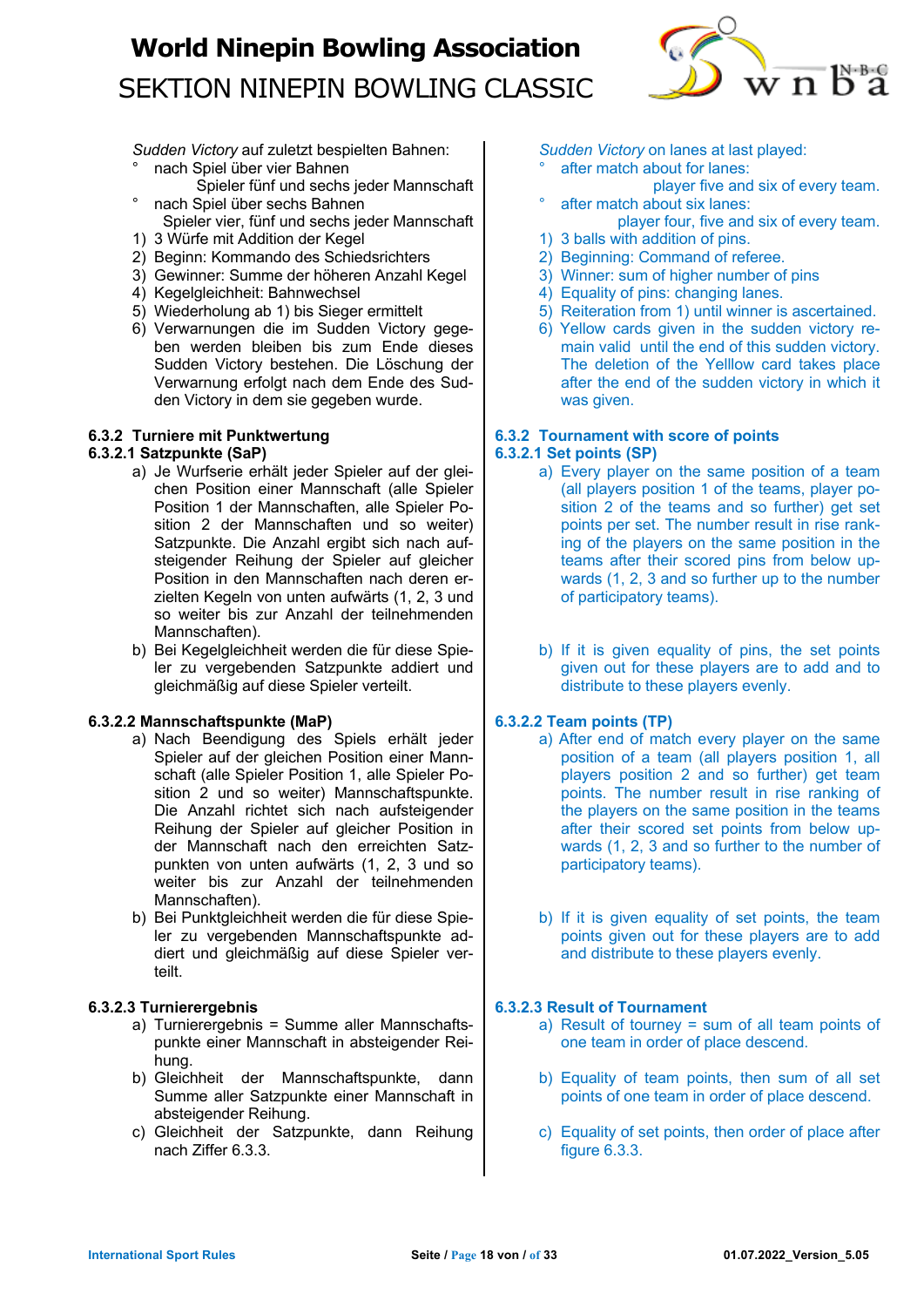

## **6.3.3 Turniere ohne Punktwertung**

- a) Reihung nach Anzahl der Kegel absteigend.
- b) Kegelgleichheit, dann nach Abräumergebnis absteigend.
- c) Gleiche Abräumergebnisse, dann nach Anzahl von Fehlwürfen aufsteigend.
- d) Anzahl der Fehlwürfe gleich, dann
- da) zwei oder mehr Sieger beziehungsweise. zwei oder mehr Gleichplatzierte;
- db) wenn eine Entscheidung notwendig ist, führt das niedrigste (gegebenenfalls zweitniedrigste und so weiter) Ergebnis eines Spielers einer Mannschaft zur nachrangigen Einstufung.

### **6.3.4 Abweichungen**

Von den Ausführungen in den Ziffern 6.3.1 bis 6.3.3 abweichende Wertungen oder Ergänzungen sind ausschließlich in den jeweiligen Durchführungsbestimmungen festzulegen.

### **6.4 Wertung bei Spielabbruch**

Ist ein Defekt einer Kegelbahn gegeben, der nicht behoben werden kann, und steht eine andere freie Bahn nicht zur Verfügung, entscheidet der Schiedsrichter, ob das Spiel abgebrochen wird.

- a) Bei einem Spielabbruch aus technischen Gründen werden nur die vollendeten Wurfserien gewertet.
- b) Erfolgt der Spielabbruch aus anderen Gründen, entscheidet das Schiedsgericht.

## **7. Einzelsportler**

#### **7.1 Klasseneinteilung**

### **7.1.1 Altersklassen**

Maßgebend für die Einstufung in die jeweilige Altersklasse ist das Lebensalter, das im Sportjahr erreicht wird.

| Alter     | Bezeichnung                   |     | Kugelgröße |
|-----------|-------------------------------|-----|------------|
| Jahre     | jeweils männlich und weiblich |     |            |
| $10 - 12$ | Jugend - C                    | U12 | 14er Kugel |
| $13 - 14$ | Jugend - B                    | U14 | 15er Kugel |
| $15 - 18$ | Jugend - A                    | U18 | 16er Kugel |
| $19 - 23$ | Junioren                      | U23 | 16er Kugel |
| 24 - 59   | Damen/Herren                  | D/H | 16er Kugel |
| ab 60     | Senioren                      | Ü60 | 16er Kugel |

Den Mitgliedsverbänden steht es frei, eine Altersgruppe unterhalb von 10 Jahren einzurichten.

## **7.1.2 Abweichende Altersklassen**

In den DB zu den einzelnen Veranstaltungen ist festzulegen, ob an den Wettbewerben ein Athlet mit einer abweichenden Altersklasse teilnehmen kann.

## **6.3.3 Tournaments without score of points**

- a) Ranking after number of pins descend.
- b) Equality of pins, then after result of clear off descends.
- c) Equal results of clear off, then after number of faults rise.
- d) Number of faults equality, then
- da) two or more winners respectively two or more on the same order of place.
- db) if a decision is necessary, the lowermost (possibly the second lowermost and so further) result of one player of a team result in the order of place after the other team.

## **6.3.4 Differences**

Evaluations or supplements differing from the explanations in figure 6.3.1 till 6.3.3 are to lay down exclusive in the respective implementation regulations.

### **6.4 Evaluation if match is broken off**

If it is given a defect of skittle alley which cannot be repaired and another one free lane is not available, the referee decides if the match will broken off.

- a) If the match is broken off because of technical causes, only the completed sets are to score.
- b) If the stopping of the match is happened because of other causes, the arbitrator commission decided.

## **7. Individual Athletes**

## **7.1 Classification**

## **7.1.1 Age classification**

Decisive for the classification in the respectively age class is the age, that is obtained in the sport year.

| age       | mark                         |                 | ball diameter |
|-----------|------------------------------|-----------------|---------------|
| years     | respectively female and male |                 |               |
| $10 - 12$ | $youth - C$                  | U12             | 14 cm ball    |
| $13 - 14$ | $youth - B$                  | U <sub>14</sub> | 15 cm ball    |
| $15 - 18$ | youth - A                    | U18             | 16 cm ball    |
| $19 - 23$ | juniors                      | U <sub>23</sub> | 16 cm ball    |
| $24 - 59$ | <b>Women/Men</b>             | W/M             | 16 cm ball    |
| from 60   | seniors                      | Ü60             | 16 cm ball    |

The member federations are free to install an age group under 10 years.

## **7.1.2 Differing age classes**

In the IR to the respectively events is to lay down if an athlete with a differing age class can participate at competitions.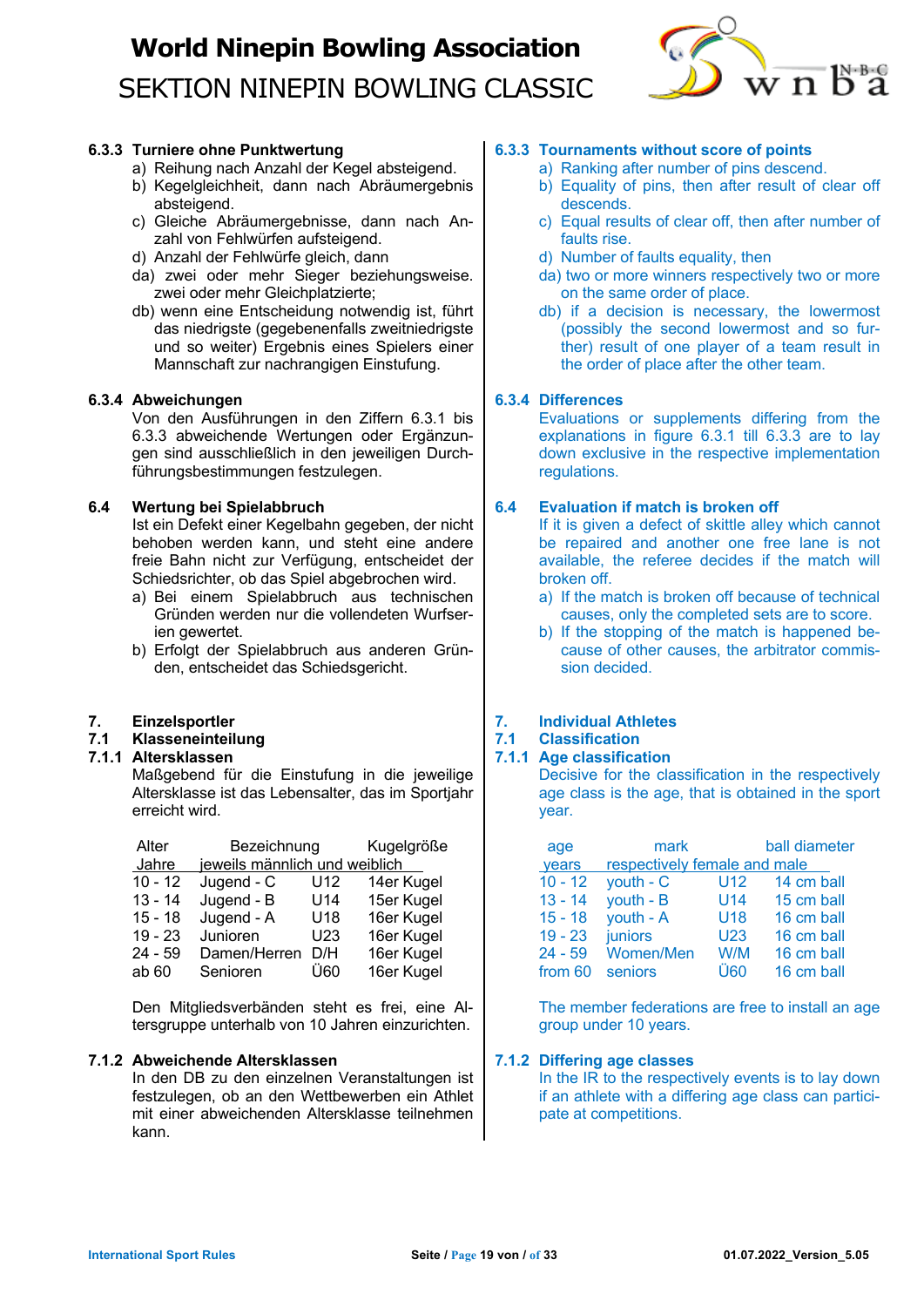

**7.1.3 Startberechtigung in höheren Altersstufen**

In Wettbewerben der Damen/Herren, U23 und der Klubmannschaften dürfen Jugendliche nur teilnehmen, wenn am Tag vor Beginn der Veranstaltung der Athlet das 16. Lebensjahr vollendet hat.

## **7.2 Spielberechtigung**

Als Nachweis der Spielberechtigung ist dem Schiedsrichter vom Spieler vorzulegen

- a) ein gültiger Spielerpass und
- b) Unterschriebene Annahmeerklärung zu den Teilnahmebedingungen.

### Hilfsweise

ein (amtlicher) Nachweis der Identität, wenn dem Schiedsrichter eine Spielberechtigung durch das Büro der NBC vorliegt.

## **7.3 Sportnationalität und Klubwechsel**

## **7.3.1 Spielberechtigung für Nation**

Ein Sportler ist nur für den Mitgliedsverband startberechtigt, dessen Sportnationalität er besitzt und mit dieser Sportnationalität bei der NBC registriert ist.

## **7.3.2 Staatsangehörigkeit und Sportnationalität**

### **7.3.2.1 Staatsangehörigkeiten**

## **7.3.2.1.1 Wechsel der Staatsangehörigkeit**

Ein Wechsel der Staatsangehörigkeit und damit auch der Sportnationalität wird nur anerkannt, wenn eine schriftliche Erklärung und die offiziellen Dokumente dem Office der NBC vorgelegt werden (Ziffer 2.10 ISO WNBA).

Ein Wechsel der Staatsangehörigkeit wird nach Ablauf des Monats anerkannt, in dem die erforderlichen Dokumente dem Office der NBC vollständig vorliegen. Entsprechendes gilt für einen Wechsel der Sportnationalität, soweit nicht Ziffer 7.3.2.2 zutreffend ist.

Folgende Dokumente sind vorzulegen:

- 1. Schriftliche Erklärung, dass die Staatsangehörigkeit gewechselt wurde
- 2. Vorlage und Nachweis der neuen Staatsbürgerschaft (Reisepass oder Personalausweis oder Einbürgerungsurkunde)
- 3. Urkunde über die Entlassung aus der vorherigen Staatsbürgerschaft.

## **7.1.3 Permission to start in higher age classes**

By competitions women/men, U23 and club teams youth athletes can participate only, if the athlete has accomplished the year of  $16<sup>th</sup>$  life on the day before the event begins.

## **7.2 Permission to start**

The player has to submit to the referee as proof of permission to start

a) a valid player identity card and

b) Signed statement of acceptance of the conditions of participation.

In place of the documents of market 1 a (official) proof of identity, if the referee is available a permission of start issued by Office of NBC

## **7.3 Sport nationality and change of club**

## **7.3.1 Permission to start for nation**

An athlete is permitted to start for the member federation only, whose sport nationality he has and with this sport nationality he is registered by the NBC.

## **7.3.2 National status and sport nationality**

## **7.3.2.1 National status**

**7.3.2.1.1 Change of national status**

A change of national status and with it also the sport nationality can be acknowledged only, if a written declaration and the official documents are submitted to the Office of NBC (figure 2.10 ISR WNBA).

A change of national status will be acknowledged to the end of the month, within the necessary documents are submitted to Office of NBC completely. This is also valid for a change of sport nationality, so far is not applicable figure 7.3.2.2.

The following documents are required:

- 1. Written decleration that the nationality has changed
- 2. Presentation and certification of the new nationality (passport or identity card or certification of naturalisation)
- 3. Certificate of dismissal from previous nationality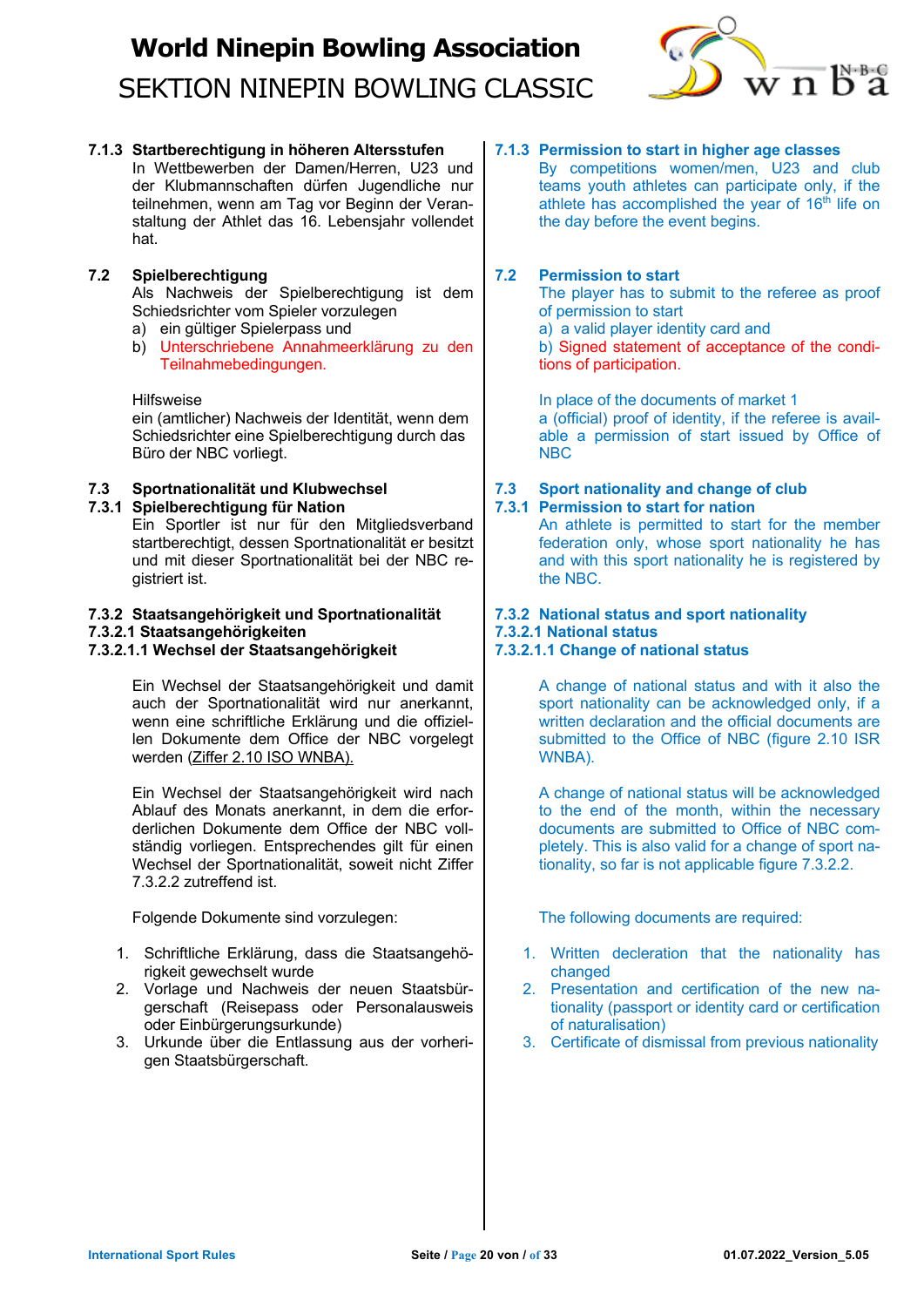

**7.3.2.1.2 Erneuter Wechsel der Staatsangehörigkeit** Wird innerhalb von fünf Jahren die Staatsangehörigkeit und damit die Sportnationalität unter Ablegung der bisherigen Staatsangehörigkeit erneut gewechselt, besteht bis zum Ende des Sportjahres (30.06.), in dem die Frist von fünf Jahren abgelaufen ist, kein Spielrecht für die neue Nation.

> Ein sofortiges Spielrecht besteht aber für eine Klubmannschaft unter der neuen Nationalität nach Änderung der Nationalität nach Absatz 1.

## **7.3.2.2 Sportnationalität**

## **7.3.2.2.1 Wechsel der Sportnationalität**

Ein Wechsel der Sportnationalität bei gegebener Doppelstaatsangehörigkeit wird nur anerkannt, wenn eine schriftliche Erklärung und die offiziellen Dokumente der Staatsangehörigkeit dem Office der NBC vorgelegt werden.

Für die Wirksamkeit des Wechsels gilt Ziffer 7.3.2.1.1 unter Beachtung der Ziffer 7.3.2.2.2 entsprechend.

Folgende Dokumente sind vorzulegen:

- 1. Schriftliche Erklärung , dass die Sportnationalität bei doppelter Staatsbürgerschaft gewechselt werden soll.
- 2. Nachweis der Doppelstaatsbürgerschaft durch Vorlage eines offiziellen Dokumentes (Reisepass oder Personalausweis oder Einbürgerungsurkunde)
- 3. Der abgebende Verband hat nach Aufforderung innerhalb 20 Tagen sein Einverständnis oder eine Ablehnung (mit Begründung) zum Wechsel der Sportnationalität zu erklären.
- 4. Erfolgt die Erklärung nicht innerhalb von 20 Tagen, wird dem Antragsteller nach Vorlage aller Dokumente die neue Sportnationalität zuerkannt.

## **7.3.2.2.2 Erneuter Wechsel der Sportnationalität**

Bei erneutem Wechsel der Sportnationalität bei gegebener Doppelstaatsbürgerschaft innerhalb von fünf Jahren nach dem letzten Wechsel, besteht bis zum Ende des Sportjahres (30.06.), in dem die Frist von fünf Jahren abgelaufen ist, kein Spielrecht für die neue Nation. Für Klubmannschaften gilt dies entsprechend.

Ist ein Wechsel der Sportnationalität verbunden mit der Aufgabe einer Staatsbürgerschaft, ist die Ziffer 7.3.2.1 anzuwenden.

## **7.3.2.1.2 Renewed change of national status**

If the national status and with it the sport nationality by resign the hitherto existing national status at the same time will changed renewed with in five years, no permission to play for the new nation is given until to the end of the sporting year  $(30<sup>th</sup>$  June) within is expired the space of time of five years.

But an immediate permission to play is given for a club team with the new nationality after the change of nationality after market 1.

## **7.3.2.2 Sport nationality**

### **7.3.2.2.1 Change of sport nationality**

If are given two national statuses, a change of sport nationality can be acknowledged only, if a written declaration and the official documents of the national status are submitted to the Office of NBC.

For take effect of change is valid according to figure 7.3.2.1.1 with observe of figure 7.3.2.2.2.

The following documents are required:

- 1. Written decleration that the sports nationality should be changed in the case of dual nationality.
- 2. Certification of the dual nationality by submitting an official document (passport, identity card or certificate of naturalization)
- 3. The consigning association shall, upon request, declare its consent or rejection (with justification) within 20 days to the change of sports nationality.
- 4. If the declaration is not made within 20 days, the new sports nationality will be granted to the applicant upon presentation of all documents.

## **7.3.2.2.2 Renewed change of sport nationality**

If are given two national status and a new change of sport nationality within five years after the last change, no permission to play is given for the new nation until to the end of sporting year (30<sup>th</sup>) June) within is expired the space of time of five years. This is also valid for club teams.

If a change of sport nationality combines in resign of one national status, the figure 7.3.2.1 is to use.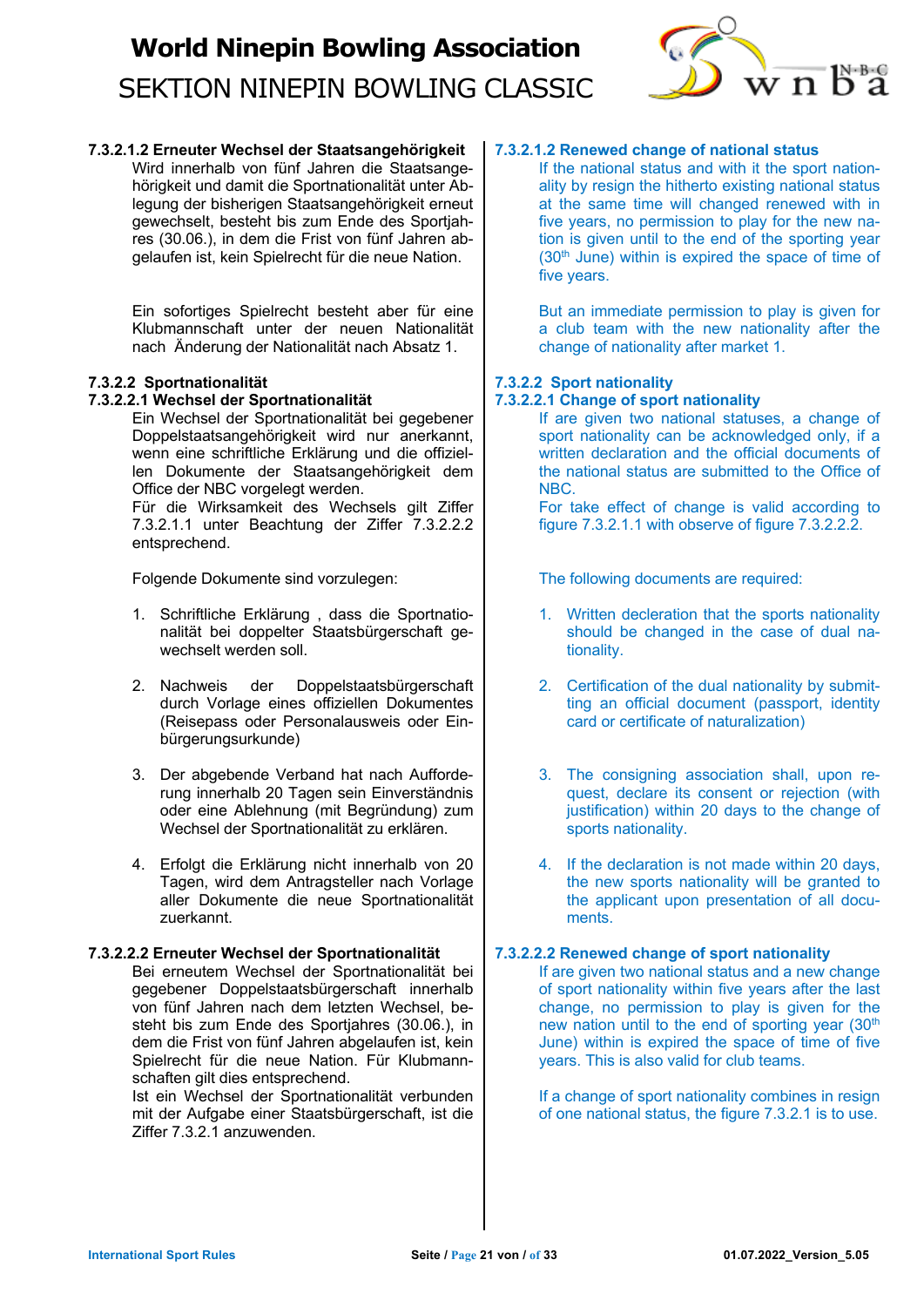

## **7.3.3 Klubwechsel eines Spielers**

Ein Spieler kann jederzeit einem anderen nationalen oder internationalen Klub wechseln, jedoch ist er in einem internationalen Wettbewerb nur spielberechtigt, wenn er vor dem 15.07. einer Saison für den neuen Klub national spielberechtigt war. Er darf weder ausgeliehen werden, noch ein wechselndes Startrecht annehmen, solange er für den Klub international spielen soll, für den er vor dem 15.07. spielberechtigt war.

### **7.4 Sportärztliche Untersuchung**

Alle Sportler, die an internationalen Wettbewerben teilnehmen, müssen sportärztlich untersucht sein. Das Ergebnis der Untersuchung darf einer Teilnahme an Wettbewerben nicht entgegenstehen.

Die sportärztliche Untersuchung darf am Ende des Wettkampfes nicht älter als zwei Jahre sein. Die sportärztliche Untersuchung von Sportlern U18 und U14 darf zum Ende des Wettbewerbs, im Falle der Champions League an jedem Spieltag, nicht älter als ein Jahr sein.

Die Verantwortung für die medizinische Untersuchung eines Spielers liegt beim Spieler und beim Klub oder Nationalverband. Spieler bestätigen die ärztliche Untersuchung durch Unterzeichnung einer Annahmeerklärung zu den Teilnahmebedingungen.

## **7.5 Sport- und Spielkleidung**

**7.5.1 Gestaltung der Sport- und Spielkleidung** Bei allen internationalen Sportveranstaltungen darf nur gestartet werden in einheitlicher Sport und Spielkleidung = Spielkleidung: Trikot, Hose/Rock, und Socken in der gleichen Farbe; Sportkleidung: Spiel- und Trainingskleidung Bei Mannschaften betrifft dies alle Sportler und **Begleiter** 

> Die farbige Gestaltung der Spielkleidung unterliegt keinen Vorschriften. Das Tragen von ähnlichefarbigen kurzen Hosen und/ oder Radfahrerhosen beziehungsweise kurze Hosen oder Röcke gilt als einheitliche Spielkleidung. Sichtbare und/ oder hervorstehende Unterbekleidung sowie Funktionswäsche sie müssen nicht gleichfarbig mit der Spielkleidung darüber sein.

> Bei Nationalmannschaften und bei für ihre Nation startenden Einzelspielern muss sich auf den Trikots das Staats- oder Verbandsemblem und auf der Rückseite der Name der Nation befinden. Bei Klubmannschaften müssen das Klubemblem und/oder der Klubname auf den Trikots sein.

> Allen Klubmannschaften ist das Tragen von Firmennamen und -abzeichen auf der Sportkleidung erlaubt. Soweit es sich nicht um Firmenmannschaften handelt, ist Ziffer 7.5.2 zu beachten.

## **7.3.3 Club change of an athlete**

A player can change to an other national or international club at every time, however he is permit to play by an international competition only, if he was national permitted to start for the new club before the  $15<sup>th</sup>$  July of a season.

The player may not be lend, nor accept a changing start right as long as he should play at international events for the club for which he was announced till 15.07.

### **7.4 Sport medical check up**

All athletes participate by international competitions must have a sport medical examination. The result of the check up may not in opposition to participation by the competitions

The sport medical examination may be not older as two years at the end of the competition. The sport medical examination of athletes U18 and U14 may be not older as one year at beginning of the competition, in case of Champions League on every playing-day.

The responsibility for having a player has a medical examination rest with the player and the club or national association. Players confirm that have medical examination by signing a statement of acceptance of the conditions of participation.

## **7.5 Sportswear and playing dress**

**7.5.1 Looking of sportswear and playing dress** By all international sporting events may be started only with uniformly sportswear and playing dress = playing dress: tricot, short/skirt and socks in same color; sportswear: playing dress and training clothing If teams are given, this concerns all athletes and

athletes support personnel.

The colored design of playing dress is liable to no regulations. The wearing of the similar color shorts and/ or biker pants or shorts or skirts is considered a uniform match clothing. Visible and/ or protruding underwear don't need to be same color with the match clothing over it.

The national or the federation coats of arms (front) and the name of nation (back) have to be on the tricot of national teams and individual athletes, which are starting for your nation. On the tricots of club teams have to be the club emblem and/or the name of club.

On the sportswear of all club teams is allowed to carry names and insignia of companies. So far it are no teams of companies, is noticed figure 7.5.2.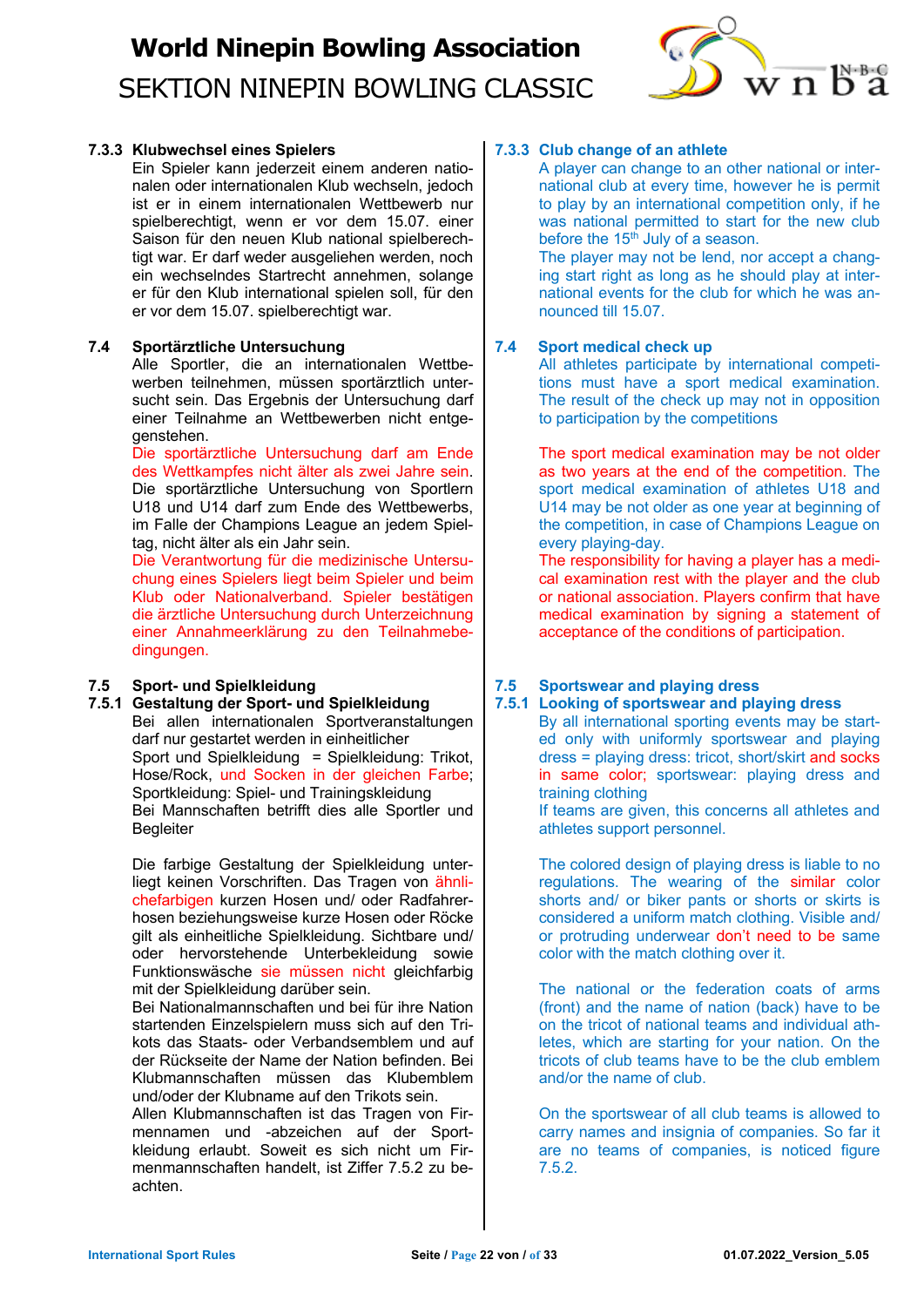

## **7.5.2 Werbung**

Auf der Sportkleidung darf Werbung betrieben werden. Die Werbefläche für jede einzelne Werbung darf nicht größer als 400 cm² sein. Werbung für Alkohol (ausgenommen Bier) und Tabakwaren ist nicht erlaubt (siehe Ziffer 2.6 Absatz 1 ISO WNBA).

Die Werbung darf nicht gegen die guten Sitten oder die im Sport allgemein gültigen Grundsätze verstoßen.

Die Werbung auf der Sportkleidung ist genehmigungspflichtig. Erforderliche Anträge sind bei der WNBA einzureichen. Die WNBA erteilt nach Prüfung und Zahlung der Genehmigungsgebühr die Einwilligung auf die Dauer von bis zu drei Jahren (siehe Ziffer 2.6 Absatz 2 ISO WNBA).

## **8. Mannschaftssport**

**8.1 Mannschaftsstärke**

### **8.1.1 Wettbewerbe und Mannschaftsstärke**

| Weltmeisterschaft Damen/Herren          | je 6 |
|-----------------------------------------|------|
| Weltmeisterschaft U23 Damen/Herren      | ie 6 |
| Weltmeisterschaft U18 männlich/weiblich | je 4 |
| Länderspiele Damen/Herren               | je 6 |
| Länderspiele U23 Damen/Herren           | je 6 |
| Länderspiele U18 männlich/weiblich      | je 4 |
| Internationale Klubwettbewerbe          |      |
| $D = 2$                                 |      |

Damen/Herren je 6

## **7.5.2 Advertisement**

Advertisement may be carried on the sports wear. The surface of advertisement for every single adverting may not be greater as 400 cm². Advertising of alcohol (expected beer) and tobacco goods is not allowed (see figure 2.6 market 1 ISR WNBA).

The advertisement doesn't may offend against the good morals or the maxims general be valid in sport.

The advertisement on sports wear is duty to grant. Necessary applications are to submit to the WNBA. The WNBA grant the consent for a period of until three years after the check and payment of grant fee (see figure 2.6 market 2 ISR WNBA).

### **8. Team Sport**

**8.1 Number of athletes in the team**

### **8.1.1 Competitions and number of athletes in the team**

World Championships women/men je 6 World Championships U23 women/men je 6 World Championships U18 male/female ie 4 International Matches women/men ie 6 International Matches U23 women/men je 6 International Matches U18 male/female je 4 International Club Team Competitions women/men je 6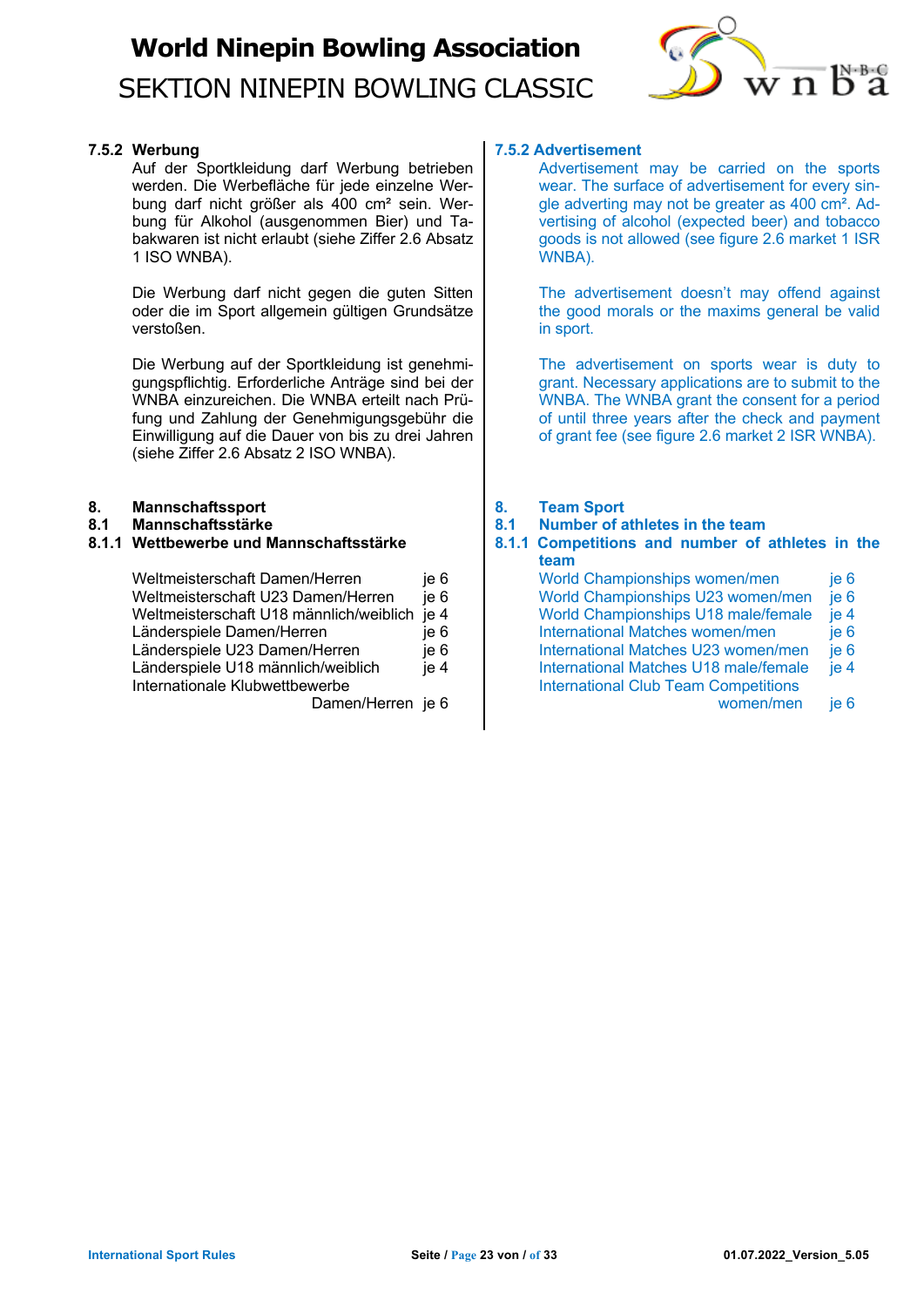

### **8.1.2 Verbindlichkeit für Wettbewerbe**

Die in Ziffer 8.1.1 aufgezeigten Mannschaftsstärken sind verbindlich für alle internationalen Wettbewerbe und die nationalen Qualifizierungswettbewerbe zu internationalen Wettbewerben.

Die Reduzierung der in Absatz 1 genannten Mannschaftsstärken in Qualifizierungswettbewerben der Mitgliedsverbande auf vier Spieler kann nach entsprechendem Antrag an das Präsidium der NBC auf höchstens drei Spielsaisons zugelassen werden. Eine erneute Antragsstellung ist möglich.

#### **8.2 Klubspielligen in den Mitgliedsverbänden** Empfehlung an Mitgliedsverbände:

- a) Meisterschaften in Ligen nur bis zu 10 Teams.
- b) Spielbeginn ab 35. Kalenderwoche.
- c) Spielende bis 16. Kalenderwoche des folgenden Jahres.
- d) Spielfreie Tage in der 14. und 16. Kalenderwoche für Länderspiele

Sind mehr als zehn Klubmannschaften im Spielbetrieb, dann sind über- und untergeordnete Ligen mit Auf- und Abstieg zu bilden. Dies ist auch gültig in den obersten Ligen ihrer Untergliederungen.

Der Spielbetrieb in vorgenannten Ligen kennzeichnet sich dadurch, dass alle Mannschaften einer Liga innerhalb der in Absatz 1 empfohlenen Zeit in Hin- und Rückspielen - grundsätzlich wöchentlich ein Spiel - gegeneinander spielen.

Der Meister beziehungsweise die Auf- und Absteiger der Ligen werden dadurch abschließend ermittelt oder in sich anschließenden sogenannten "Play-off-Spielen" oder in sich anschließenden Meisterschafts- beziehungsweise Abstiegsrunden mit Hin- und Rückspielen bei Spielen jeder gegen jeden.

#### **8.2.1. Sonderliga internationale Beteiligung**

- a) Die Gründung einer Sonderliga mit Beteiligung von Mannschaften aus verschiedenen NBC-Mitgliedsnationen ist möglich.
- b) Ein Antrag der beteiligten Mitgliedsnationen ist an die NBC zu stellen. Die Genehmigung der Sonderliga erfolgt durch das NBC-Präsidium.
- c) Die beteiligten Clubs beantragen die Spielberechtigung beim nationalen Verband und sind nach Genehmigung durch die NBC spielberechtigt.

## **8.1.2 Obligation by Competitions**

The numbers of athletes in one team showing in figure 8.1.1 are binding on all international competitions and national competitions of qualification to international competitions.

To reduce the numbers of athletes in one team after market 1 to four players in competitions of qualification of a member federation can be allowed through the Presidium of NBC by the highest three play-seasons, if a corresponding application is submitted. A renewed submission of an application is possible.

## **8.2 Club Leagues of member federations**

Recommendations to member federations:

- a) Championships in leagues only up to 10 teams.
- b) Matches started from 35<sup>th</sup> calendar week.
- c) End of matches until  $16<sup>th</sup>$  calendar week of following year.
- d) Free days of matches in the  $14<sup>th</sup>$  and  $16<sup>th</sup>$  calendar week for International Matches.

If want to play more as ten club teams, then are to create leagues above and subordinate leagues with ascent and descent. This is also valid in the highest leagues of their subordinate structures.

The playing in aforementioned leagues characterise through following, that all teams of league play against each other in first and return matches – fundamental a match every week –within the time with recommend in market 1.

The champion respectively the teams they ascend and go down of leagues will ascertain finally on this way or in subsequently so-called "Play off matches" or in a subsequently round to ascertain the champion respectively a round to ascertain the teams go down with first and return matches against each other.

#### **8.2.1. Club League international**

- a) The foundation of a special-league where teams from different NBC-Members play is possible
- b) A request of the NBC member nations must be submitted to the NBC. The approval of the special league is given by NBC.
- c) The participation clubs applying for eligibility at the national association and are eligible to play after approval by the NBC.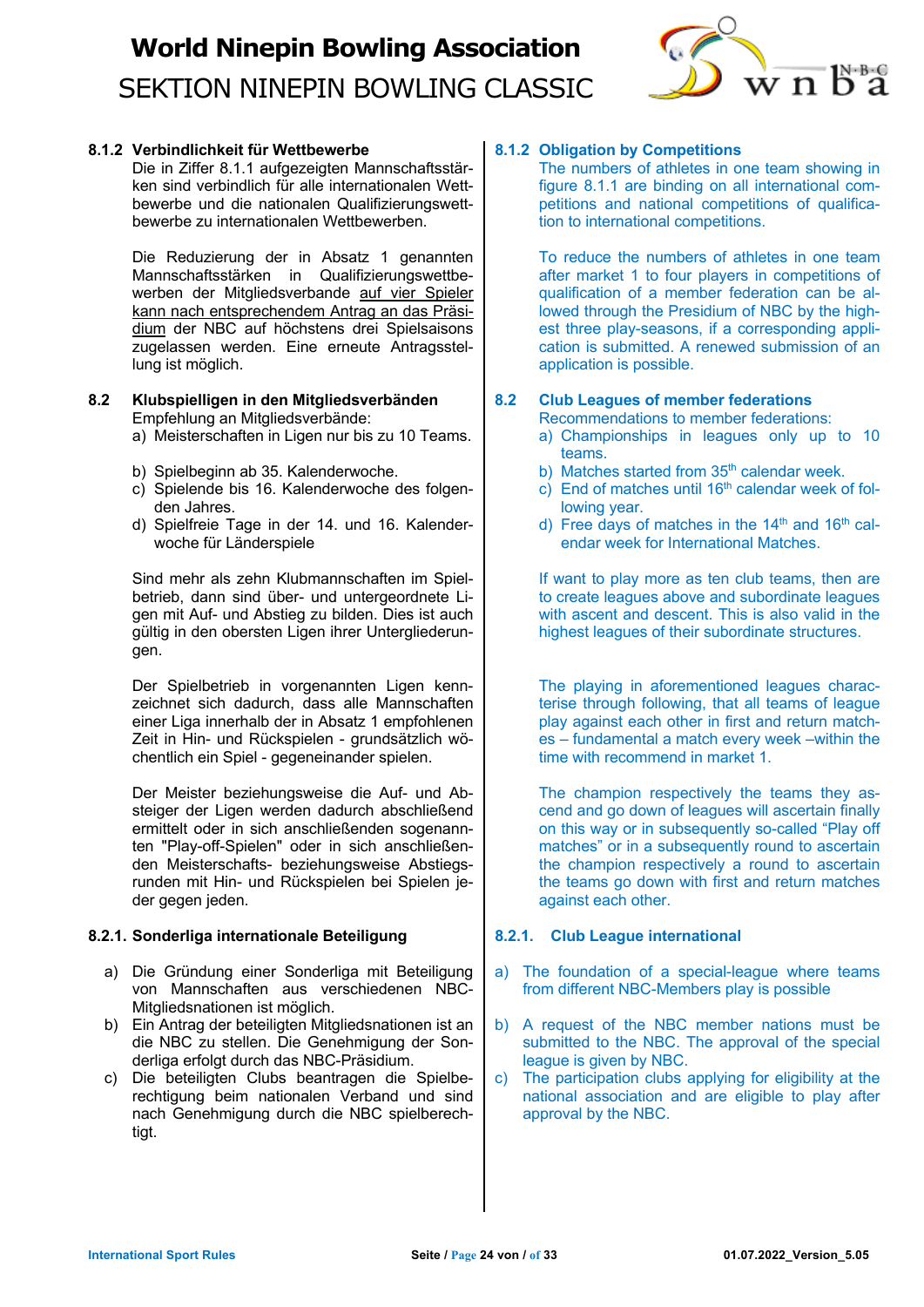

- d) Die Ordnungen und Durchführungsbestimmung sind zu erstellen und der NBC vorzulegen. Sie dürfen nicht im Widerspruch zur internationalen Sportordnung und den Durchführungsbestimmungen der WNBA und NBC stehen.
- e) In der Sonderliga darf nur eine Mannschaft eines Klubs teilnehmen.
- f) Die Qualifikation für die internationalen Klubwettbewerbe ist in den Durchführungsbestimmungen der Sonderliga zu regeln.

### **8.3 Mannschaftsmeldung, Änderung Aufstellung 8.3.1 Betreffende Wettbewerbe**

Weltmeisterschaften Mannschaft, Klubmannschaftswettbewerbe der NBC, Länderspiele, nationale Qualifikationswettbewerbe für internationale Wettbewerbe und andere, sofern Mannschaft gegen Mannschaft spielt.

## **8.3.2 Mannschaftsaufstellung**

## **8.3.2.1 Inhalt der Mannschaftsaufstellung**

Dem Schiedsrichter sind vor Spielbeginn zu benennen:

- a) bis zu zehn Spieler bei 6er-Mannschaften,
- b) bis zu sieben Spieler bei 4er-Mannschaften.

Davon dürfen zum Einsatz kommen:

- zu a) acht Spieler (sechs namentlich den Startplätzen 1 bis 6 zugeordnete Spieler und zwei noch nicht zugeordnete Einwechselspieler, aus den restlichen benannten vier Spielern).
- zu b) fünf Spieler (vier namentlich den Startplätzen 1 bis 4 zugeordnete Spieler und ein noch nicht zugeordneter Einwechselspieler, aus den restlichen benannten drei Spielern).

Bei Turnieren ohne Punktevergabe (Mannschaften U23, U18, Qualifikation für Vereinsmannschaftspokale) wird dem Hauptschiedsrichter eine Liste aller Spieler (maximal 10 oder 6) übergeben, diese Liste entspricht nicht der Reihenfolge der Startplätze der Spieler. 30 Minuten vor Beginn des Spiels (gemäß Zeitplan) wird dem Hauptschiedsrichter mitgeteilt, welcher Spieler auf welcher Position spielt (nur Spieler, die auf der dem Hauptschiedsrichter vorgelegten Liste aufgeführt sind, dürfen spielen).

- d) The rules and implementing regulations must be prepared and submitted to the NBC. They must not be contrary to international rules and implementing regulations of WNBA and NBC
- e) In the special league only one team of a club can take part.
- f) Qualification for the international club competitions shall be regulated in the implementing rules of the special league.

## **8.3 Team announcement, change of drawing up 8.3.1 Relevant competitions**

Team's World Championships, Club team competitions of NBC, International Matches, national competitions of qualification to international competitions and other, so far the teams play against each other.

## **8.3.2 Team drawing up**

## **8.3.2.1 Contents of team drawing up**

Before match start are to name to the referee:

- a) up to ten players for a team with 6 players
- b) up to seven players for a team with 4 players.

Of that may come to play in the team:

- to a) eight players (six players by name attached to the starting-places 1 to 6 and two substitute are not yet attached out of the rest of the named four players).
- to b) five players (four players by name attached to the starting-places 1 to 4 and one substitute is not yet attached out of the rest of the named three players).

For tournaments without score of points (Teams U23, U18, Qualification for Club Teams cups), a list of all players (maximum 10 or 6) is handed to the Chief referee, that list is not the order of the player's starting places. 30 minutes before the start of the player's match (according to the schedule), the Chief referee is handed over which player is playing in that position (only players who are submitted to the list submitted to the Chief Referee may play).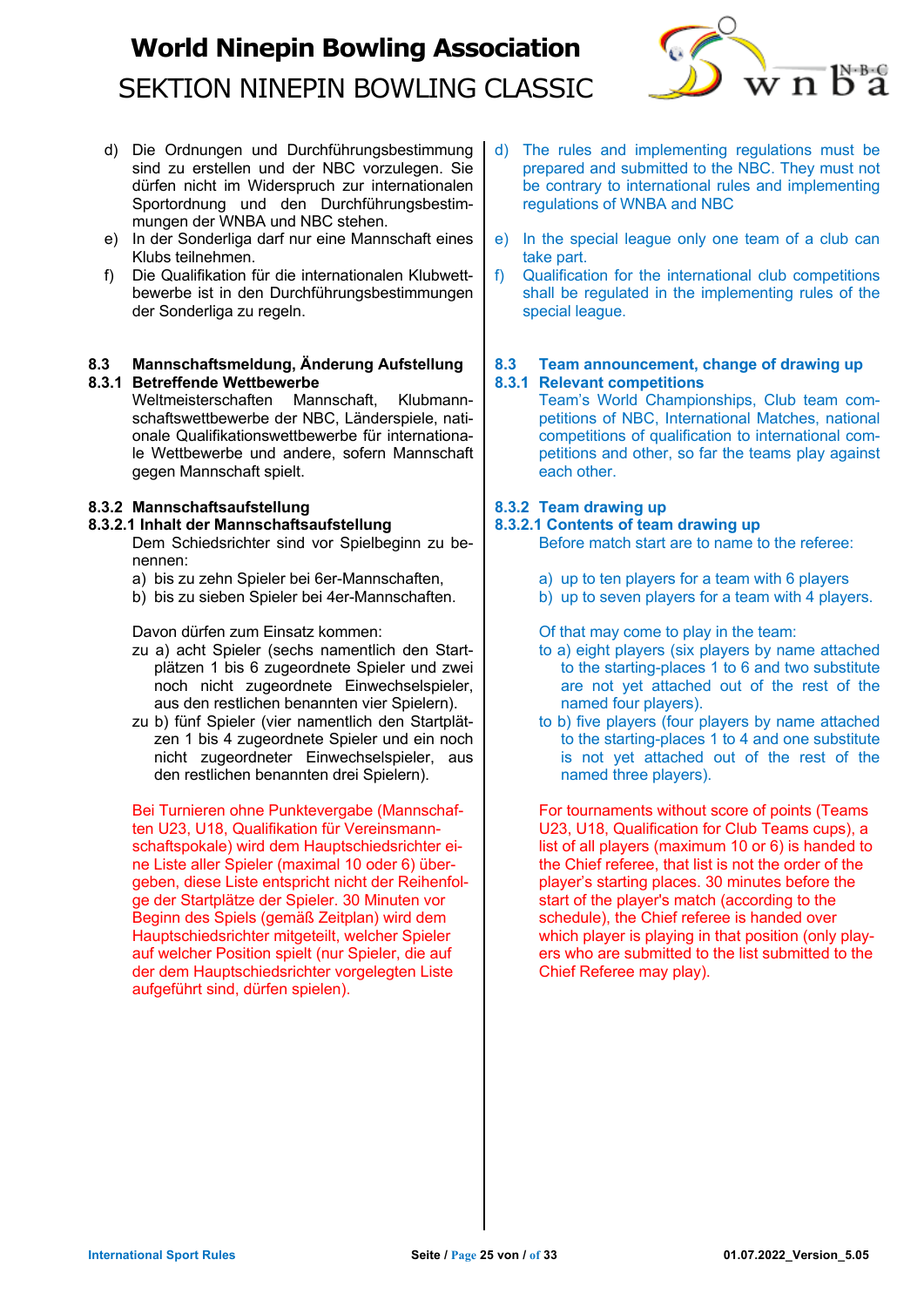

## **8.3.2.2 Abgabe der Aufstellung**

**8.3.2.2.1 Zeitpunkt der Mannschaftsnennung von maximal 10 Spielern:**

- a) Spiele auf Heimbahnen:
	- o Heimmannschaft 40 Minuten vor Spielbeginn. Der Schiedsrichter teilt der Gastmannschaft die Aufstellung der Heimmannschaft mit
	- o Gastmannschaft 30 Minuten vor Spielbeginn. Der Schiedsrichter gibt dann der Heimmannschaft die Aufstellung der Gastmannschaft bekannt.

b) Spiele auf neutralen Bahnen:

o Beide Mannschaften 30 Minuten vor Spielbeginn. Der Schiedsrichter gibt dann die Aufstellung beider Mannschaften bekannt. Verspätet sich der Spielbeginn aufgrund des vorherigen Spiels, so ist die Frist für die Übergabe der Mannschaft 60 Würfe vor Ende des vorherigen Spiels.

c) Werden die zeitlichen Vorgaben für die Abgabe der Mannschaftsnennung = Mannschaftsaustellung beim verantwortlichen Schiedsrichter nicht eingehalten, so ist das Startrecht der betroffenen Mannschaft verwirkt.

d) Der verantwortliche Schiedsrichter überprüft im internationalen Spielbetrieb vor Eröffnung des Spiels die Anwesenheit der gemeldeten Spieler. Ist ein Spieler bei der Kontrolle nicht anwesend, verliert er das Startrecht und kann durch keinen anderen Spieler ersetzt werden. Handelt es sich um Spieler aus den Positionen 1-6 so ist eine Auswechslung vorzunehmen.

e) Bei Mannschaftswettkämpfen muss die Vorstellung der namentlich genannten Spieler 30 min vor Spielbeginn in voller Spielerkleidung erfolgen. Verspätet sich der Spielbeginn aufgrund des vorangegangenen Spiels, so ist die Frist für die Vorstellung der benannten Spieler 60 Wurf vor Ende des vorherigen Spiels.

f) Einzelstarter müssen sich 30 min vor Spielbeginn in voller Spielerkleidung beim Schiedsrichter präsentieren. Wenn der Beginn des Spiels aufgrund des vorherigen Spiels sich verspätet, ist die Frist für die Vorstellung der benannten Spieler 60 Wurf vor dem Ende des vorherigen Spiels / der vorherigen Spiele.

#### **8.3.2.3 Sportler mit abweichender Klubnationalität 8.3.2.3.1 Einsatz von Sportlern mit anderer Nationalität**

In Klubmannschaften eines Mitgliedsverbandes dürfen bei internationalen Wettbewerben Spieler mit anderer Sportnationalität als der des Mitgliedsverbandes eingesetzt werden

a) in 6er-Mannschaften auf 2 Startpositionen und

b) in 4er-Mannschaften auf 1 Startposition. Wegen der Einwechslung hier genannter Spieler wird auf Ziffer 8.5.2 verwiesen.

**8.3.2.2 Delivery of drawing up**

**8.3.2.2.1 Time of the team nomination of a maximum of 10 players:** 

- a) Matches of home lanes:
	- $\circ$  Home team 40 minutes before match start. The referee gives the composition of the home team to the guest team
	- $\circ$  Guest team 30 minutes before match start. The referee then announces the guest team composition to home team.
- b) Matches on neutral lanes:
	- $\sim$  Both teams 30 minutes before the start of the match. The referee then announces the composition of both teams. If the start of the match is late due to the previous match, then the deadline for handing over the team is 60 balls before the end of the previous match.
- c) The right to play for one team is forfeited if they do not deliver their starting order at the required time to the referee.
- d) The named referee will check in international competitions before starting the game the presence of all players. If is one player at the time of check not present, he is not allowed to play. He cannot be changed through another player. If he is one of player 1-6, so the team must substitute him.
- e) In team competitions there must be the presentation of the named players 30 min before starting the game in full players clothing. If the start of the match is late due to the previous match, then the deadline for the presentation of the named players is 60 balls before the end of the previous match.
- f) Single starters must be at the presentation at the referee 30 min before starting their game in full players clothing. If the start of the match is late due to the previous match, then the deadline for the presentation of the named players is 60 balls before the end of the previous match/matches.

## **8.3.2.3 Athletes with differing club nationality 8.3.2.3.1 Use of athletes with other nationality**

In club teams of a member federation athletes with another sport nationality as this of the member federation may be in use by international competitions

- a) in teams with 6 athletes on 2 positions of start and
- b) in teams with 4 athletes on 1 position of start. Because of the change of here named players is referring to figure 8.5.2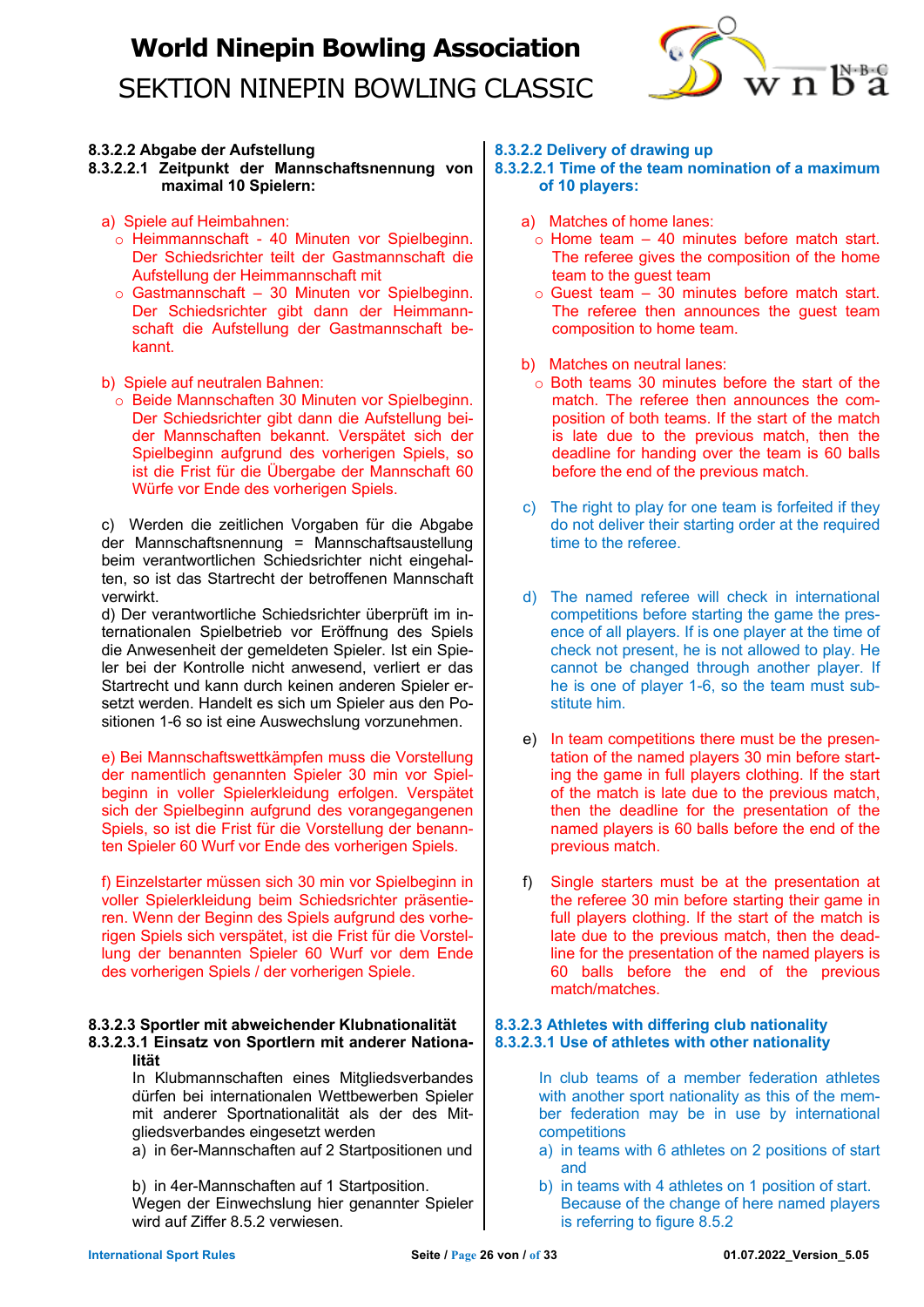

## **8.3.2.3.2 Wechsel zu Klub in anderer Nation**

Eine Spielberechtigung (Spielerpass) für eine Klubmannschaft in einer anderen Nation als in der bisher gespielt wurde, kann ein Spieler nur bekommen, wenn eine schriftliche Genehmigung (Freigabe) des abgebenden nationalen Verbandes vorliegt und diese von der NBC bestätigt ist.

Diese Genehmigung muss bei der Ausstellung des Spielerpasses dem neuen Mitgliedsverband vorliegen. Ist das nicht der Fall, darf keine Spielberechtigung ausgestellt werden. Ein Spieler kann nur in einer Mannschaft spielen.

Für Spieler mit ausländischer Nationalität, die im Mitgliedsverband ihres Heimatlandes noch nicht registriert waren, gelten Absätze 1 und 2 nicht, es sei denn, sie wechseln von einem Mitgliedsverband außerhalb ihres Heimatlandes zu einem anderen Mitgliedsverband der NBC.

Der vorgenannte Wechsel eines Spielers zwischen den Mitgliedsverbänden ist durch Übersendung des ausgefüllten Formblattes (Anlage 2) durch den abgebenden Verband dem Office der NBC anzuzeigen. Das Office wird dem aufnehmenden Mitgliedsverband die Freigabe des abgebenden Mitgliedsverbandes nebst Gebührenrechnung anzeigen.

## **8.3.2.4 Auswechseln vor Spielbeginn**

Tritt einer der auf einen Startplatz 1 bis 6 (1 bis 4) benannten Spieler nicht an, ist der Einsatz eines Spielers, der nicht einer der auf den Startplätzen 1 bis 6 (1 bis 4) benannten Spieler sein darf, aber in der vorgelegten Mannschaftsaufstellungsliste benannt sein muss, möglich.

Dieser Spieler muss auf der Position des aus dem Team genommenen Spielers eingesetzt werden. Diese vor Beginn der Einspielzeit erfolgte Auswechslung gilt nicht als Einwechslung nach Ziffer 8.5.2. Der vor Beginn der Einspielzeit herausgenommene Spieler darf im laufenden Spiel auf keiner Position, auch nicht als Einwechselspieler nach Ziffer 8.5.2 mehr eingesetzt werden.

## **8.4 Anfangsbahnen und Beginn nächste Starter**

a) Bei Heim- bzw. Auswärtsbahnen stattfindende Spiele:

° Heimmannschaft – ungeradzahligen Bahnen ° Gästemannschaft – geradzahligen Bahnen Ausnahmen müssen vom Spielleiter gesondert festgelegt werden.

- b) Die nachfolgenden Starter beginnen auf den Bahnen die der Vorstarter derselben Mannschaft zuletzt bespielt hat (siehe Ziffer 5.3.4.2).
- c) Bei neutralen Bahnen werden die Anfangsbahnen der Heim- und der Gästemannschaft entweder im Startplan festgelegt oder durch Auslosung ermittelt.

## **8.3.2.3.2 Change to a club of another nation**

A player can get a permission to play (identity card of player) for a club team of an other nation as in which hitherto was played only, if a written grant (reason) of the submit national federation is delivered and this is confirmed from NBC.

This permission must be present to the new member federation when the player's identity card shall be issued. Is this case not given, a match permission to play cannot be issued. A player can play only in one team.

To players of foreign sport nationality which were not registered in the member federation of their own country, markets 1 and 2 are not valid, unless they change from a member federation outside their home country to another member federation of NBC.

The above change of a player between member federations is announced to Office of NBC with consignment of fulfilled form (Appendix 2) by the leaved federation. The Office will show the release of the passing federation in addition to fees charge to the admitting federation.

## **8.3.2.4 Substitution before start to play**

If one player nominated on a starting position 1 to 6 (1 to 4) doesn't compete the use of a player is possible, if this is not nominated on a starting position 1 to 6 (1 to 4), but must be named in the submitted team list.

This player must take part on the position of the player taken from the team. This exchange replacing before beginning of the warm-up **doesn't** count as change after number 8.5.2. The player taken out before beginning of the warm up may be used in the current match on no position, also not as changing player after number 8.5.2.

## **8.4 Starting lanes and begin next starters**

- a) At home or guest lanes take place matches:
	- home team uneven-numbered lanes ° guest team – even-numbered lanes Exceptions must be laid down separately by the match administrator.
- b) The following starters start on the lanes which the pre-starters of the same teams had played at last (see figure 5.3.4.2).
- c) At neutral lanes the first lanes of the home and the guest team either are laid down in the starting plan or are ascertained by draw.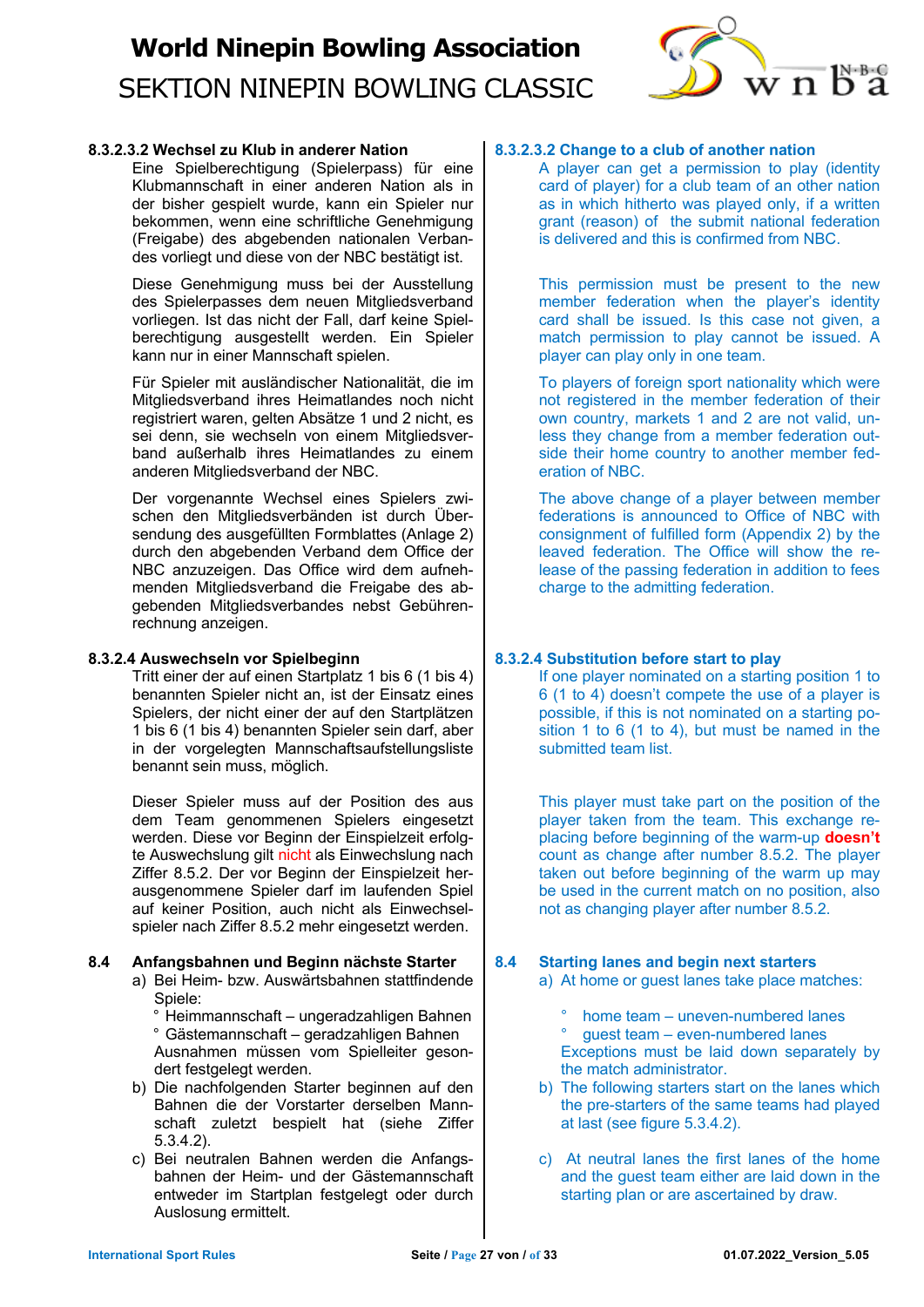

### **8.5 Einwechselspieler**

### **8.5.1 Wettbewerbe mit Einwechslungen**

- a) Einwechslungen möglich bei Wettbewerben Mannschaft
- b) Einwechslungen ausgeschlossen bei Wettbewerbe Einzel, Tandem, Paar
- c) Jede Mannschaft erhält Spielerblätter, auf denen Auswechslungen eingetragen werden. Es ist notwendig, den Vor- und Nachnamen, die ID-Nummer und den Wurf einzugeben, von dem aus der Spieler ins Spiel kommt. Wenn ein Schiedsrichter ein ausgefülltes Spielerblatt erhält, kann es nicht geändert werden. Das gleiche Verfahren gilt für Auswechslungen vor Spielbeginn, diese müssen vor dem Schiedsrichter-Finish mit der Bekanntgabe der Ergebnisse des vorherigen Spielerblocks abgegeben werden, für den 1. Spielerblock 10 Minuten nach Vorstellungsschluss der Spieler (8.3.2.2 .1 e).
- d) Nach Abgabe der Meldung für Wettbewerbe Einzel, Tandem und Paar ist keine Änderung der Meldung mehr möglich.

### **8.5.2 Anzahl der Einwechslungen**

- a) Mannschaften mit 6 Startern ist die Einwechslung von 2 Sportlern möglich auf maximal 2 Startpositionen.
- b) An Stelle von a) ist es möglich, für den zunächst eingewechselten ersten Einwechselspieler den noch möglichen zweiten Einwechselspieler einzusetzen.
- c) Mannschaften mit 4 Startern ist die Einwechslung von 1 Sportler möglich auf maximal 1 Startposition.

## **8.5.3 Einwechslungen bei Sudden Victory**

Das Einwechseln eines Spielers im Sudden Victory ist ausgeschlossen, auch wenn im bisherigen Mannschaftsspiel noch keine zwei Einwechselspieler eingesetzt wurden.

## **8.6 Besonderheiten für Einwechselspieler**

- a) Das Einwechseln ist dem Schiedsrichter sofort anzuzeigen und von diesem im Wurfzettel und im Spielbericht zu vermerken.
- b) Der Einwechselspieler spielt auf das Ergebnis des ersetzten Spielers weiter.
- c) Wird ein Spieler nach Ziffer 8.3.2.3.1 (andere Sportnationalität als Klub) ersetzt durch einen Einwechselspieler, dann kann der eingewechselte Spieler ebenfalls ein solcher nach Ziffer 8.3.2.3.1 sein.
- d) Bei einer offensichtlichen Verletzung eines Spielers muss der Einwechselspieler innerhalb von 10 Minuten ab Zeitstop das Spiel aufnehmen. Nach Einwechslung der zwei möglichen Sportler ist eine weitere Einwechslung, auch bei Verletzung, nicht mehr möglich. Satz 2 gilt auch entsprechend im Falle von Ziffer 8.5.2 c).
- e) Ein Spieler versäumt den Startbeginn. Ein Einwechselspieler kann während der Einspielzeit eingesetzt werden. Die zum Zeitpunkt der Einwechslung noch gegebene Einspielzeit kann genutzt werden.

#### **8.5 Substitute**

## **8.5.1 Competitions with substitutions**

a) Substitution possible at

team competitions

- b) Substitution impossible at competitions Single, Tandem, Pair
- c) Each team will receive player sheets on which report substitutions. It is necessary to enter the name and surname, the ID number and from which ball the player enters the game. When a referee receives a filled player's sheet, it cannot be changed. The same procedure applies to substitutions before the start of the game, they must be submitted before the referee finish with the announcement of the results of the previous block of players, for 1<sup>st</sup> block of players 10 minutes after is deadline for presentation of players (8.3.2.2.1 e).
- d) After submission of the competition for individual, tandem and pair it is not longer possible to change the notification.

## **8.5.2 Number of substitutes**

- a) Teams with 6 starters: the substitution of 2 athletes is possible on maximal 2 starting positions
- b) Instead of a) it is also possible to replace the first exchanged athletes by the still possible second substitute.
- c) Teams with 4 starters: the substitution of 1 player is possible on maximal 1 starting position.

## **8.5.3 Substitution at Sudden Victory**

An athlete cannot exchange during a Sudden Victory, also if it has not yet given two substitutions during the hitherto team match.

## **8.6 Specials for Substitute**

- a) The change is announced to the referee immediately and from him to note down on the throw strip and on the match report.
- b) The substitute plays futher to the result of the replaced player.
- c) If an athlete by figure 8.3.2.3.1 (other sport nationality as the club) replaced by a substitute, then the replaced player can also be a such player by figure 8.3.2.3.1.
- d) If it is given an obvious hurt of a player the substitute must take up the play within 10 minutes starting from time stop. After change of the two possible athletes a further substitution, also if a hurt is given, is no longer possible. Sentence 2 is valid also accordingly in case of figure 8.5.2 c).
- e) A player of a team misses the starting commencement. A substitute can use within the warm up. The yet given time of warm up at the time of change can be use.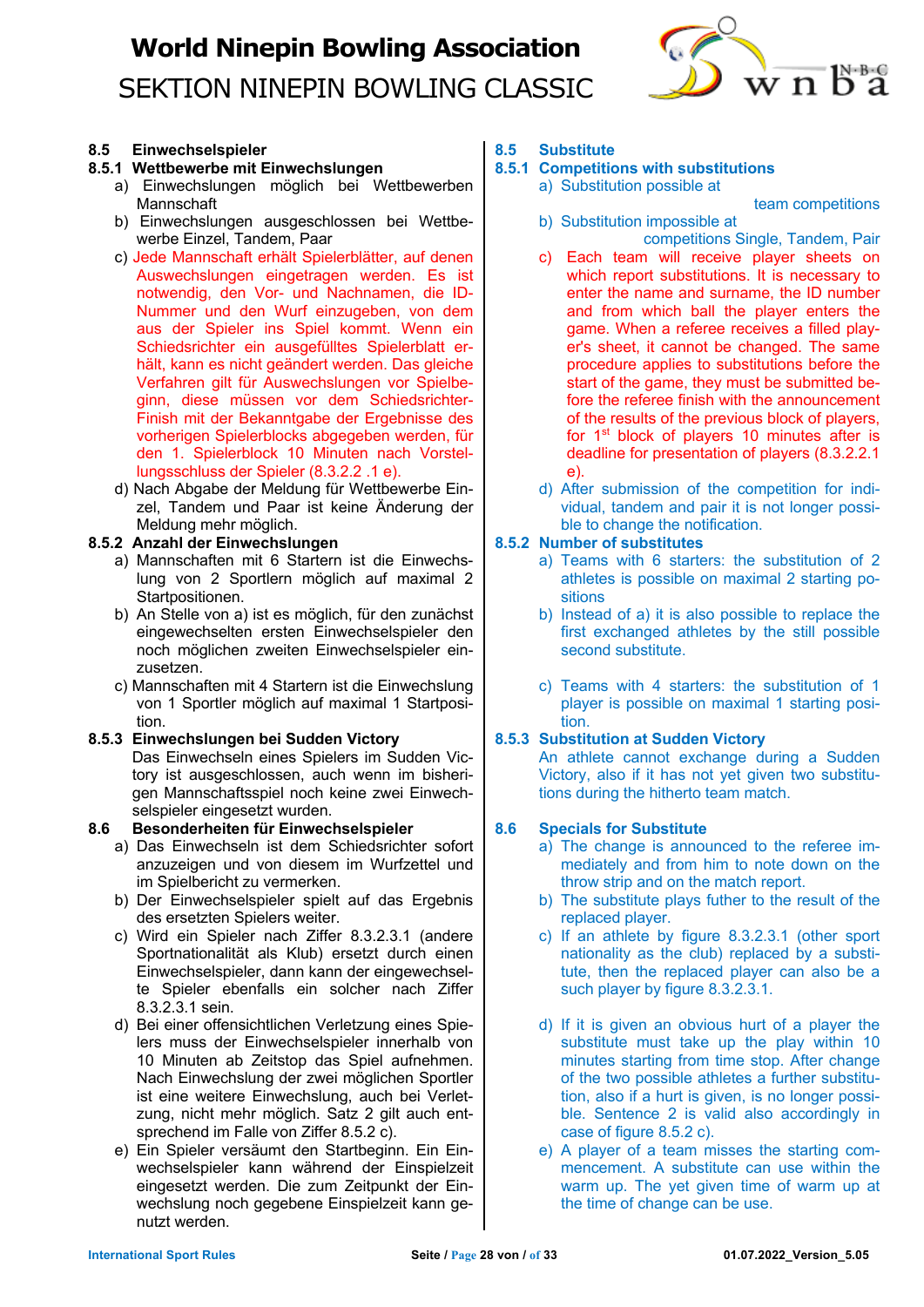

## **8.7 Betreuer**

Betreuer sind Angehörige der Delegation, zu der der Spieler gehört. Sie müssen bei der NBC akkreditiert sein.

Der Betreuer betreut während der Wettbewerbe den Sportler. Er ist berechtigt, Einsprüche beim Schiedsrichter vorzubringen. Die Betreuung ist nur in Sportkleidung der Delegation und Sportschuhen möglich (Ziffer 7.5.1).

Der Betreuer muss sich außerhalb des Spielbereiches aufhalten. Er darf den Spielbereich nur mit Genehmigung des Schiedsrichters betreten.

Es ist nicht gestattet, dass

- ° mehrere Personen gleichzeitig den Spieler betreuen,
- während einer Wurfserie der Betreuer von einem zum anderen Spieler wechselt und
- ° während eines Satzes beginnt die Betreuer mit der Betreuung;

## **9. Weltauswahl**

- a) Eine Weltauswahl der NBC kann nur von einem vom Präsidium der NBC berufenen Trainer aufgestellt und betreut werden.
- b) Das Spiel einer Weltauswahl kann von einem Mitgliedsverband der NBC beim Präsidium der NBC beantragt werden. Die für den Auftritt der Weltauswahl anfallenden Kosten sind vom beantragenden Mitgliedsverband zu tragen.
- c) Das unter Mitwirkung einer Weltauswahl stattfindende Spiel muss von einem internationalen Schiedsrichter geleitet werden. Diesen beruft der Schiedsrichterobmann der NBC.
- d) Die NBC übernimmt keinerlei Haftung im Zusammenhang mit der Berufung der Spieler der Weltauswahl und der Durchführung einer Veranstaltung unter Beteiligung der Weltauswahl.

## **10. Regelverstöße, Verhaltensregeln, Protest 10.1 Verwarnungen gegen Spieler**

**10.1.1Verwarnungen allgemein**

Alle Verstöße gegen die Sportordnung oder die Sportdisziplin werden in Verbindung mit der RVO mit einer Verwarnung geahndet. Die Verwarnung muss vom Schiedsrichter mit Zeigen der gelben, der gelbroten oder der roten Karte gegenüber dem Spieler unter gleichzeitiger Erklärung des Regelverstoßes bekannt gemacht werden

## **8.7 Athletes support personnel (also coaches)**

Athletes support personnel (also coaches) are members of the delegation to which the player belongs. They must be accredited at the NBC.

One such person supervises the player during the competitions. He is entitled to make a protest to the referee. The supervising is only possible in sportswear of the delegation and sport shoes (figure 7.5.1).

The coach must stay outside of the playing area. He can enter the playing area only with the permission of the referee.

It is not allowed, that

- several persons are supervising the player.
- during a set the coach changes from one to another player and
- ° during a set the support person starts the supervision;

## **9. World representative team**

- a) A world representative team of NBC can only be draw up or supervised by a coach appointed by the Presidium of the NBC.
- b) The match of a world representative team can only be requested at the Presidium of NBC by a member federation of NBC. The requesting member federation has to bear the costs which arise through the entrance of the world representative team.
- c) The match taking place under co-operation of a world representative team has to be refereed by an international referee. The Chief Referee of NBC appointed him.
- d) The NBC doesn't take any liability in connection of calling of players of world representative team and the carrying-out of an event under participation of the world representative team.

## **10. Violation of rules, rules of behaviour, protest 10.1 Cautions against players**

## **10.1.1 Cautions generally**

All violations against the sport rules or the sport discipline will be punished with a caution in connection with the RVO. The caution must be made known against the player with showing of the yellow, yellow-red or the red card under current statement of the rule violation by the referee.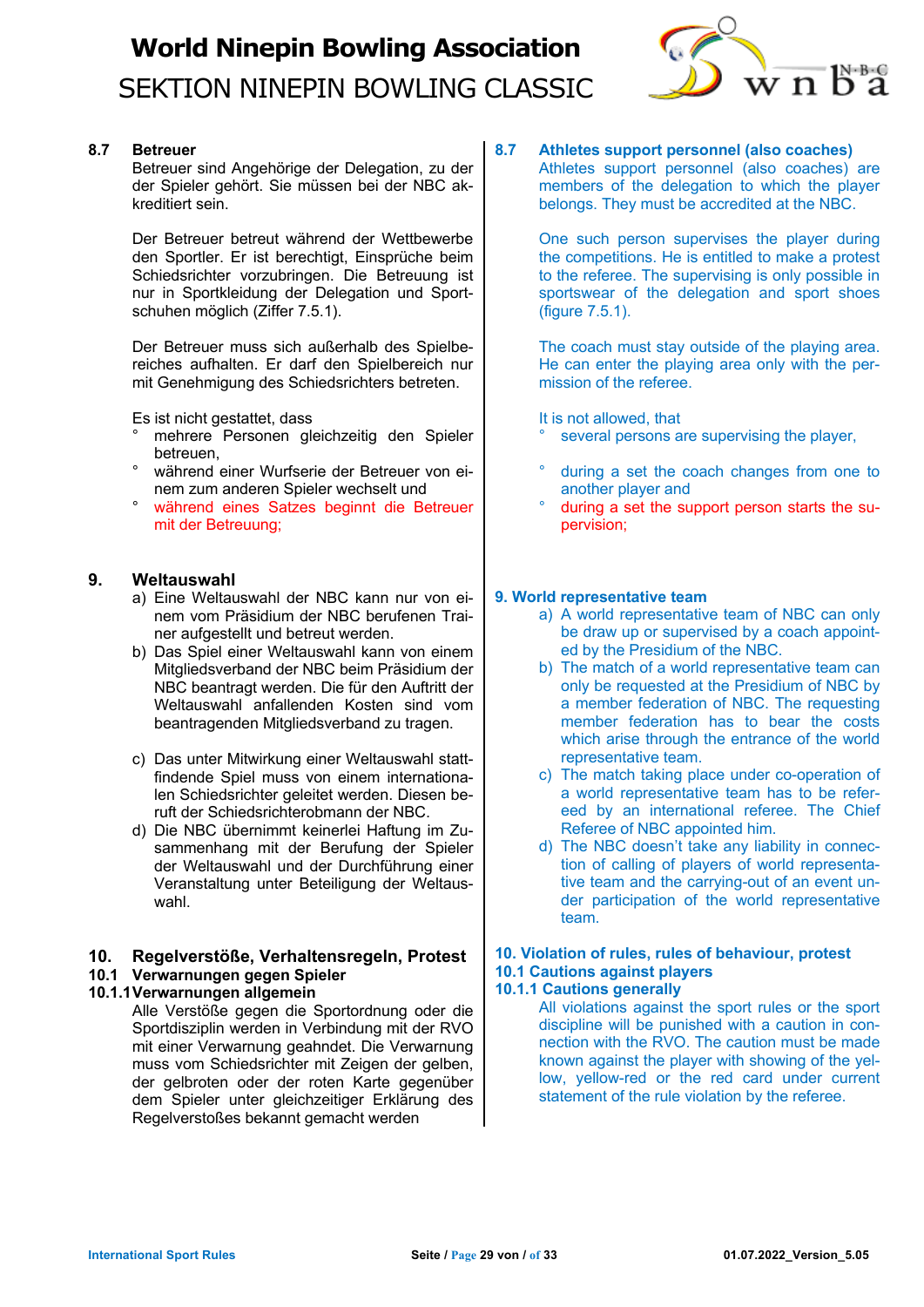

Bei Regelverstößen wegen Übertretens des Spielbereichs nach vorn, gilt das Aufleuchten der gelben oder roten Lampe an den Anzeigen der Kegelbahnen als Verwarnung. Der Schiedsrichter ist an die Anzeige der Verwarnung nicht gebunden und kann diese aufheben.

Alle Verwarnungen müssen auf dem Wurfprotokoll und im Spielbericht mit Angabe des Regelverstoßes vermerkt werden.

#### **10.1.2Folgen der Verwarnungen bei der Wertung**

Nach der ersten Verwarnung eines Spielers bleiben alle weiteren nicht den Regeln entsprechenden Würfe ohne Wertung.

*Erster Regelverstoß*: Gelbe Karte

das Wurfergebnis wird gewertet<br>stoß: Gelbrote Karte **Jeder weitere Verstoß:** 

das Wurfergebnis wird nicht gewertet *Ausschluss*: Rote Karte

- a) das gesamte Wurfergebnis wird gewertet und der Spieler (im Tandem das Paar) wird ausgeschlossen.
	- b) Ein anderer Spieler (nicht Tandem Paar) darf nicht eingewechselt werden.

Hierzu auch Ziffern 6.2.2 (Nullwurf) und 6.2.3 (Nullwertung)

## **10.1.3Bindung und Gültigkeitsdauer**

- a) Die Verwarnungen sind an Personen (im Tandem an das Paar) gebunden und gelten für die volle Wurfdistanz des jeweiligen Starts.
- b) Wettbewerbe mit K.O.-System Erhaltene Verwarnungen werden nicht in die nächste Runde übernommen.
- c) Sudden Victory Verwarnungen aus Satz/Spiel – nicht gültig im Sudden Victory Verwarnungen im Sudden Victory – gültig im gespielten Sudden Victory

 wenn es um die Entscheidung bei Satzgleichheit (1:1 bzw 2:2).geht.

## **10.2 Verwarnungen an Betreuer**

**10.2.1Zeitraum zur Erteilung einer Verwarnung** Während des Aufenthalts des betreuten Spielers im Spielbereich. Beginn mit Betreten des Spielbereichs

Ende mit Verlassen des Spielbereichs

If the yellow or red lamp on the scorer board of alleys light up because of the violation "step over the playing area forwards", so is this valid as a caution. The referee isn't bound to the caution at the scorer board and can abolish it.

All cautions have to be note down on the throw strip and on the match report with specification of the rule violation.

### **10.1.2Consequences of cautions at the score**

After the first caution of a player all other balls not conform to the rules are not to score.

First rule violation: vellow card

Each further violation: vellow-red card

the ball result isn't to score

the ball result is to score

Suspension: red card

- a) the total ball result is to score and the player (in Tandem the pair) will be suspended.
- b) an other player (not Tandem Pair) couldn`t be substituted

See figure 6.2.2 (Null throw) and 6.2.3 (Null score)

## **10.1.3Binding and validity**

- a) The cautions are bound with persons (in Tandem with the pair) and are valid for the full ball distance of the respective start.
- b) Competitions with K.O.-System Received cautions are not taken into the next round.
- c) Sudden Victory cautions of set/match not valid by Sudden Victory cautions in Sudden Victory

valid by played Sudden Victory

when it comes to deciding on set equality 1:1 or 2:2 goes

## **10.2 Cautions to athletes support personnel**

**10.2.1Time period for placing of cautions** During the stay of the supervised athletes in the playing area.<br>Start with with entering of the playing area End with leaving of the playing area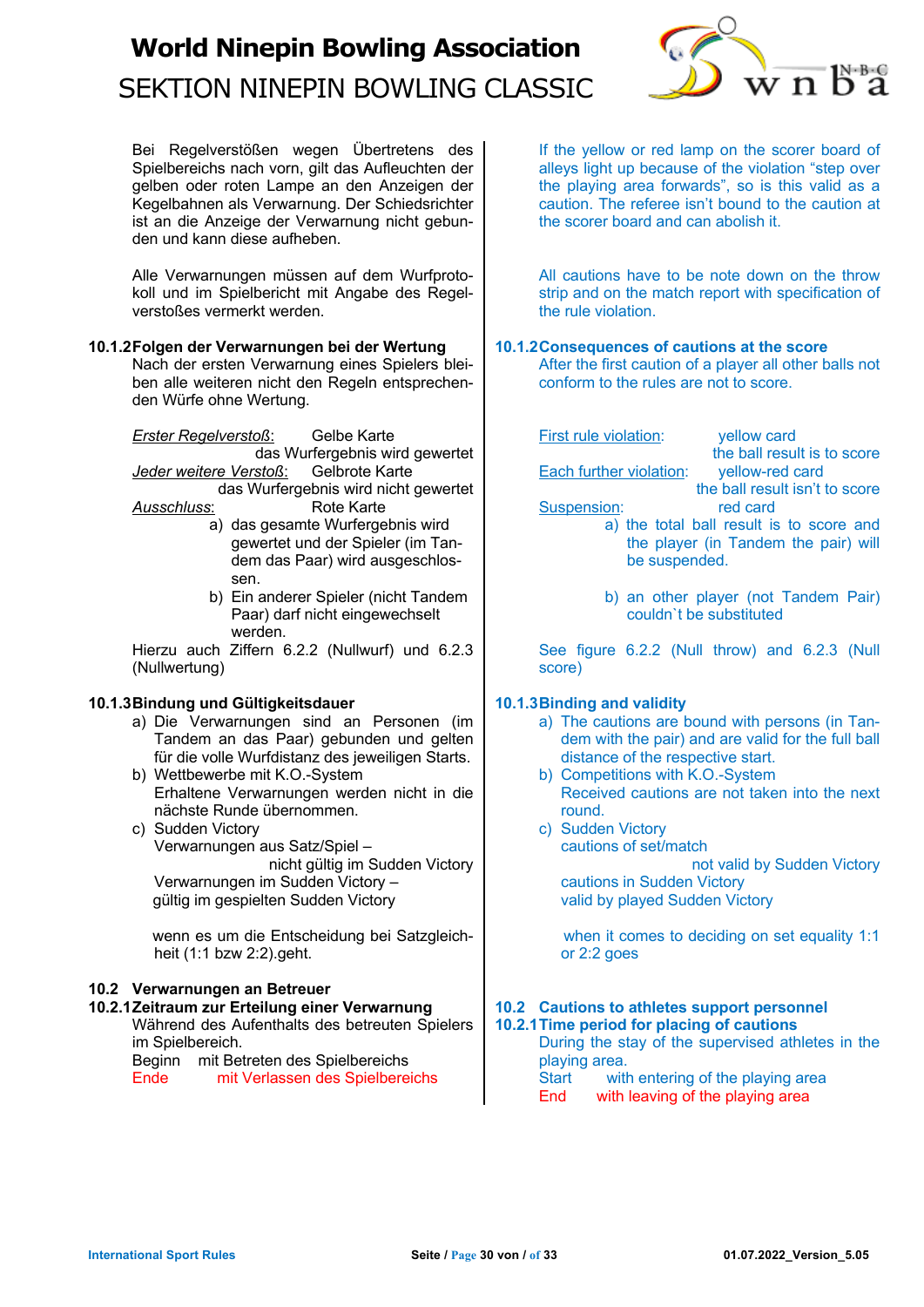

#### **10.2.2 Verwarnungen**

*a) Erster Regelverstoß*: Gelbe Karte keine weiteren Auswirkungen *b) Zweiter Regelverstoß*: Gelbrote Karte Der Betreuer muss sofort den Platz verlassen und ist gesperrt bis Ende nach Ziffer 10.2.1; Anderer Betreuer ab neuer Wurfserie möglich. *c) Ausschluss vom Event*: Rote Karte Nach drittem Regelverstoß innerhalb der Veranstaltung mit Verbot der Betreuung von Sportlern.

Ahndungen von Regelverstößen, die außerhalb der Betreuung begangen wurden, sind als Regelverstößen nach Buchstaben a) und b) zu werten und in die neuerliche Entscheidung der Ahndung nach Buchstaben b) und c) mit einzubeziehen. Liegt bereits ein Ausschluss vor, ist eine Betreuung nicht mehr möglich.

#### **10.3 Regelverstöße im Einzelnen**

Regelverstöße werden grundsätzlich unter Berücksichtigung der RVO verfolgt und geahndet. Beim Sportbetrieb sind beispielhaft folgende Regelverstöße möglich:

- a) Übertreten der Spielbereichslinien, ausgenommen Kugelentnahme nach Ziffer 5.4.1..
- b) Aufsetzen der Kugel neben der Aufsatzbohle oder auf der Kugellauffläche.
- c) Berühren des Bodens mit der Hand oder dem Knie als Hilfestellung, ausgenommen Sturz.
- d) Abstützen am Kugelrücklauf oder an der Wand nach dem Kugelabwurf.
- e) Absichtliches oder unbewusstes Spiel in die nicht aufnahmebereite Kegelstelleinrichtung.
- f) Gehen Spieler entgegen der Aufstellung auf andere als ihnen zugewiesene Bahnen
- g) Unsportliches Verhalten:

ga) Wenn der Spieler nach Aufforderung durch den Schiedsrichter nicht mit dem Spiel beginnt oder dieses nicht fortsetzt.

gb) Nichtanerkennen von Schiedsrichterentscheidungen

gc) Störung oder Behinderung des Gegners gd) lautes störendes Sprechen nur, wenn es andere Spieler nicht stört

ge) Diskussion mit Zuschauern

gf) Beleidigung von Schiedsrichtern, anderen Spielern, Sportfunktionären oder Zuschauern

Bei grob unsportlichem oder grob ungebührli chem Verhalten sowie bei wiederholten Verstößen gegen die Sportdisziplin hat der Schiedsrichter den Ausschluss (Rote Karte) auszusprechen.

Regelverstöße nach Buchstaben a) bis d) werden in der Einspielzeit nicht geahndet.

## **10.2.2 Cautions**

a) *First rule violation:* yellow card

no further effects

*b) Second rule violation:* yellow-red card The coach must leave the place immediately and is suspended until end by number 10.2.1;

an other coach possible from new set. *c) Suspension of event:* red card After third rule violation within the

event the coach get prohibition of supervising of sportsmen.

Punishments of rule violations are done outside of coaching are to judge as rule violations of letter a) and b) and to include into the new decision of punishment after letter b) and c). If hitherto a suspension is given, a coaching is no longer possible.

### **10.3 Rule violations in detail**

Rule violations will be principally traced and punished under consideration of RVO. At competitions the following rule violations are exemplarily possible:

- a) Step over the line of playing area, except ball taking by figure 5.4.1.
- b) Touch down of the ball beside the touchdown-plank or on the ball-runway.
- c) Touching of floor with the hands or knees as support, exclude fall down.
- d) Support oneself at the ball-back-station or at the wall after throwing off of the ball.
- e) Deliberate or unconscious playing to pinsetter automatic machine which is not ready to play.
- f) If players go to other lanes as they mentioned in the starting list
- g) Unsporting behaviour:

ga) If the athlete doesn't start the match or doesn't continue it after request by the referee.

- gb) Non-recognition of referee decisions
- gc) Disturbance or obstruction of rival

gd) loud disturbing speaking only if it interferes with other players

ge) Discussion with the spectators

gf) Abusing of referee, other players, sport functionaries or spectators

With roughly unsporting or roughly improper behaviour as well as at repetitive violations against the sport discipline the referee has to pronounce the suspension (red card).

The rule violations by letters a) to d) are not punished in the warm-up time.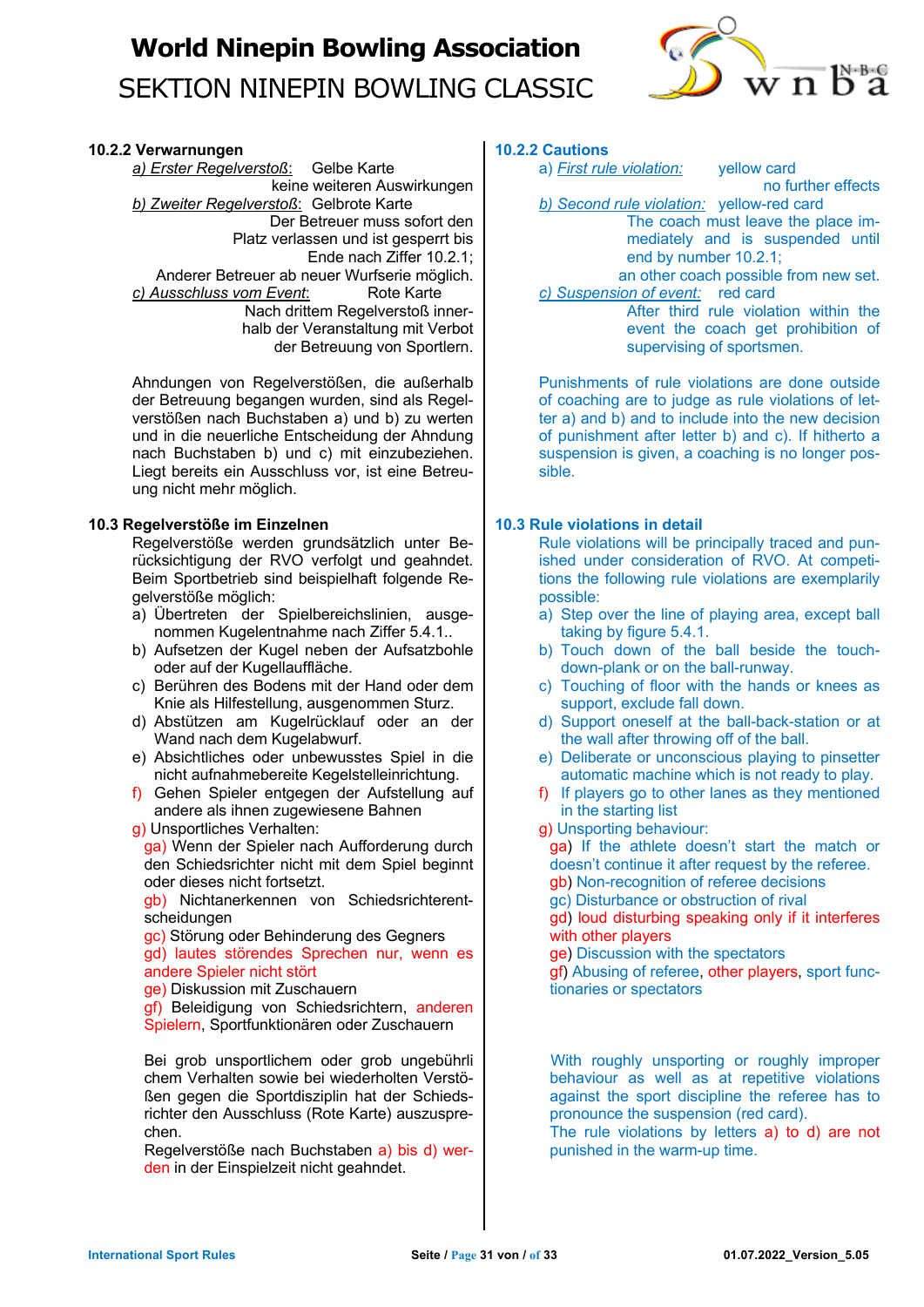

### **10.4 Verhaltensregeln für die Spieler**

- a) Es ist nicht erlaubt, auf bestimmte zurückkommende Kugeln zu warten oder bei internationalen Wettbewerben eigene mitgebrachte Kugeln zu verwenden.
- b) Haftmittel zur besseren Kugelführung dürfen verwendet werden. Die Verwendung von Haftmitteln aus Spraydosen ist verboten.

Werden Haftmittel verwendet, müssen die benutzten Kugeln vor dem Bahnwechsel gereinigt werden.

Bei einem gemeinsamen Kugelrücklauf muss gesichert sein, dass der Gegner mit einwandfreien Kugeln spielen kann. Ist dies nicht möglich, ist die Verwendung von Haftmitteln nicht erlaubt.

- c) Markierungen auf der Aufsatzbohle sind verboten. Es ist aber erlaubt, neben der Aufsatzbohle eine kleine Markierung für die Einnahme der Grundstellung anzubringen (Klebeband). Diese Markierungen müssen bei Bahnwechsel ohne Beschädigung der Anlage wieder entfernt werden.
- d) Die Nichteinhaltung dieser Verhaltensregeln kann als Regelverstoß (unsportliches Verhalten) geahndet werden.

### **10.5 Hinweise für Organisatoren, Schiedsrichter**

- a) Es ist zu verhindern, dass
	- aa) während eines Spiels mit Blitzlicht fotografiert wird.
	- ab) mit Lärminstrumenten die Spieler angefeuert und dadurch gestört werden.

Der verantwortliche Schiedsrichter entscheidet im Einzelfall unter Würdigung der örtlichen Gegebenheiten über notwendiges Eingreifen zu aa) und ab).

- b) Im Interesse des Kegelsports sollen Fernsehteams und Berichterstatter in jeder Art und Weise unterstützt werden. Kleine Beeinträchtigungen des Sportbetriebes können dabei in Kauf genommen werden.
- c) Der Organisator ist für die Aufrechterhaltung von Ruhe und Ordnung in der Kegelsportanlage verantwortlich. Anweisungen des verantwortlichen Schiedsrichters, wie Teilnehmer oder Zuschauer aus der Halle zu verweisen, hat der Organisator zu befolgen.

## **10.4 Code of behaviour for athletes**

- a) It is not allowed to wait for special balls coming back or to use own brought with balls by international competitions.
- b) Adhesive mediums to better hold on the ball can be used. The use of adhesive mediums from aerosol cans is forbidden.

If adhesive mediums are used the used balls must be cleaned before change of lane.

At a common ball-back-runway it must be sure that the rival can play with perfectly balls. Is this not possible the use of adhesive mediums isn't allowed.

- c) Marks on the touch-down-plank are forbidden. But it is allowed to fix one small mark (adhesive tape) beside the touch-down-plank to take up of basic position. These marks must be removed again by change of lane without damaging of the facility.
- d) The non-compliance of these codes of behaviour can be punished as a rule violation (unsporting behaviour).

## **10.5 Notice for organizers, referees**

- a) It is to prevent that
	- aa) during a match photos with flash light are taken.
	- ab) with noise instruments the athletes are encouraged and because of this are disturbed.

The responsible referee decides in individual case about necessary intervention to aa) and ab) under evaluation of local facts.

- b) In the interest of Ninepin Bowling Sport television teams and correspondents shall be supported in each way. Small impairments of the sport can accept in this process.
- c) The organizer is responsible for maintenance of quiet and order in the Ninepin Bowling Hall. The organizer has to followed instructions of the responsible referee like to expel participants or spectators out off the hall.